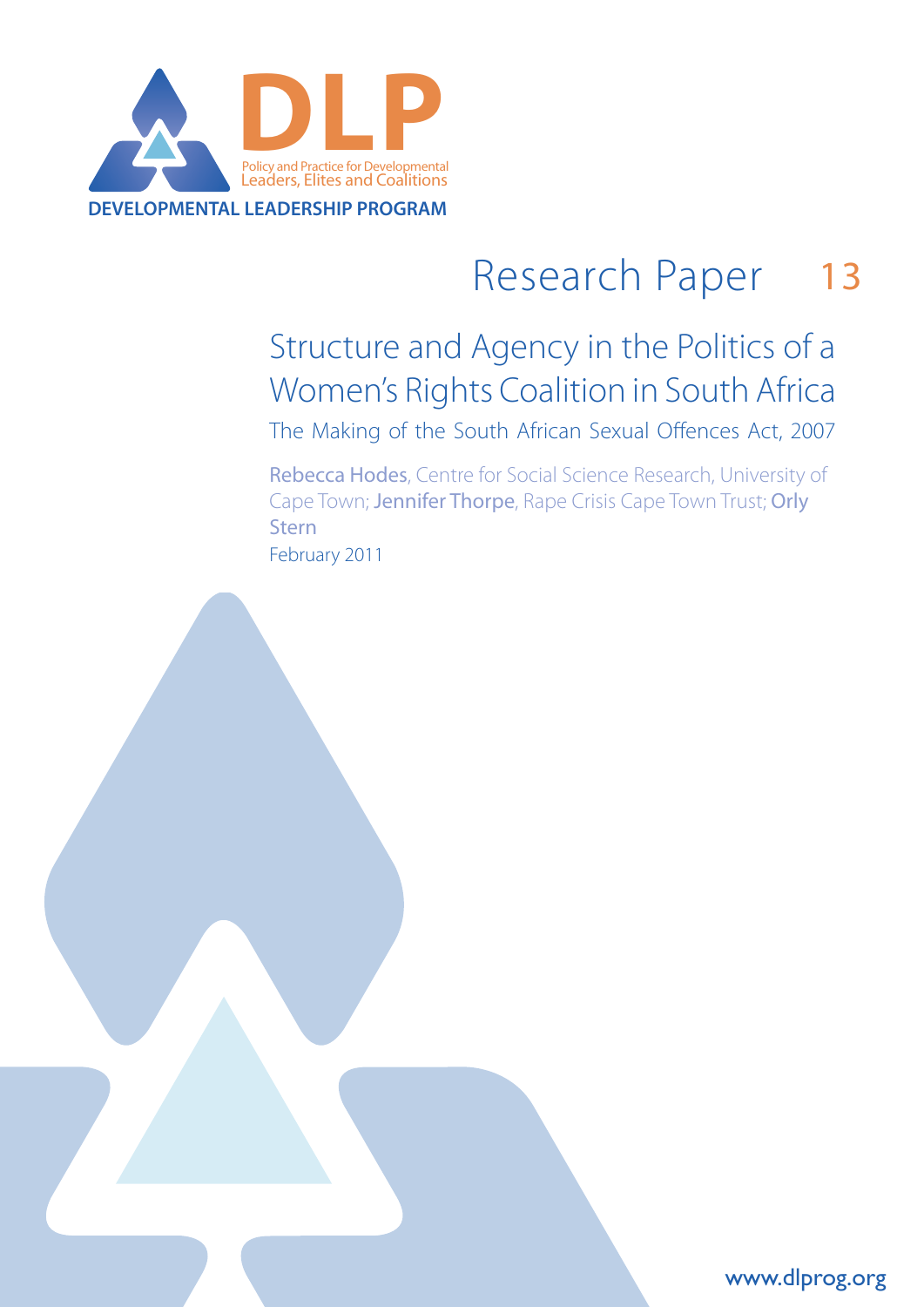**The Developmental Leadership Program (DLP) addresses an important gap in international thinking and policy about the critical role played by leaders, elites and coalitions in the politics of development. This growing program brings together business, academic and civil society partners from around the world to explore the role of human agency in the processes of development. DLP will address the policy, strategic, and operational implications about 'thinking and working politically' - for example, about how to help key players solve collective**  action problems, negotiate effective institutions **and build stable states.**

**The Developmental Leadership Program**

**W: www.dlprog.org E: info@dlprog.org**









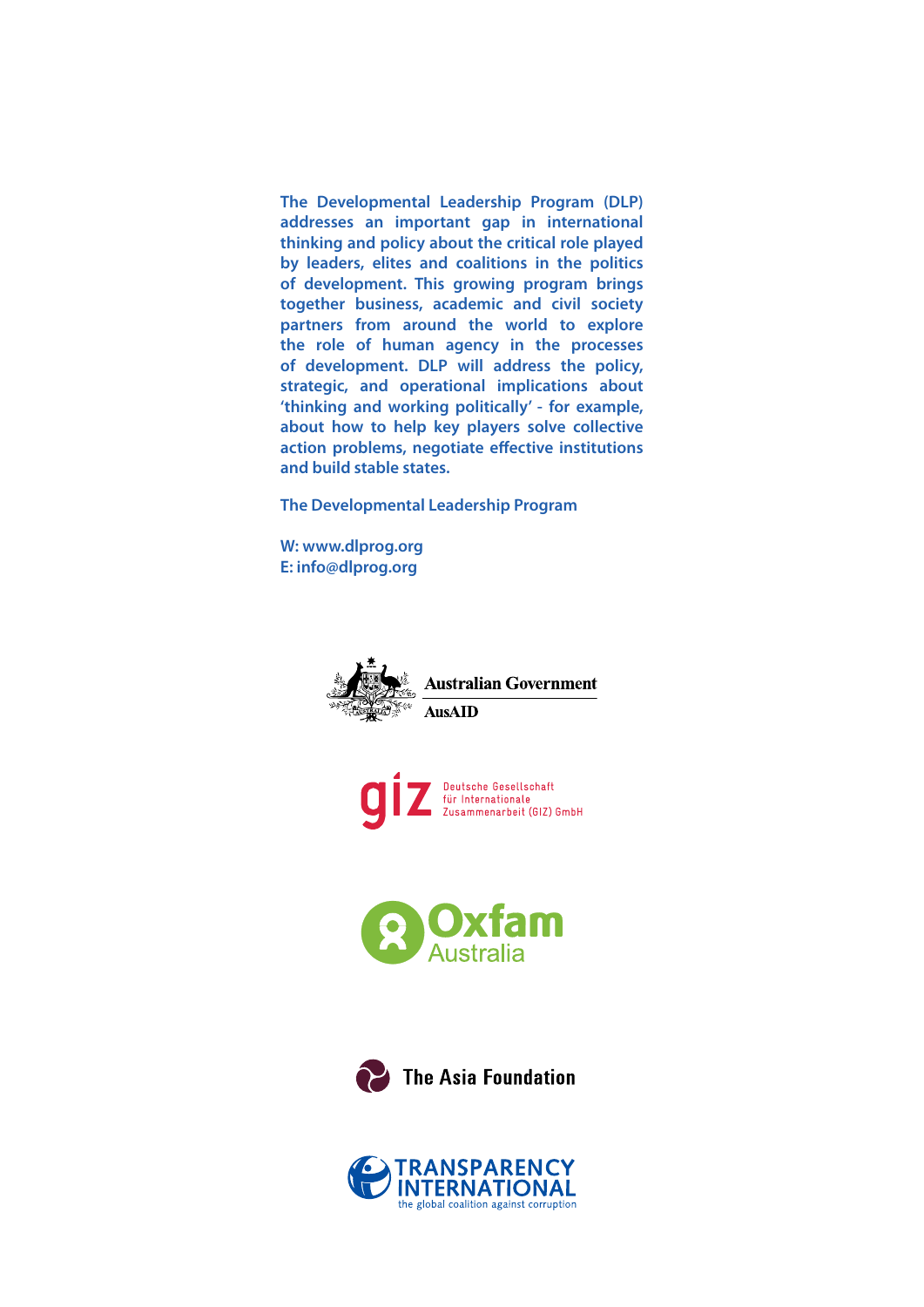# **Contents**

| <b>I.Abstract</b>                                          | p. iii         |
|------------------------------------------------------------|----------------|
| 2.Acknowledgements                                         | p. iv          |
| 3. Executive summary                                       | p. v           |
| 4. Introduction                                            | p. I           |
| 5. Methodology                                             | p. I           |
| 6. The socio-political context for law reform              | p. 2           |
| 6.1 External pressures for structural change               | p. 4           |
| 7. The emergence of a developmental coalition              | p.4            |
| 7.1 From elite networks to structured coalitions           | p. 6           |
| 8. The Working Group's membership and objectives           | p. 8           |
| 8.1 Uniting civil society on the issue of rape law reform  | p. 8           |
| 8.2 Increasing the accountability of the state             | p. 8           |
| 8.3 Influencing the content of the Sexual Offences Bill    | p. 8           |
| 9. Structure and functioning of the coalition              | p. 9           |
| 10. The use of prior networks                              | p. 10          |
| 11. Learning from the experience of former coalitions      | p. 11          |
| 12. Expanding the rural support base                       | p. $  \cdot  $ |
| 13. The benefits and drawbacks coalition-building          | p. 12          |
| 14. The Working Group's strategies                         | p. 13          |
| 14.1 Strategy development                                  | p. 13          |
| 14.2 Building consensus by sharing information             | p. 13          |
| 14.3 Managing dissent                                      | p. 14          |
| 14.4 Engaging parliament                                   | p. 15          |
| 14.5 Oral and written submissions to the Justice Committee | p. 15          |
| 14.6 Grassroots advocacy                                   | p. 16          |
| 14.7 Using the media                                       | p. 16          |
| 14.8 National outreach                                     | p. 17          |
| 15. The influence of advocacy and outreach                 | p. 18          |
| 15.1 Triggers for continued advocacy                       | p. 18          |
| 16. Mobilizing support from the state                      | p. 19          |
| 16.1 Co-operative strategies                               | p. 19          |
| 16.2 Oppositional strategies                               | p.21           |
| 17. Framing                                                | p. 22          |
| 17.1 Invoking the human rights framework                   | p. 23          |
| 18. The Working Group's weaknesses                         | p. 23          |
| 18.1 Representation                                        | p. 23          |
| 18.2 Capacity and influence                                | p. 24          |
| 18.3 Leadership and consensus                              | p. 24          |
| 18.4 Communication strategies                              | p. 25          |
| 19. Strategies in need of reform                           | p. 25          |
| 19.1 Regional rather than national focus                   | p. 25          |
| 19.2 Eliciting state support                               | p. 26          |
| 20. Opposition to the Working Group                        | p. 26          |
| 20.1 Internal opposition                                   | p. 26          |
| 20.2 External opposition                                   | p. 27          |
| 21. Funding                                                | p. 28          |
| 21.1 Funding competition                                   | p. 28          |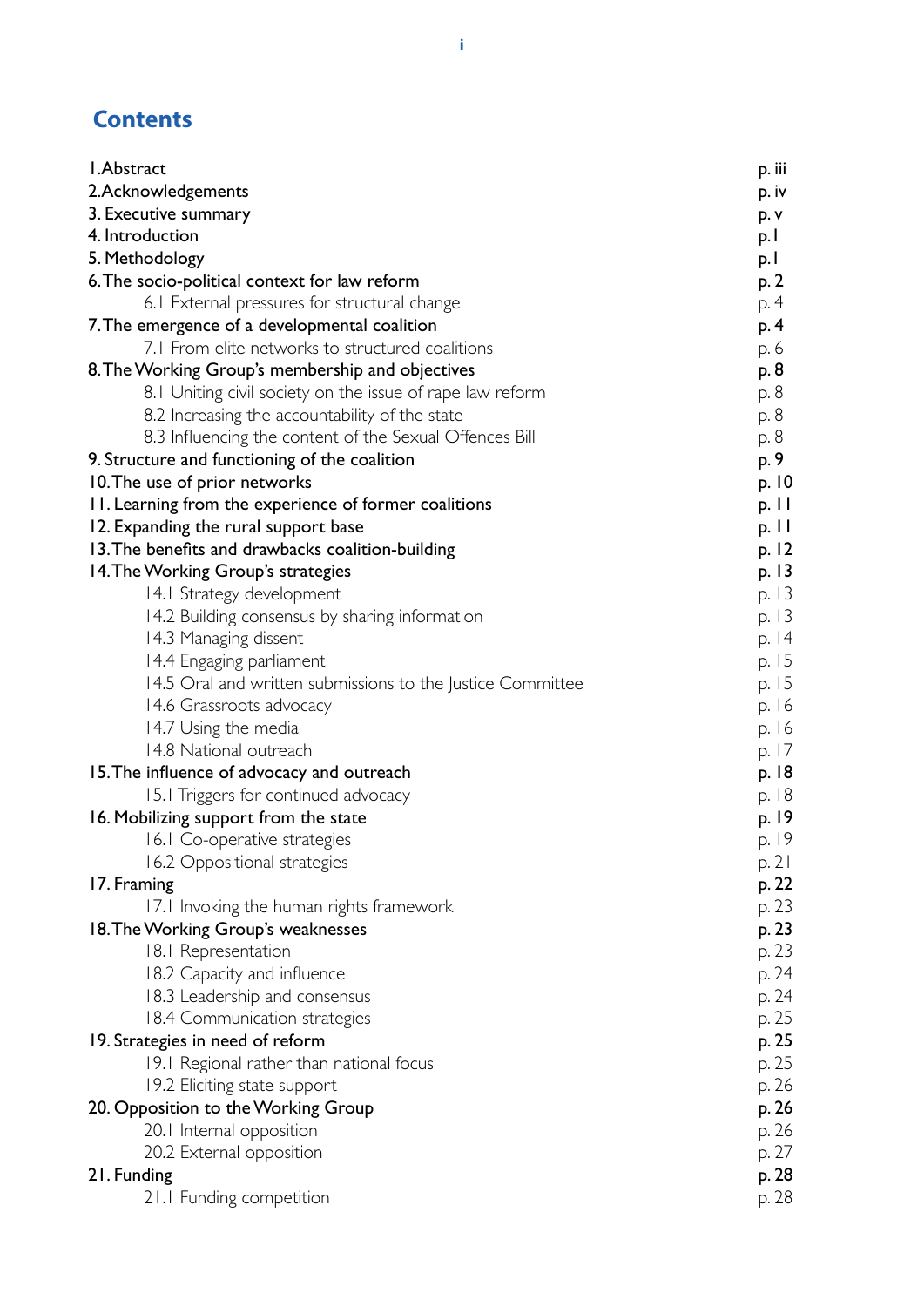| 21.2 Funding more representative coalitions                                          | p. 29 |
|--------------------------------------------------------------------------------------|-------|
| 21.3 Funding more expansive engagement                                               | p. 29 |
| 22. Recommendations to developmental partners                                        | p. 30 |
| 23. Conclusion                                                                       | p. 30 |
| 23.1 The Working Group's evolution                                                   | p. 34 |
| 24. References                                                                       | p. 36 |
| 25. Appendix A: Informal telephonic interview questionnaire with Sexual Offences Act |       |
| stakeholders                                                                         | p. 41 |
| 26. Appendix B: Questionnaire to member of the Working Group regarding the passage   |       |
| of the Sexual Offences Act                                                           | p. 42 |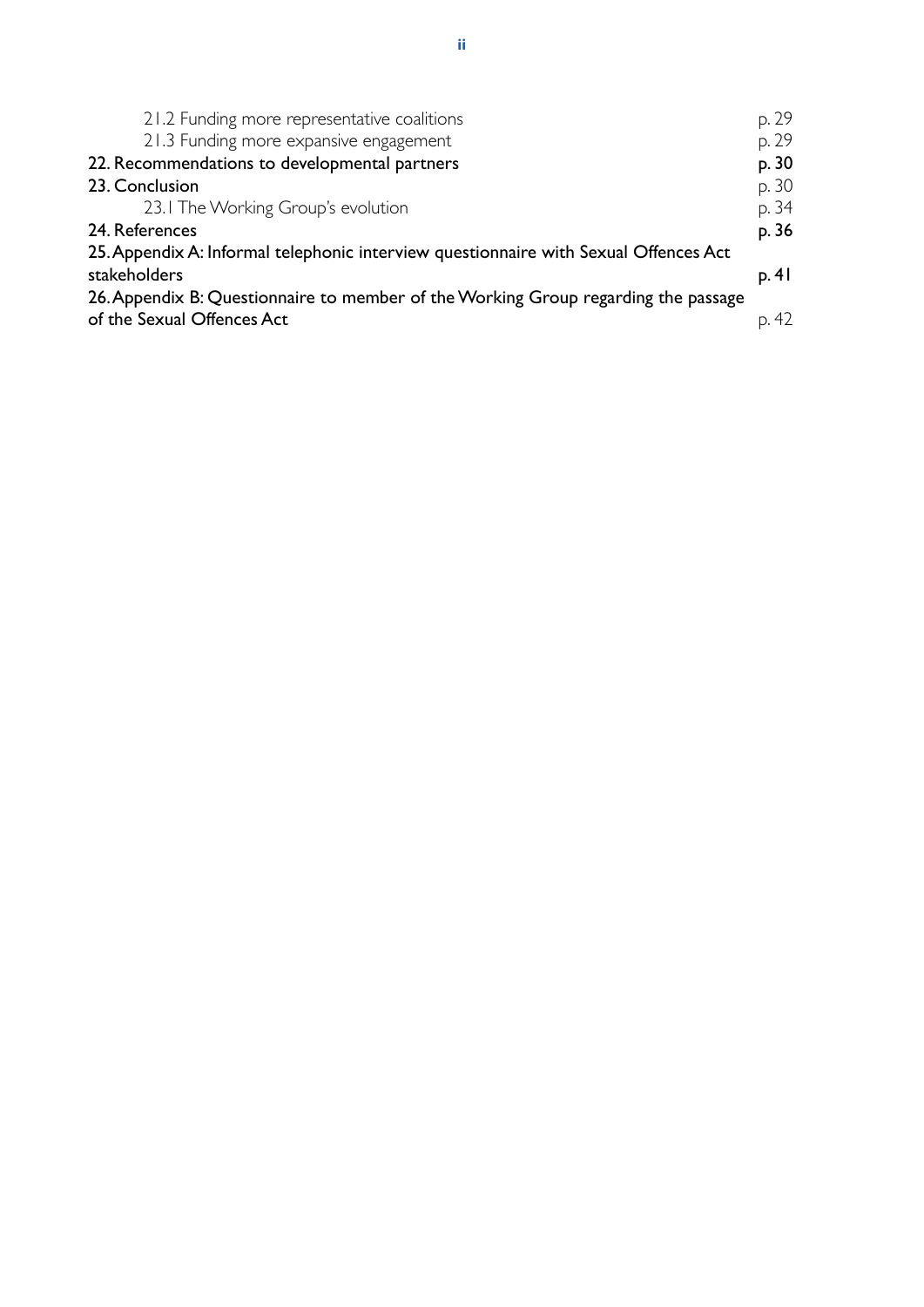# 1. Abstract

How do women's rights groups campaign for vital institutional reform of archaic laws on sexual violence in new democracies? How can they best 'work politically' to achieve positive outcomes? What lessons are there for donors and supporters?

The National Working Group on Sexual Offences (NWGSO), established to influence the progressive reform of national rape laws, became the largest civil society coalition to have collaborated on law reform in South Africa. It emerged at a time of profound change to South Africa's political settlement, and was a product of the new political processes that unfolded in the early years of the democratic transition.

This research paper uses findings from a study of this women's coalition to demonstrate how civil society coalitions may draw on and expand their elite networks and exploit political and institutional arrangements to build developmental partnerships. It examines the strategies used by the coalition to broaden its support base and to achieve its objectives, as well as the factors influencing those areas where the coalition was less successful.

In analysing the successes and setbacks of this groundbreaking coalition, this study offers lessons for civil society leaders, policy makers and developmental partners in how best to support developmental coalitions and strengthen their capacity to promote long-term, sustainable social change.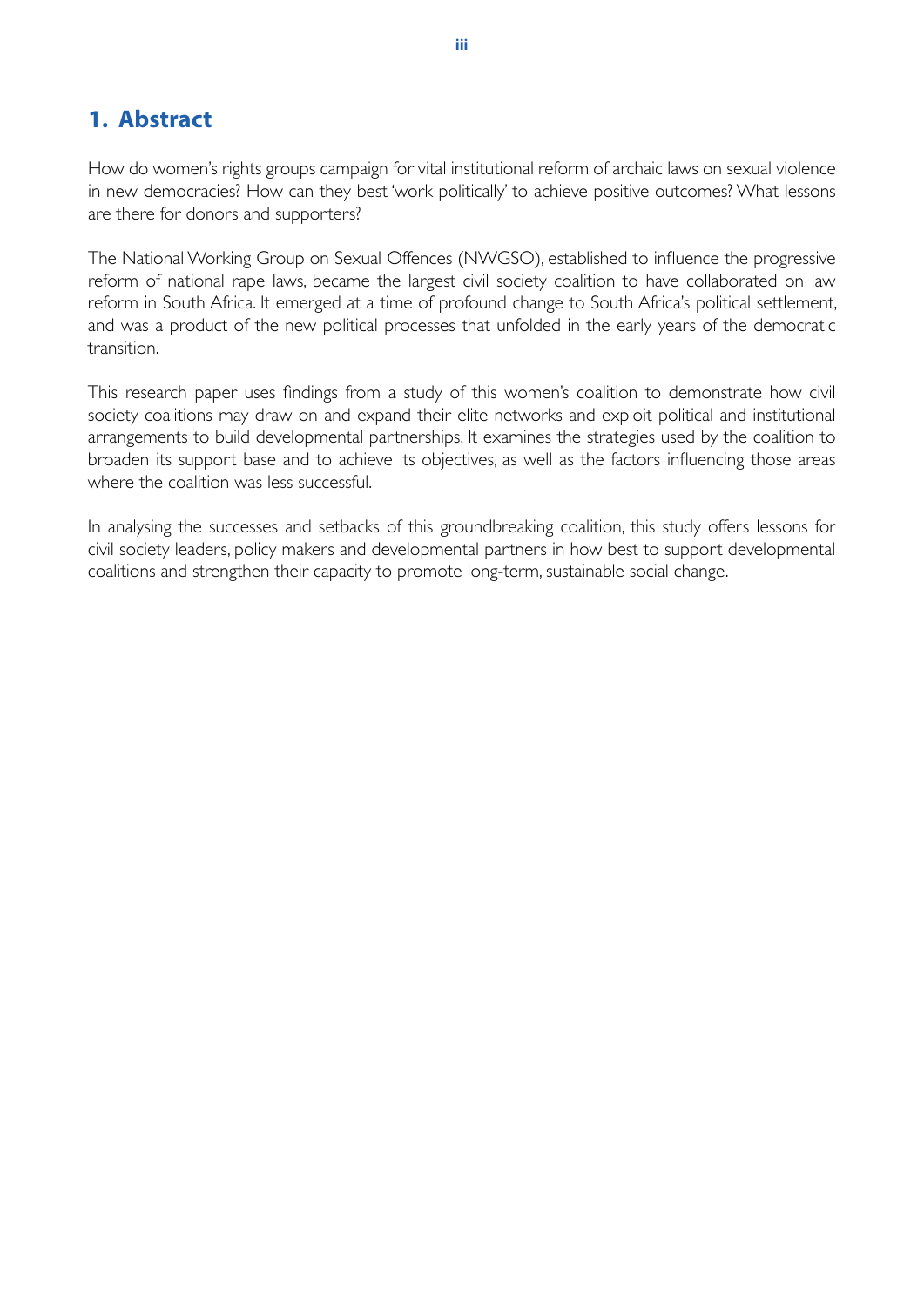### **2. Acknowledgements**

We would like to express our deepest thanks to our informants who found the time in their busy schedules to speak to us about their experiences of the Working Group and South Africa's women's sector more broadly. We are grateful for your trust. We are indebted to Fraser Kennedy for his assistance with data compilation, and to Isabelle van Notten, Heather Lyne de Ver, and Sue Goldstein for their many useful comments and suggestions on content. Research by Mariz Tadros on women's coalitions in Jordan and Egypt provided numerous insightful perspectives which helped to structure and define our own research findings. Liz Coventry made our collaboration with the Developmental Leadership Program (DLP) an administrative dream. The AIDS and Society Research Unit at the University of Cape Town, and its Director, Nicoli Nattrass, deserve a 'thank you' for their support for this project. Finally, a special vote of appreciation and respect is due to Adrian Leftwich, who has championed this project from its inception, and whose endless patience and humour, as well as his copious edits, contained their own invaluable lessons about productive leadership, support and coalition building.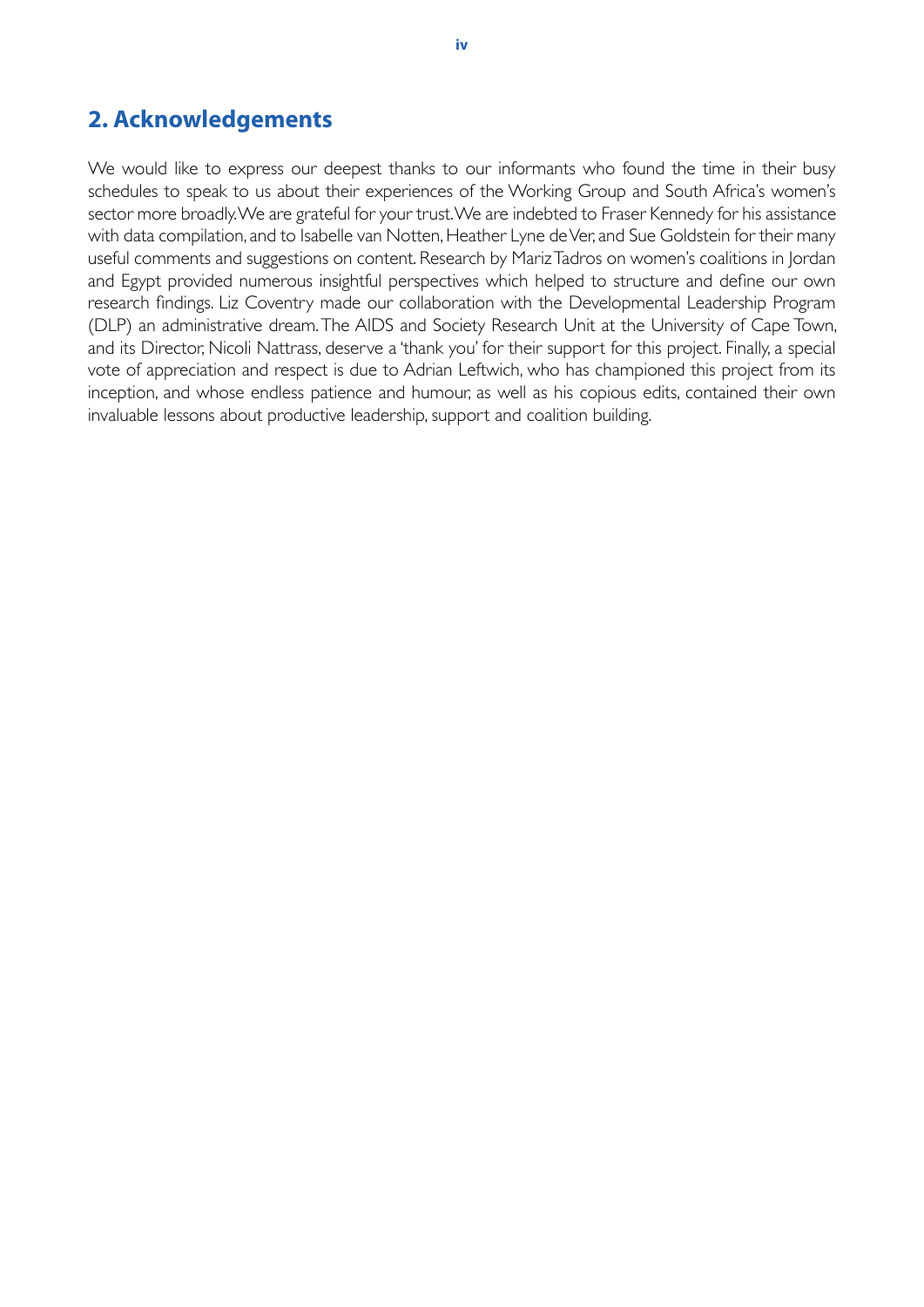### **3. Executive Summary**

How do women's rights groups campaign for vital institutional reform of archaic laws on sexual violence in new democracies? How can they best 'work politically' to achieve positive outcomes? What lessons are there for donors and supporters?

This research paper presents the findings from a study of a women's coalition in South Africa. The National Working Group on Sexual Offences (NWGSO) was established to influence the progressive reform of national rape laws and it became the largest civil society coalition to have collaborated on law reform in South Africa. The Working Group emerged at a time of profound change in South Africa's political settlement, and was a product of the new political processes and institutional arrangements that unfolded in the early years of the democratic transition. The research thus represents a case study that explores the relations between structure and agency in the politics of reform. In analysing the successes and setbacks of this groundbreaking coalition, this study offers lessons for civil society leaders, policy makers and developmental partners in how best to support developmental coalitions and strengthen their capacity to promote long-term, sustainable social change.

Key findings are summarised as:

- Critical overarching themes from the research
- Factors that facilitate the formation of coalitions  $\bullet$
- Potential success factors for women's coalitions
- Coalition strategies for greater influence
- Key elements of effective donor support for women's coalitions and more widely across civil society
- The identifiable successes of this particular coalition.

#### Eleven overarching themes

- 'Critical junctures' such as national political change may provide opportunities for civil society to redefine its rules of engagement with the state. Knowing when and how to seize such opportunities is crucial.
- Many factors account for the emergence of coalitions, including: new opportunities for political engagement during political transition; how local actors form collective initiatives and their motivation to initiate meaningful social change; the existence of prior networks and experience; the ability to mobilise popular civil society support; donor support.
- New spaces for policy influence may be opened through engaging in law reform. This study shows how the coalition's extensive experience in women's advocacy and in-depth understanding of the law contributed to their success.
- Strategies of 'judicial/legislative advocacy' can assist the process of legal reform, but success depends on the existence of a relatively free judiciary.
- Women's coalitions may draw on and expand their elite networks and exploit political and institutional arrangements to build developmental partnerships.
- Co-operative networks between elite actors that span both civil society and government may initiate new processes of legal reform.
- The building of elite networks between national and international advocates at high-ranking meetings (such as UN Conferences) may have positive developmental outcomes - if the right people are involved.
- 'Soft advocacy' or 'backstage politics' may be more effective strategies where co-operative relationships exist between high-ranking state actors and civil society leaders.
- In dominant one-party states such as South Africa, 'adversarial advocacy' such as monitoring govern-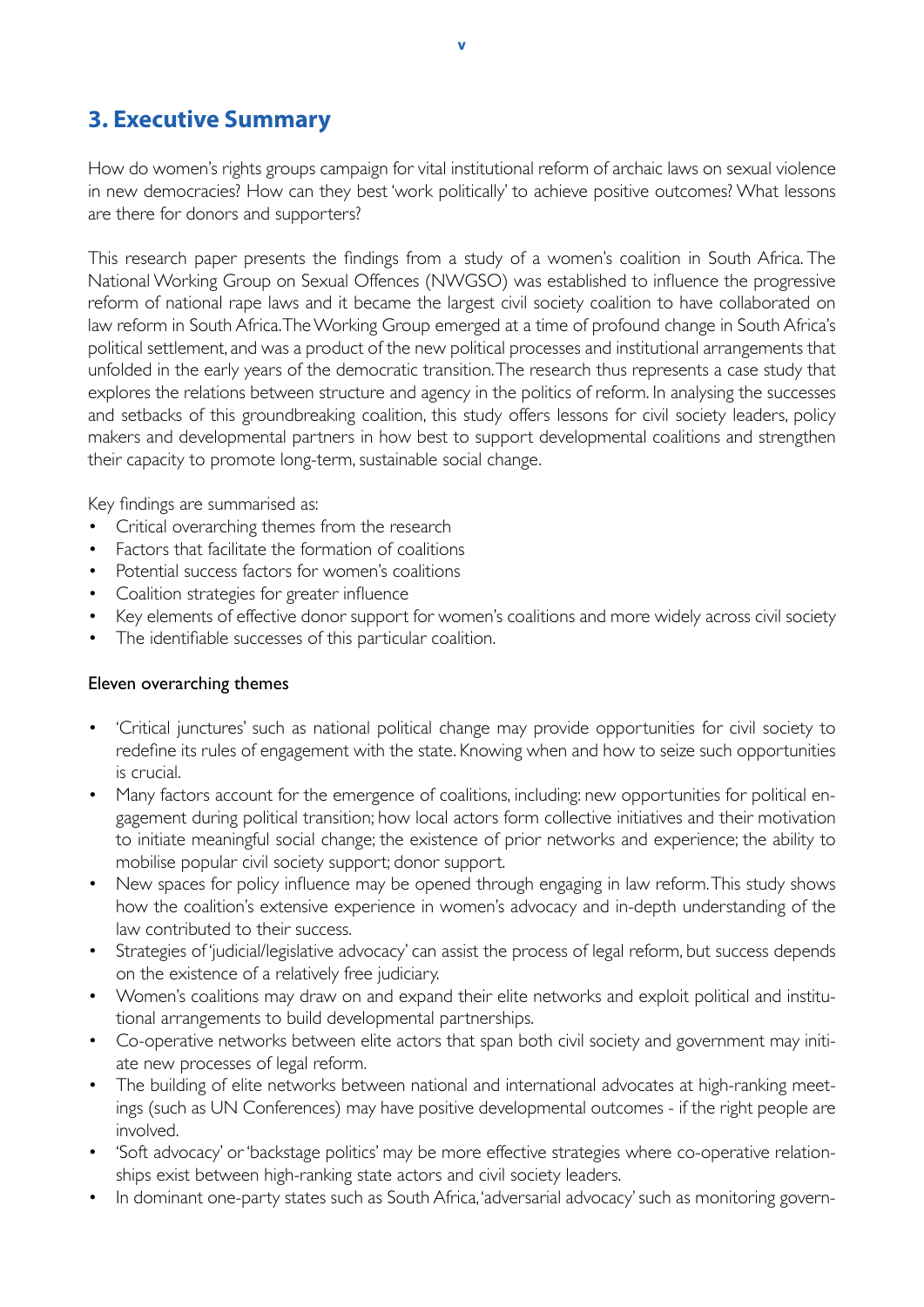ment's fulfilment of laws and policies or criticising political elites in the media may antagonise the party and reduce engagement.

- A coalition's leadership structures and functioning must be determined through consensual processes and not automatically assumed or enacted by its key figures.
- Competition over funding may lead to disruptive tensions and there are strong grounds for ensuring transparency about a coalition's funding.

#### Factors which facilitate the formation and evolution of civil society coalitions

- Democratic transition may create 'triggers' for the emergence of coalitions. These may include retrogressive state actions, such as implementing policies that violate the rights of women, or progressive state actions, such as the opening of new spaces for engagement with the government.
- Civil society leaders and donors need key political analytical skills in order to systematically scan the political landscape, identify and seize opportunities for political participation and define realistic limits.
- Prior networks between individuals, civil society organizations and parliament often play a key role, helping to establish synergy between influential state actors and civil society elites. Newer coalitions can learn from such past strategies.
- 'Rolling triggers' new, high profile events (in this case study, the rape allegations and court case against South Africa's Deputy President, Jacob Zuma) may galvanise greater action by civil society, often inspiring changes in strategic direction.
- Organisations join coalitions to increase their own capacity and skill base, establish wider networks (regionally and/or nationally) and expand their sphere of influence. Pre-existing social networks between individual leaders may help but, if the leadership and organisation of the coalition are not seen as accountable to all of its members, they may also hinder.
- Organisations with the greatest expertise, broadest networks and strongest resource base are more likely to drive the establishment and evolution of coalitions.
- Donors should make funds available specifically for promoting collective action between sectors within civil society. Funding earmarked by international development agencies and other funders for the establishment of a coalition, and early consensus-building between members, played a crucial role in the formation of the Working Group.

#### Factors that facilitate the relative 'success' of women's coalitions

- Expertise within the fields of legal advocacy and women's rights: Understanding parliamentary procedures and demonstrable experience and understanding of advocacy on women's issues, concrete legal and policy recommendations, and an ability to 'speak the language' of parliamentarians and lawmakers all strengthen a coalition's potential impact.
- Demographic diversity: Where state elites value affirmative action and the empowerment of previously marginalised populations, the issue of positionality (or perceived identity) is vital. Their perception of the 'authenticity' of a coalition's leaders, and their 'true' representation of their 'constituents', may enhance prospects for success.
- Establishing a broad support base: This can, potentially be an important factor, given that civil society has historically had the greatest impact when campaigns have been expressed as mass social movements. However, maintaining solidarity across a large coalition may reduce its objectives to the 'lowest common denominator'. There may thus be a trade-off between inclusion and extensiveness of the coalition, on the one hand, and the ability to agree on a clear program, on the other hand.
- Building internal consensus: Accountable and transparent leadership is essential for maintaining the solidarity, motivation and active participation of a coalition's members. For example, distribution of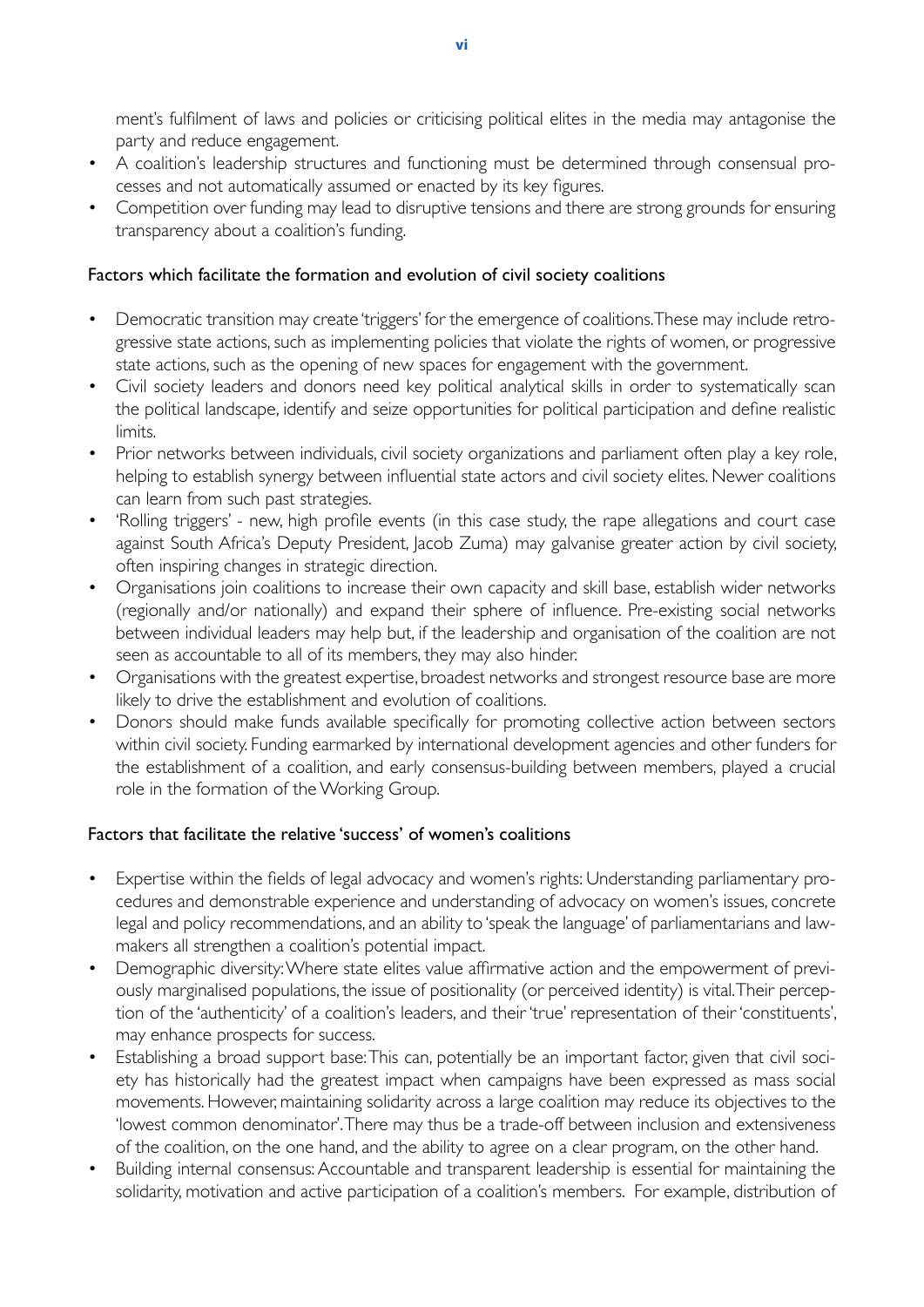clear, accessible information helps to encourage participation and build consensus.

- Invoking the 'human rights' framework: The coalition in this study situated (hence framed) rape law reform within the broader framework of human rights and constitutional imperatives – areas prioritised by leaders of the transition. It was thus able to link rape law reform symbolically with democracy, constitutionalism and modernity.
- Maintaining and deploying political alliances and appropriate advocacy strategies (ranging from 'soft advocacy' to more direct legislative advocacy.

#### Coalition strategies for greater influence

- Strategies to elicit change through collective action must be determined from within a coalition, and  $\bullet$ according to the local context.
- Building consensus and solidarity among members, and innovative techniques to empower 'weaker' organisations within a collective, enable a coalition to better represent all its partners.
- Past collaborations with elite political actors, particularly those with 'activist sympathies', can provide valuable political leverage.
- Civil society participation in state ratification of international conventions may instigate increased political commitment to fulfilling its tenets. However, civil society leaders may need to tread a fine line between collaborating privately with state elites and publicly opposing state inadequacies.

#### Key elements of effective donor support for women's coalitions

This study has identified key elements that could make the role of donors in supporting coalitions particularly women's coalitions - more effective:

- Detailed understanding of local gender history and politics. Donors that emphasise monitoring and oversight of state entities may be eager to fund 'adversarial advocacy' without enough consideration of negative impacts.
- Engaging with a diverse range of key players and understanding the political landscape. Donors need a trained workforce, both local and international, with political analytical skills in the gender field that enable them to 'think and work politically'.
- Brokering opportunities for women's leaders to meet and to articulate and aggregate their collective objectives. Providing operational costs for community-based organisations is vital to ensure their continued inclusion and active participation.
- 'Donor transience' has a negative impact on developmental coalitions. Donors should sustain commitments to organisations that continue to deliver on their indicators, rather than shifting attention and resources to more currently fashionable causes.
- Donors need to change their focus from being 'project oriented' to being 'goal oriented', investing less in supporting short-term projects with sharply delineated boundaries and more in promoting systemic social change through innovative funding mechanisms.
- It is important for donor evaluation to focus also on processes as well as outputs or outcomes, as internal governance and decision-making may affect performance on the ground.
- Donors need to collaborate with each other to avoid duplication, conflict or gaps in funding women's coalitions, and to ensure more strategic direction for specific sectors of civil society.
- Donors need to ensure that there is a high level of financial transparency regarding all parties involved in funding contracts.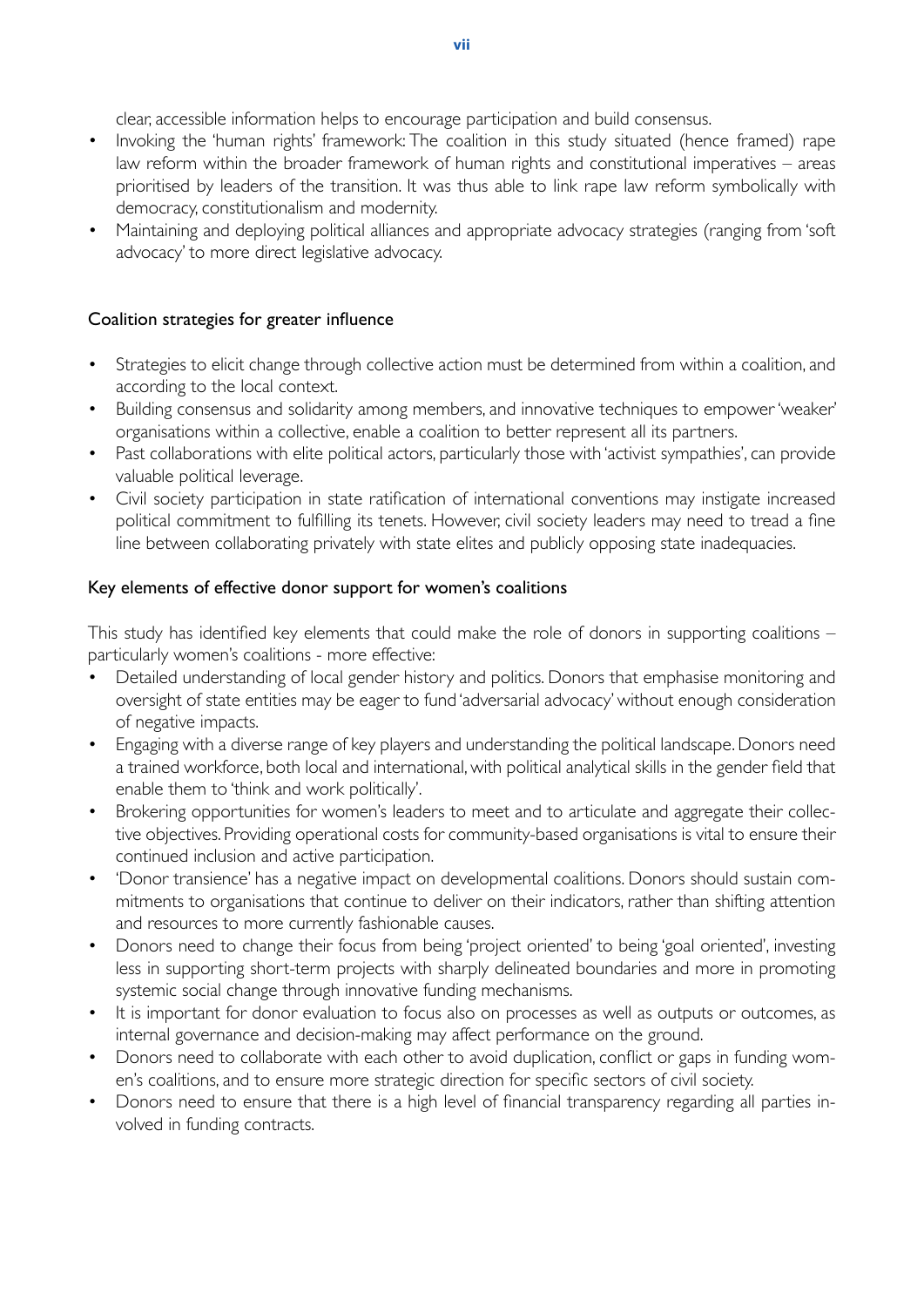#### Evidence and indicators of the successes of this coalition:

- Substantive improvements achieved on rape laws and attendant policies in South Africa.
- 'Elevated organisation' of civil society that is, an establishment and expansion of collaborative networks within the women's sector.
- Strengthened alliances across the women's sector, and new alliances with other sectors, However, disagreements over funding and strategic direction, leading to the departure of some key actors, were detrimental to the coalition.
- Cultivating knowledge of legislative reform processes and of civil society's opportunities (or lack thereof) for political participation in these.
- Deepening and extending public discussion and debate on issues about sexual offences.
- The creation of future opportunities for judicial/legislative and other forms of advocacy to challenge the inadequate aspects of Sexual Offences Law and attendant policies. The coalition has already developed a new monitoring campaign called Shukumisa ('Shake Things Up')' which oversees the state's delivery of services mandated by the Act and related policies.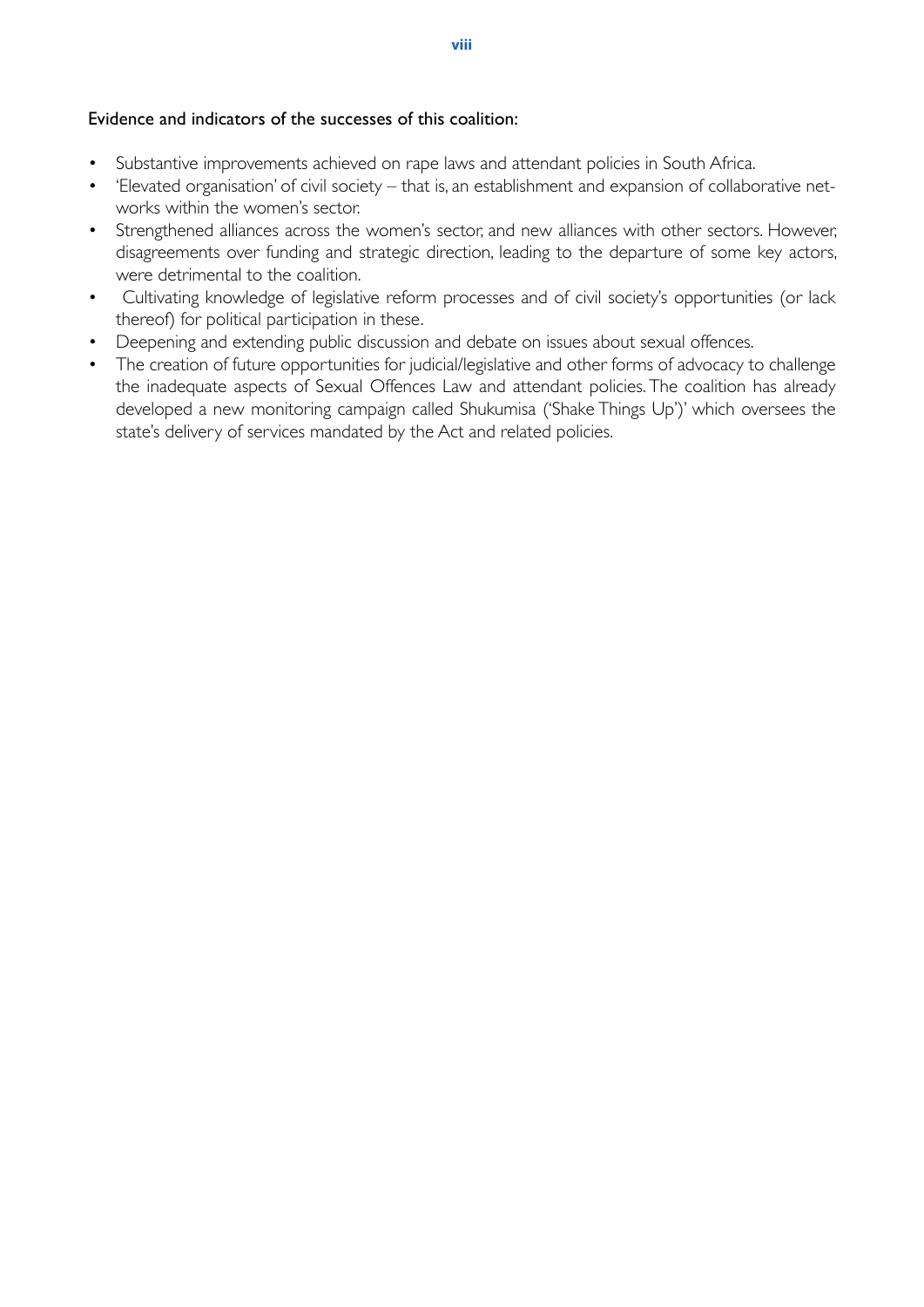### 4. Introduction<sup>1</sup>

This study forms part of a wider research programme, the Developmental Leadership Programme (DLP), which explores the hypothesis that effective leadership and the collective action of a relatively small number of leaders and elites, across the public and private sectors, are critical for building effective states, ensuring stability and promoting economic growth (Leftwich and Hogg, 2007). Major challenges of development are conceived as collective action problems, and agential, rather than technical or institutional factors, are understood as paramount in enacting the political processes that lead to long term, progressive social change. The larger research project aims to chart the role of human agency in shaping the institutions which promote economic growth, political stability, human rights and inclusive social development.<sup>2</sup> It seeks to understand the provenance, nature and forms of effective leadership in order to support the emergence and expansion of pro-development leadership and growth coalitions (Leftwich and Hogg, 2007).

In South Africa, women's coalitions have formed around a broad spectrum of development and human rights issues encompassing sexual and domestic violence, women's livelihoods, education and the law. These organisations have made significant strides for women's rights and access to improved services, including comprehensive reproductive healthcare, the increased protection of women in the workplace, better education for women and girls, and the reform of rape laws. This study focuses on the role of a coalition of civil society organisations, primarily women's rights organisations, in the passing of South Africa's Criminal Law (Sexual Offences) Amendment Act (2007). Using the coalition of the National Working Group on Sexual Offences (hereafter the 'Working Group') as a case study, this research explores the hypothesis that: 'successful and sustained development depends crucially on whether and how various leaders and elites within and across the public and private domains are able to form sufficiently inclusive 'developmental coalitions' (Leftwich, 2009: 8).

South Africa has a celebrated constitution which enshrines women's rights, and the post-apartheid government has improved women's representation at executive political levels. These official changes are at odds with continuing high rates of violence against women, which rank among the worst in the world. This study documents how the Working Group emerged with the developmental objectives of reforming South Africa's rape laws. The Working Group functioned as a coalition with the primary goal of uniting and organising spheres of civil society to influence the content of the Sexual Offences Act and to expedite its passage through state structures of legislative reform.

# 5. Methodology

In the preliminary stages of this case study, researchers identified key government officials and civil society leaders involved in the genesis of the Sexual Offences Act as potential sources of information about the Working Group's establishment and impact. As these figures included cabinet ministers and civil society leaders, not all the requests for interviews were successful. In the cases in which informants agreed to be interviewed, researchers conducted telephonic or electronic interviews based on the questionnaire provided below as Appendix A.

The terminology surrounding 'rape', 'sexual assault' and 'criminal sexual conduct' is contested. Taking our cue from researchers at the University of Cape Town's Gender Health and Justice Unit, we have chosen to use the wo

<sup>&</sup>quot;Human agency" in this context refers to the role of people – principally leaders, elites and coalitions – in forging developmental institutions. "Increased the provision of services on an equitable basis, but also the pro  $\mathcal{D}$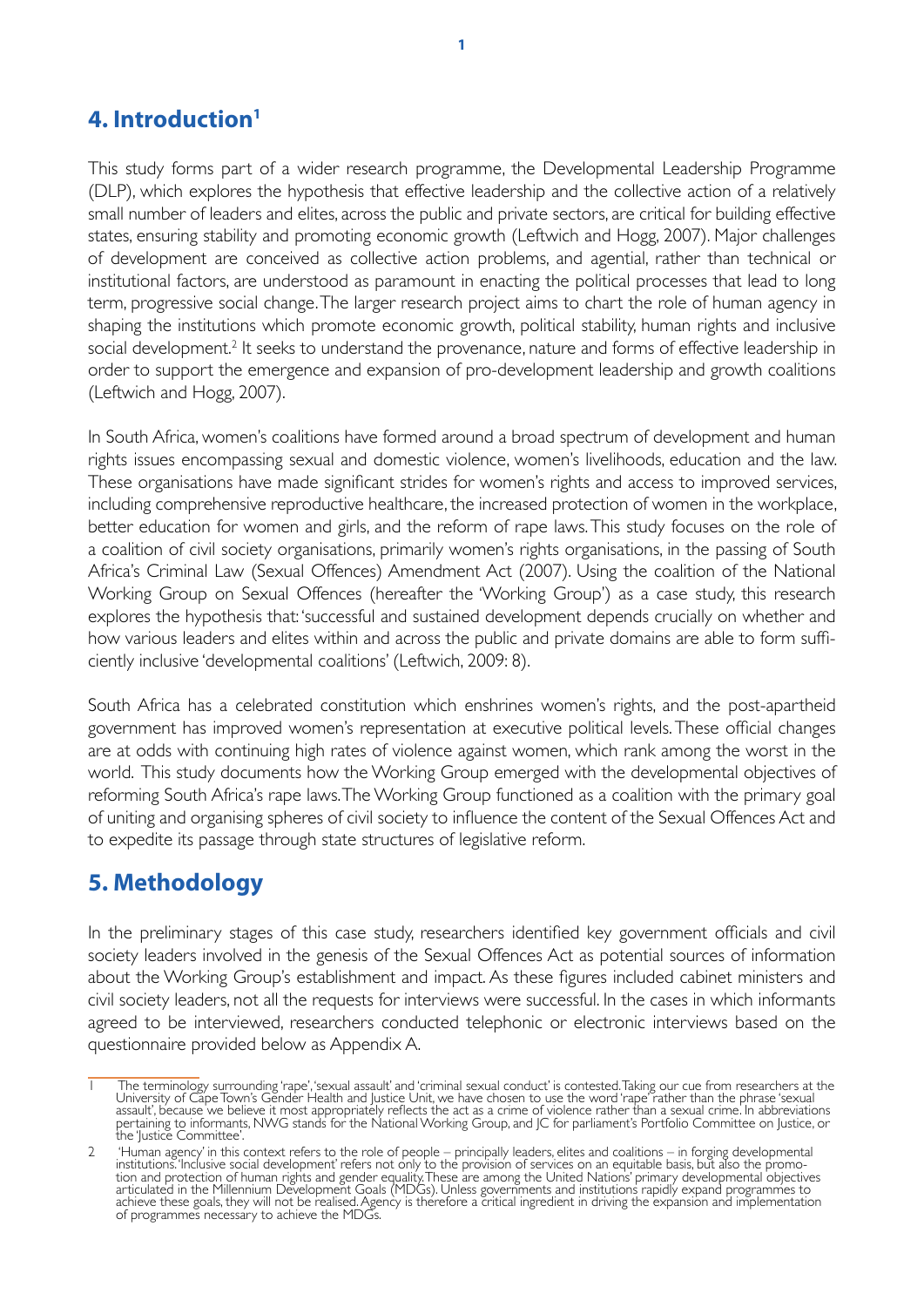In examining the structural, institutional and socio-political factors that led to the emergence of the Working Group, researchers analysed relevant parliamentary submissions between 1998 (when the need for rape law reform was first acknowledged by parliament) and 2007 (when the Sexual Offences Act was passed). Research was conducted on previous South African legislation to identify legislative gaps and judicial processes that 'triggered' the emergence of the Working Group and the need to for rape law reform more broadly. Secondary research was conducted on South African civil society within the socio-political context of the post-apartheid state, and in relation to the broader, international movement for women's rights that came to the fore around the Fourth World Conference on Women in Beijing, 1995.

In researching the functioning and impact of the Working Group, twenty semi-structured, in-depth interviews were conducted with members of the Working Group and key government officials who were involved in the drafting of the Sexual Offences Act. Their purpose was to assess the roles of leadership and agency in the creation and impact of the coalition. These interviews formed the bulk of primary research for this case study. Purposive sampling was used to source informants for these interviews, who represented the Working Group on Sexual Offences, its 'predecessor' coalition, the Western Cape Consortium on Violence against Women, and government officials who had worked on the Sexual Offences Act at executive, parliamentary and provincial levels. As it was not possible to interview all members of the Working Group, or all the government officials who were involved in the Act, researchers focussed on key actors whose names arose frequently in primary and secondary sources on the Working Group and the reform of South Africa's rape laws (Hassim, 2003; Fuller, 2007; Artz and Smythe, 2008).

Based on the research hypotheses established through prior research for the Developmental Leadership Programme, researchers developed a semi-structured questionnaire in order to gather data about the emergence, organisation and impact of the Working Group. Questions were open-ended, and, providing scope for detailed responses from informants (Du Plooy, 2002:138). The interview questionnaire is attached below as Appendix B.

As part of the larger research project on developmental leadership, a database has been established which records the empirical characteristics of leaders drawn from a variety of case studies on elites and coalitions which constitute the larger research project. Researchers developed a mapping tool based on the forms and fields of the leadership database, which recorded information about the demography, educational history, career history and political background of consenting informants. Informants were requested to fill out the mapping form, and their responses have been used to populate the online Leadership Database. The Leadership Database compiles the empirical characteristics of leaders for each of the case studies within the larger research programme so that the empirical characteristics of these leaders may be better understood and compared.

### 6. The socio-political context for law reform

The National Working Group on Sexual Offences emerged at a time of profound change in South Africa's political settlement, and the coalition's emergence was a product of the new political processes that unfolded in the early years of the democratic transition. Changes in the structural and institutional context during this time opened a space for civil society organisations to exercise a greater degree of agency in re-defining national policy and legislation. Because of the constituency of the anti-apartheid movement, encompassing as it did a broad-base of political and human rights activists, the leaders of the new democratic government strived for inclusivity, openness and public participation in crucial matters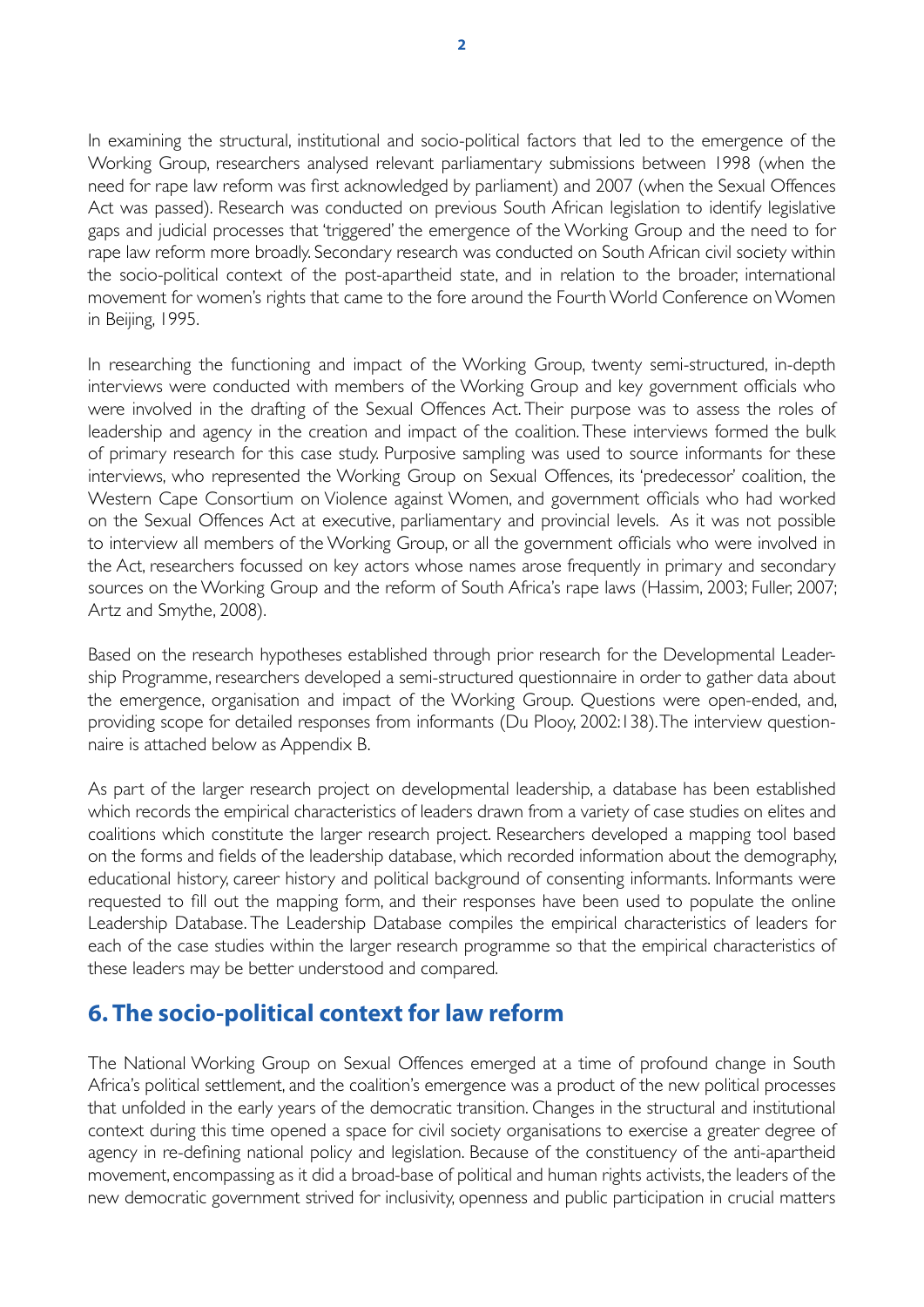of state policy-making. An example of this was the drafting of the democratic Constitution, which entailed sourcing and incorporating submissions from thousands of 'ordinary' members of the public.

Furthermore, because the anti-apartheid movement was heavily populated by civil society organisations, numerous ties and connections existed between leading members of civil society (who remained working within this sphere after the democratic elections) and political and human rights activists who entered government at local, provincial, national or executive levels after the democratic elections. After its landslide electoral triumph of 1994, the ruling African National Congress (ANC), instituted a quota to increase women's representation in parliament. National government committed itself to the promotion and protection of women's rights, and powerful state actors negotiated a series of mechanisms to initiate gender equality within government norms and procedures (Hassim, 2003).

The Bill of Rights imposed positive duties on the state with regard to the protection of the rights to dignity, privacy and freedom from all forms of violence. The constitution directed the state to 'respect, promote, protect and fulfil the rights' contained within the Bill of Rights. Parliamentary structures were created to monitor the impact of legislation on women and to promote gender equality through the law, the Joint Monitoring Committee on the Improvement of the Quality of Life and Status of Women foremost among them. The Committee's purpose was to monitor and evaluate parliament's progress in improving the quality of life and status of women, and in fulfilling government's commitments to international declarations including the Convention on the Elimination of All Forms of Discrimination Against Women (CEDAW).

South Africa is a deeply patriarchal society characterised by high levels of violent crime. In 1994, the Interpol ratios comparing the crime rates for 89 member states found that South Africa had the highest number of reported rapes (Pithey, Artz and Combrinck, 1999: 3). In 1999, 8.8 per 100 000 of the female population aged 14 years were killed by their partners, the highest rate of national female homicide on record (Mathews et al., 2004). During the early years of the democratic transition, high rates of sexual violence drew the attention of key parliamentarians and cabinet ministers, the judiciary and the public to the need for reform South Africa's rape laws (interview, JC 1, 05.08.2010). Apartheid laws on sexual offences and violence against women were archaic, with rape being defined in extremely narrow terms (interview, JC 2, 10.08.2010). Other laws pertaining to sexual offences in South Africa, made after 1994 but before the passing of the Sexual Offences Act in 2007, were also deficient. Instead of a single, comprehensive law with an affiliated policy, laws were piecemeal and related policies were ambiguous.

There was a growing awareness on behalf of civil society leaders in the women's sector, together with key government officials, that parliament needed to instigate legislative reforms to promote gender equality nation-wide. However, in the early years of the democratic transition, reforming rape laws reforms was not prioritised by the legislature. The inadequate and outdated content of the apartheid rape laws, in combination with parliament's delays in drafting new legislation, spurred women's rights and legal advocacy groups to explore other channels to instigate legislative reform.

They employed the strategy of legal activism, bringing test cases before the court to challenge aspects of inadequate laws. This form of activism has been used with success in numerous other instances in South Africa, such as the 2001 case brought by the Treatment Action Campaign (an HIV treatment rights group) against the Department of Health. In this case, the Treatment Action Campaign argued that government's failure to provide public access to antiretroviral treatment violated the rights of people living with HIV. Government lost the case, and was compelled by a judicial ruling to initiate a public roll-out of antiretroviral treatment. However, while civil society groups in South Africa has used legal activism in order to force the state to account for inadequate laws and policies that violate the rights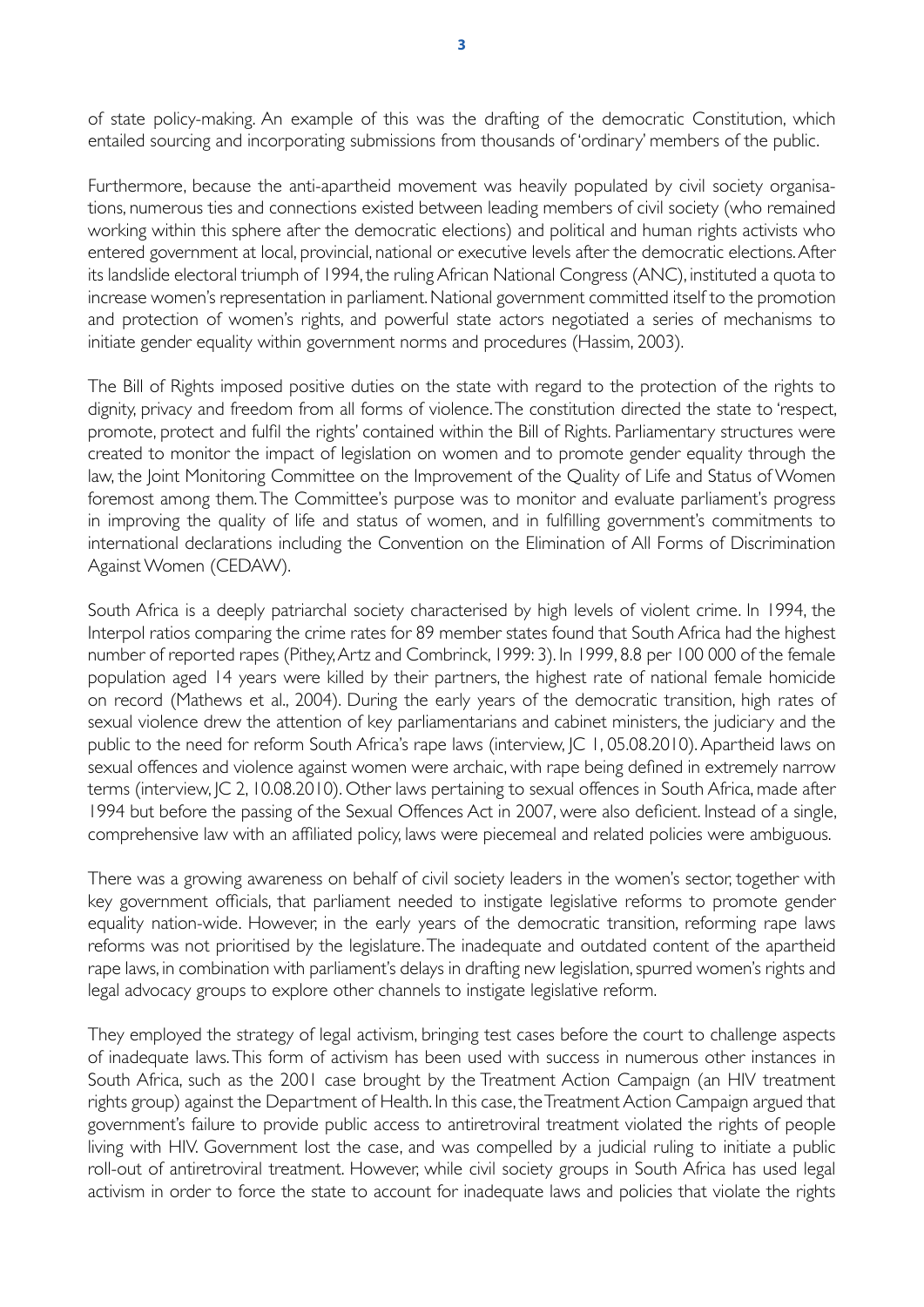of citizens, it is notable that this form of advocacy may only be used in democratic polities in which the rule of law is sound and the judiciary independent. Moreover, while legal activism may result in legislative reform, this will not necessarily translate into the practical implementation of changes by government officials. In the case of the Treatment Action Campaign's campaign for public access to anti-retrovirals, a further charge was later laid against the Minister of Health for failing to adhere to the court order and to initiate a tender procedure for the purchase of anti-retrovirals.

In the case of legal activism by women's rights groups during the early years of South Africa's democratic transition, when their cases succeeded, judges were compelled to write new jurisprudence pertaining to rape laws that better reflected the legislative tenets of South Africa's new democracy. This was problematic in terms of the separation of powers, and judges themselves argued that this should be the purview of the legislature rather than the judiciary (Fuller, 2007: 7). Judicial reform around rape laws therefore exerted pressure on the other tiers of government, creating the institutional context for legislative reform. The term 'legislative advocacy' is used here to denote the activist strategies used by the women's rights coalitions in this study to influence the content and expedite the passing of new legislation in South Africa (in this case, pertaining to new rape laws).

#### 6.1 External pressures for structural change

Research has shown that leaders who are attuned to international demands for good governance may be more likely to initiate reform-supportive behaviours within their own spheres of influence (Von Doepp, 2009: 14). In this case, the South African government's impetus to update its sexual offences laws was stimulated by the Beijing Conference in 1995, attended by a delegation of senior government officials with a strong commitment to promoting gender equality through new laws and policies. Over the following years, these officials pushed for the Law Reform Commission, the body mandated with investigating and proposing legislative reform to parliament, to mount its investigation into updating sexual offences legislation. This was the first step in the process of the creation of a new Sexual Offences Act. The international network on violence against women had therefore extended its influence to political elites in South Africa, and key leaders in the ANC began work to fulfil government's commitment to the Beijing Platform for Action and the Convention on the Elimination of All Forms of Discrimination against Women (CEDAW). Subsequent to attending the Beijing conference, members of parliament with past experience in human rights activism and extensive ties within the new democratic government, began to use their political influence to push for the reform of rape laws (interview, JC 2, 10.08.2010). Parliament tasked the Portfolio Committee on Justice, a parliamentary body, with the drafting and finalisation of the Sexual Offences Bill, Johnny de Lange, the chairperson of the Justice Committee, explained that the democratic government made gender equality a 'pillar' of the South African Constitution, and that government 'therefore had to address the issue seriously' (interview, JC 2, 10.08.2010).

Parliament's initiation of this process of reform was therefore the result of a convergence of local and international opportunities for legal and policy reform in the sphere of women's rights. Co-operation between civil society and government officials working for the Justice Department characterized the state's early investigation into legislative reform, as discussed in the following section.

### 7. The emergence of a developmental coalition

1999 was an election year in South Africa, and the women's lobby begun to organize in order to mount pressure for the reform of rape laws (interview, NWG 4, 11.06.10). In 1999, the Deputy Minister of Justice, Johnny de Lange, tasked the Law Reform Commission with investigating how to reform laws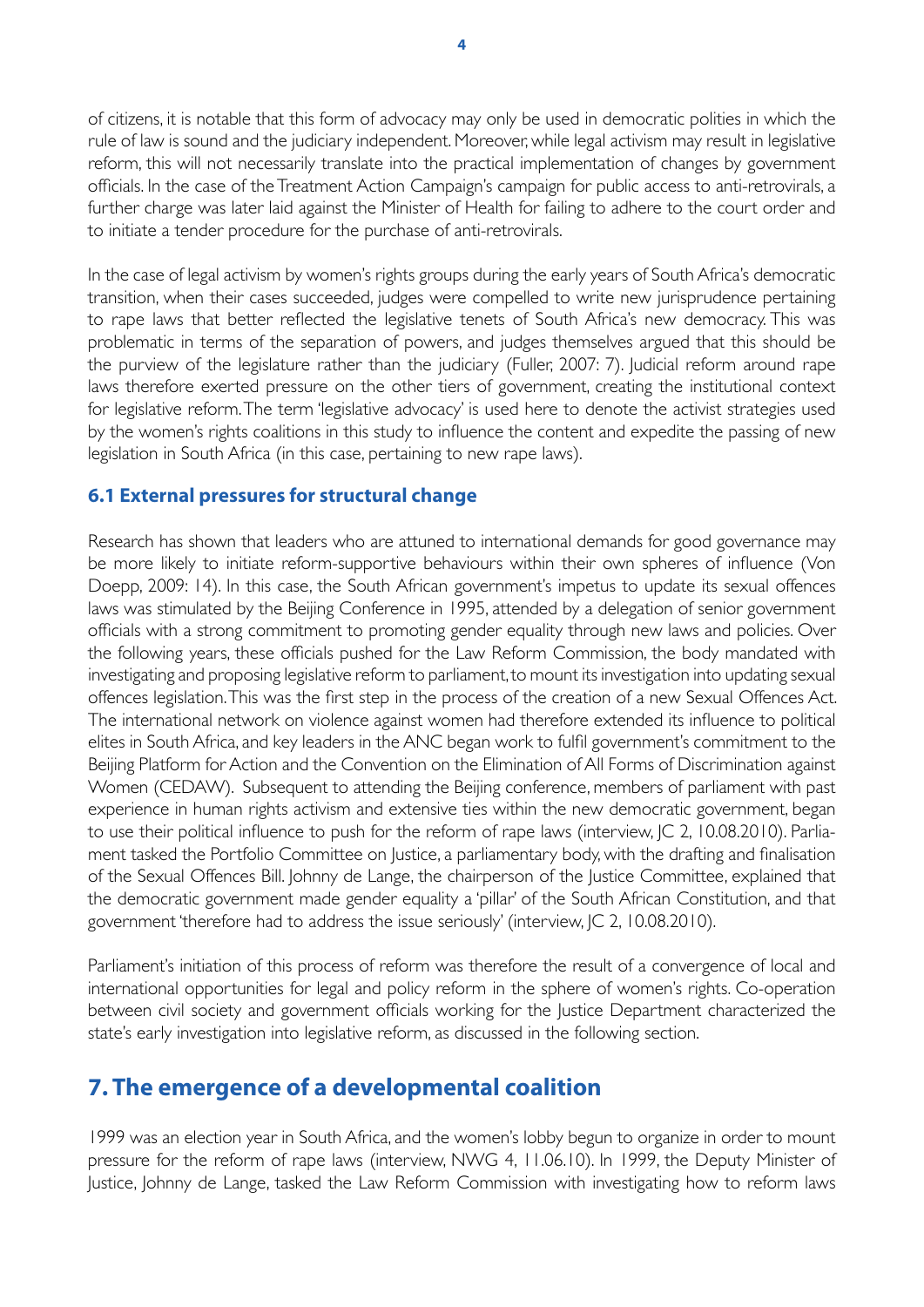pertaining to rape.<sup>3</sup>

The coalescence of activist lobbying for legal reform and the motivation of government officials to strengthen laws and policies to promote gender equality therefore initiated the formal process of legal reform. This process began with an investigation mounted by the Law Reform Commission. Delene Clark, speaking on behalf of the Commission, explained that lobbying by civil society had provided the impetus for the Commission to undertake an investigation and write a report about the need to reform rape laws in South Africa. The Commission approached expert researchers in the women's sector to write a report on the Legal Aspects of Rape, which it used as a 'base document' (interview, NWG 1,  $17.05.10$ ).

In December 2002, the Law Reform Commission completed its investigation and published its report. The report contained a proposed Sexual Offences Bill, as well as non-legislative recommendations, which leant heavily on the recommendations of the Western Cape Consortium on Violence Against Women, the Working Groups 'predecessor coalition'. While the Law Reform Commission's Bill on Sexual Offences was written by a project committee with no official representation from women's organisations, the Bill was written after extensive consultation with civil society groups, legal experts and academics who had built up a body of research and experience on rape and the law (Pithey, Artz and Combrinck, 1999). This Sexual Offences Bill, B50-2003, was published in the Government Gazette No. 25283 on 20 July 2003.

Many women who were active in the anti-apartheid struggle joined government after the democratic elections of 1994 (interview, NWG 5, 17.06.10). Networks which had been established in the anti-apartheid resistance movement meant that leaders of the women's rights sector were 'linked with each other in various networking ways (interview, NWG 5, 17.06.10). Women's and children's rights organisations knew that, subsequent to 1994, parliament would pursue a long process of legislative reform (interview, NWG 5, 17.06.10). As one Working Group member explained: The new constitutional democracy had brought a change of law and a change in politics and women's organisations were ideally poised to be involved' (interview, NWG 5, 17.06.10.) The post-apartheid state created the opportunities for civil society to engage directly with the process of law making. This left the women's sector to establish new platforms of legitimacy and to pursue new objectives through the creation of broad-based alliances. The tabling of sexual offences legislation provided an opportunity for the formation and strengthening of these new objectives and alliances.

The onset of formalized, collective advocacy work around sexual law reform began in 1998 (Pithey, Artz and Combrinck). At this time, a coalition of women's rights and legal reform groups emerged to generate concrete policy and legal recommendations to ensure that the content of future sexual offences legislation protected the rights of women and children, and was responsive to the South African specific context of endemic gender based violence (GBV). The coalition named itself the Western Cape Consortium on Violence against Women (the 'Consortium'), and it was founded with support from the Open Society Foundation,<sup>4</sup> Its members were organisations with a strong legal advocacy and research focus, including the Women's Legal Centre and the Gender, Health and Justice Research Unit (University of Cape Town). Many had worked together previously on campaigns relating to violence against women, principally around drafting the Domestic Violence Act (1998) (interview, NWG 2, 08.06.10). Past networks established through joint advocacy and research initiatives therefore facilitated the Consor-

De Lange played a central and complex role in the making of the Sexual Offences Act as he headed parliament's Justice Commit-<br>tee for most of the time in which the Committee was finalising the Act's contents.  $\overline{z}$ 

The Open Society Foundation for South Africa is a grant-making organisations and a member of the International Soros Foundations Network. The Open Society Foundation sas foundation same including democracy, a market econom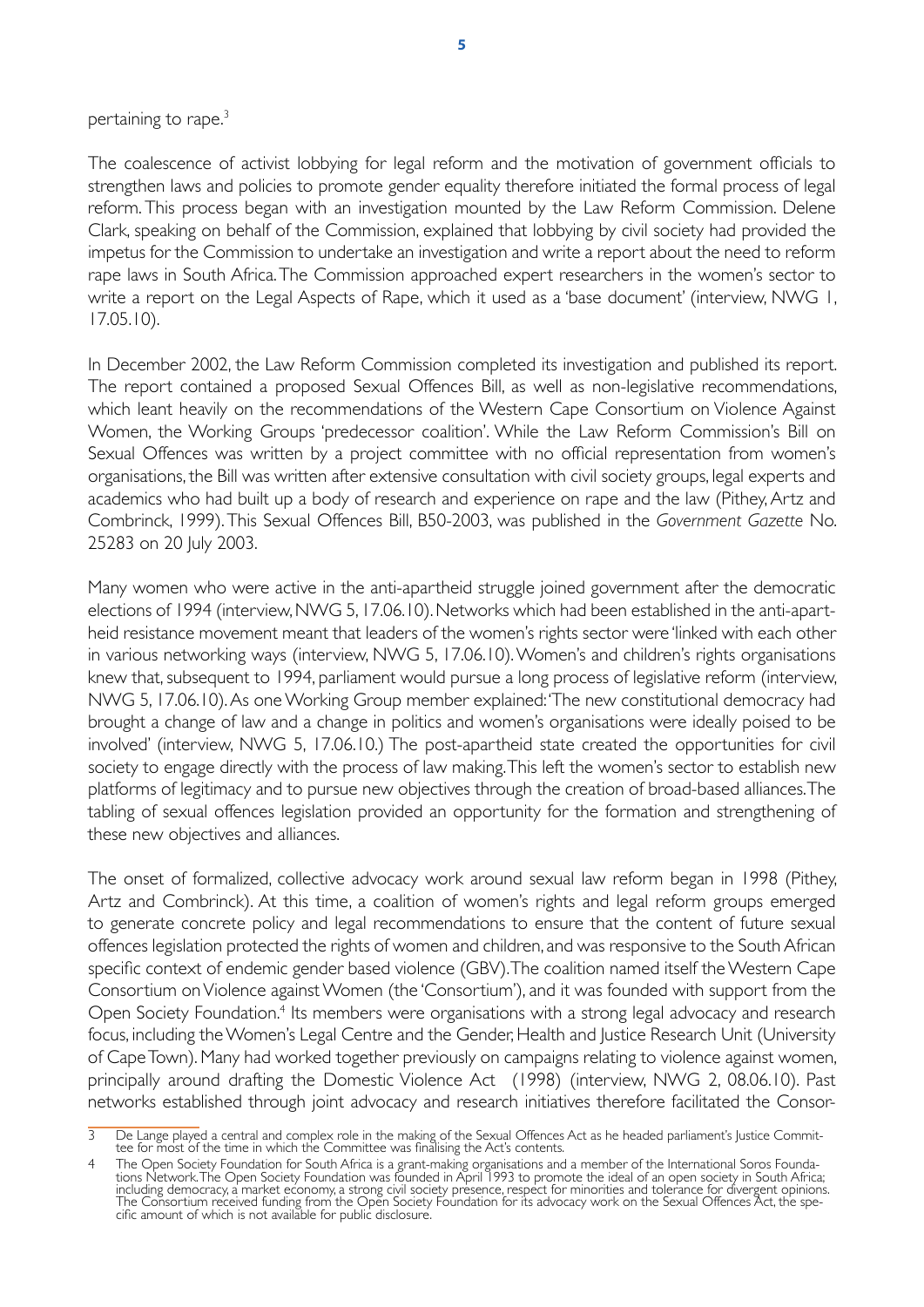tium's emergence, as did financial support from a 'staple' donor with a well-established profile in the development sphere.

The founding of the Consortium formalized the working relationship between numerous women's rights organisations in the Western Cape, with the primary objective of promoting reform around sexual offences legislation. This coalition established a precedent for activist lobbying and co-ordination around the Sexual Offences Bill, and was the predecessor to the Working Group (the primary focus of this study). Elites from a range of political parties were aware of the advocacy work of women's rights organisations. High-ranking political officials who sympathised with the aims of the women's sector 'created a platform' for leading figures in civil society to meet with political elites, and thus established an early alliance between influential women in government and leading figures in the women's sector. These women's rights organisations, in turn, were using 'any sort of political space they could find', to push for legal reform of rape laws (interview, ACDP 1, 16.08.2010). They also capitalised on the fluidity of the political processes during the democratic transition and on their old connections with former colleagues who had assumed positions within various tiers of government.

#### 7.1 From elite networks to structured coalitions

While the passing of the Sexual Offences Bill generated greater public interest in the processes of rape law reform in South Africa, once the Bill was passed it 'dropped off the radar' of parliament (interview, NWG 2, 08.06.10; interview, NWG 3, 10.06.10). From 2004 onwards, as the Bill appeared to be in stasis, the Consortium employed 'soft advocacy' strategies to revive government's stated commitment to its passage. Consortium leaders wrote letters to key officials, including Deputy Minister of Justice de Lange (who presided over the Justice Committee tasked with drafting the Sexual Offences Act) to request that the Committee resume the process. This lobbying was partly successful, as parliament resumed work on the Bill from 2006 (interview, NWG 2, 08.06.10). The Working Group's connections with key state actors and the soft advocacy its leaders used to bring the Bill back onto the parliamentary agenda point to the centrality of a coalition's connections with elite government officials. In this respect, it is notable that, after the Working Group's members with connections with De Lange had left the coalition, its relationship with the Justice Committee deteriorated, its ability to influence the content of the Bill through 'backstage' work with key political actors was curtailed, and the coalition changed strategies to target the media and the public in order to mobilise support for its work. Once key figures within the women's sector discovered that parliament had resumed work on the Sexual Offences Bill, a group of Johannesburg-based women's rights and legal advocacy organisations began to plan the formation of a broad-based women's rights coalition. Most of these actors were not initially members of the Consortium. They foresaw the new coalition functioning as a pressure group to influence the content of the Sexual Offences Bill, and to expedite its passage. They believed that the formation of a national coalition would have a stronger chance of influencing the content of the Act, and would pressure parliament to expedite its passage (interview, NWG 2, 08.06.10). Some of these figures believed that the Consortium was overly 'academic', and that the national coalition should be 'more advocacy and activist-oriented' (interview, NWG 9, 30.06.10). At this early stage, conflict emerged between the leaders in Consortium on Violence against Women. There was a fundamental difference of opinion between key members within both coalitions over the strategies the Working Group should pursue. Those with more legal expertise were intent on a tightly focussed movement around the specific details of the legislation. However, others were impatient with butting heads with government and wanted to pursue more broad-based, adversarial strategies. This led to a rift between key members, some of whom left the coalition.

The Justice Committee's curtailment of public participation in the law-making process, and continual delays in the passing of the Sexual Offences Act, resulted directly in the creation of the Working Group.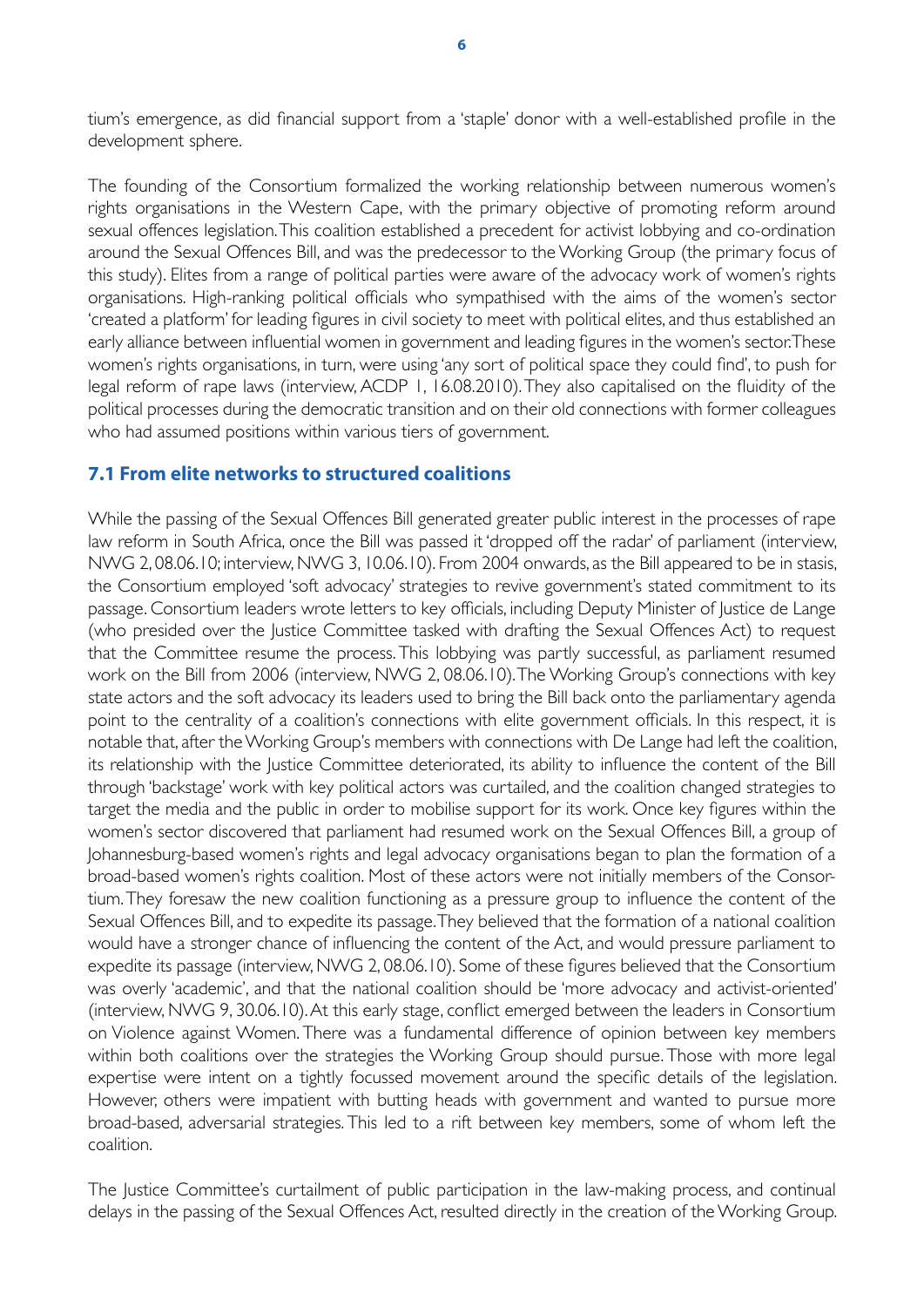Teleconferences were held between leaders of founding organisations of the Working Group, the 'core instigators' of the coalition (interview, NWG 9, 30.06.10), at which they vented their frustrations over the obstructive actions of key government officials, including members of parliament's lustice Committee, regarding the Sexual Offences Bill. Two organisations (Childline South Africa and the Centre for the Study of Violence and Reconciliation) called a national meeting to plan advocacy around the Bill and the foreclosing of public engagement. In this respect, the opening of a space for civil society's participation in rape law reform triggered the initial foundation of the Western Cape Consortium on Violence against Women, the Working Group's predecessor coalition. As this space for civil society's participation in the law reform process narrow, this triggered the establishment of the National Working Group, a coalition that formed as a pressure group in order to galvanise greater civil society engagement with the drafting of the new laws and to pressure parliament to speed up their passage. Shifting terms of political engagement thus provided triggers for the establishment and evolution of these women's rights coalitions.

On 6 May 2004, representatives from nine organisations met and formed the National Working Group on Sexual Offences (the Working Group) with the collective aim of promoting 'the development and implementation of legislation and policy that ensures that women and child survivors of sexual offences receive the optimal legal, medical and psycho-social support, treatment and care' (The Working Group on Sexual Offences, 2009). Between 2004 and 2007, these civil society organisations collaborated under the aegis of the Working Group to influence the content of the Act and to speed up its passage.<sup>5</sup> By the time that the Sexual Offences Act was passed, the Working Group was constituted by eighteen member organisations, each with a focus on women's rights.<sup>6</sup>

Numerous informants explained the crucial role of prior relationships and networks in the emergence of the Working Group. Members from the constituent organisations operated within overlapping but different spheres. This ensured a relatively wide reach for the Working Group's membership drive (interview, NWG 5, 17.06.10).

In the first phase of research conducted for the Developmental Leadership Programme (DLP), patterns emerged which indicated the centrality of quality secondary and higher education in strengthening a society's capacity for effective leadership. Case studies found that tertiary education – particularly in the fields of social science and law – 'conscientised' participants about challenges to development and the necessity of resolving these (Leftwich and Hogg, 2007: 21-22). It is notable that the majority of the Working Group's members were women of a similar age (late thirties/early forties) who were 'conscientised' about human rights through their involvement in the anti-apartheid resistance movement and their work on issues relating to gender equality and justice during the years of the democratic transition. Most of the Working Group's members were from urban backgrounds and middle to upper middle class families, with business and professional backgrounds. They were generally well educated, and many had Master's qualifications often in legal studies. At the time of interview, most of the members still worked for NGOs.

Informants believed that prior relationships within other coalitions or collaborative projects had a positive effect on the establishment of the Working Group. As mentioned above, many members had prior experience working together in the anti-apartheid struggle, as well as the gay and lesbian equality movement. They therefore shared a passion for the same issues, had a common understanding of the

The civil society movement for HIV treatment, for example, ultimately had recourse to the courts to force government to fulfil its constitutional obligation of public access to life-saving medicines. Similar power struggles were playing out during this time between<br>civil society and the politically dominant ANC.

The eighteen organisations that constituted the National Working Group were: the Aids Law Project; the Centre for Applied Legal<br>The eighteen organisations that constituted the National Working Group were: the Aids Law Proj  $\overline{a}$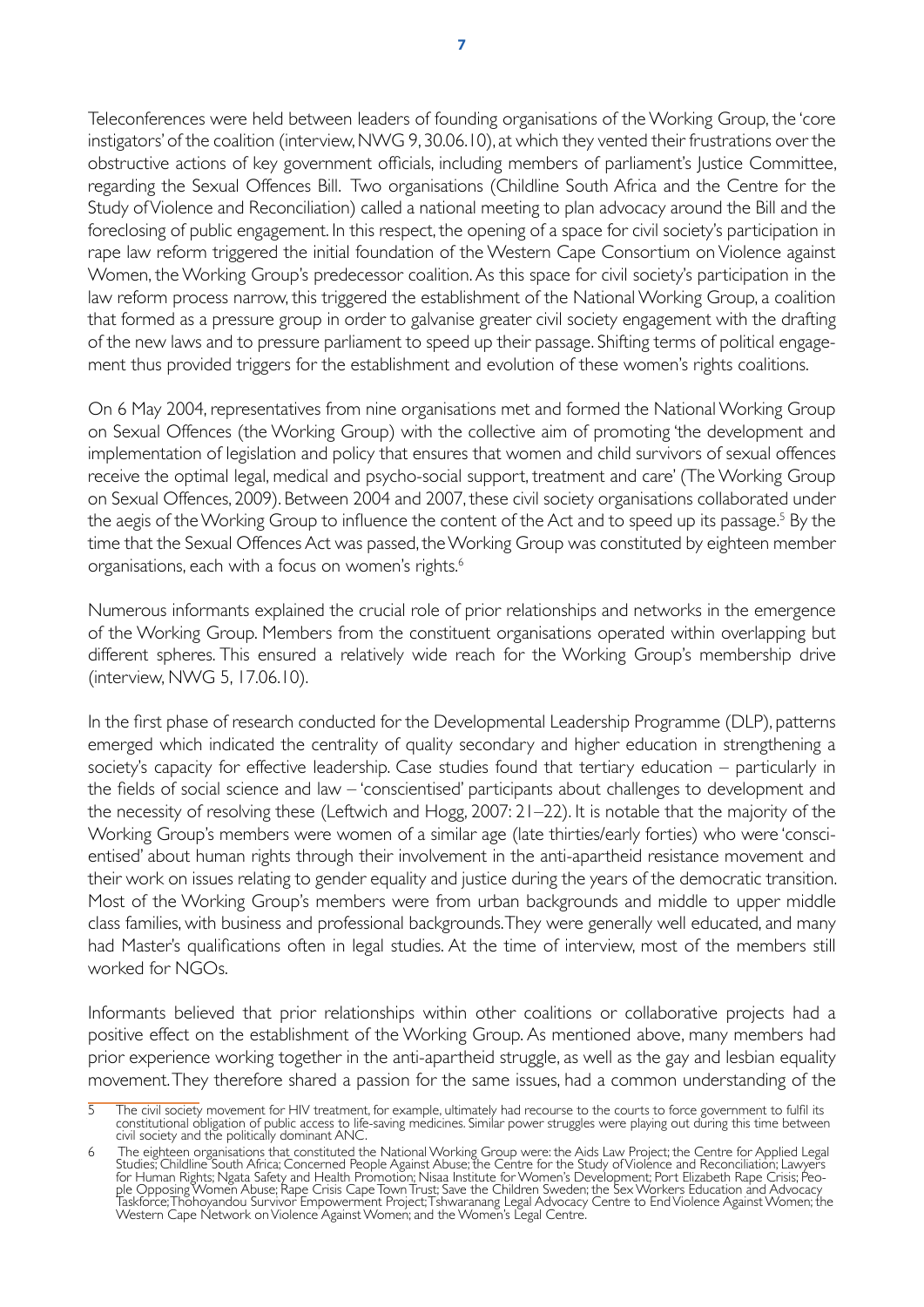complex socio-economic and political problems that confronted South African civil society, and had a working knowledge of each other's organizational and professional backgrounds (interview, NWG 14, 12.08.2010; Interview, NWG 10, 29.07.10). Informants explained that the founders of the Working Group had established previous communication channels which eased 'co-ordinating and connection' (interview, NWG 11, 04.08.2010). For those organisations that were new, or had not yet established national ties within the women's sector, the Working Group presented an opportunity to be part of a coalition run by leading organisations in the field and to contribute to its collective aims and achievements.

### 8. The Working Group's membership and objectives

The Working Group's objectives included uniting civil society on the issue of rape law reform, increasing the accountability of the state (and the Justice Department in particular), and influencing the content of the Sexual Offences Bill to ensure that it reflected practical realities and honoured international and national agreements.

#### 8.1 The objective of uniting civil society on the issue of rape law reform

The Working Group was established to 'co-ordinate efforts around the Bill and to pull civil society together' (interview, NWG 9, 30.06.10). There was a 'shared understanding' that, in order to achieve a 'comprehensive, workable piece of legislation', women's rights activists needed to co-ordinate efforts around the Bill (interview, NWG 11, 04.08.2010). Numerous informants explained that their organizations became involved in the Working Group because they were affected directly by the poor laws and policies pertaining to rape, and were therefore committed to making progressive changes (interview, NWG 6, 21.06.10). The motivation of individual members to join the Working Group was therefore to maximise their collective ability to ensure that the Sexual Offences Act responded to the particular realities of violence against women in South Africa, Collective action was understood as a means of mobilising a stronger support base among the women's sector, and leveraging further resources to achieve the Working Group's aims. Numerous informants believed that the Working Group's strength lay in its alliance of academics and lobbyists and people with 'on the ground experience' and direct knowledge of their communities (interview, NWG 5, 17.06.10; interview, NWG 9, 30.06.10).

#### 8.2 Increasing the state's accountability

The law-making process presented an opportunity to women's rights organisations to hold the Department of Justice accountable to its mandates (interview, NWG 7, 23.06.10). While some organisations, primarily those that constituted the Consortium, had played a research or advisory role in the spheres of policy and law reform, many had no prior experience of lobbying for legal reform. The Working Group therefore held the prospects of new form of engagement with the state through parliamentary monitoring, the development of a new set of advocacy tools and expertise, and a new knowledge of the political processes around law reform. In order to expand its support base, the Working Group's leaders emphasised how participation would capacitate members through the valuable experience gained in the coalition's collective efforts.

#### 8.3 Influencing the content of the Sexual Offences Bill

The Working Group aimed to influence the ultimate content of the Bill to ensure that it protected the rights of women. There was concern that the legislation would be too broad and impractical for women's rights activists. As the Bill was going through its various stages, organisations realized that there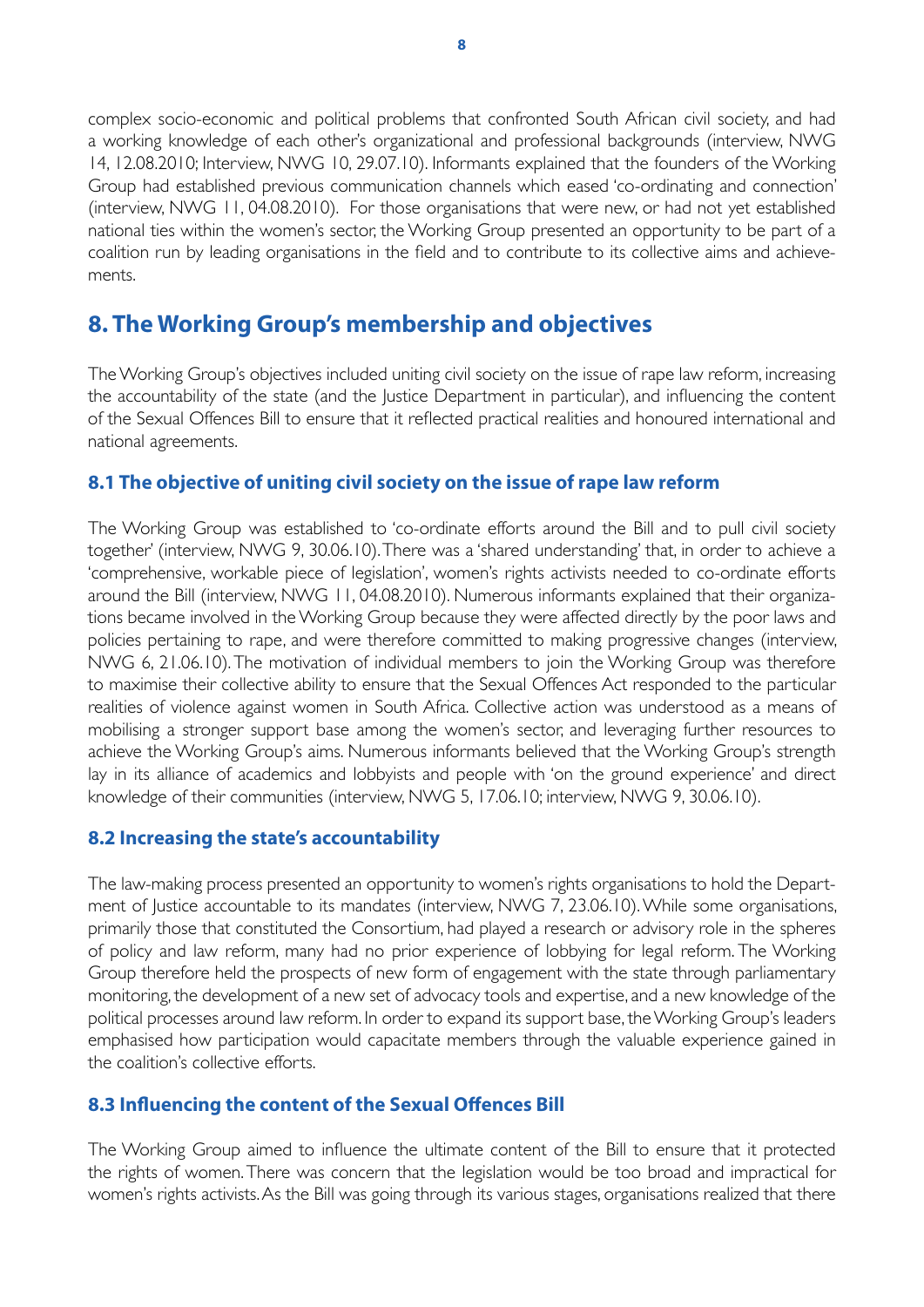$\overline{9}$ 

were 'many loopholes' in the draft law (interview, NWG 7, 23.06.10). Concern was raised that the Justice Committee was taking out crucial provisions concerning medical services and protection against secondary victimisation (interview, NWG 12, 05.08.2010).

The coalition's work was therefore motivated by a sense of 'urgency' to make sure that the new rape legislation was 'workable' as it related to service provision and support for rape survivors (interview, NWG 11, 04.08.2010; interview, NWG 10, 29.07.10).

# 9. Structure and functioning of the coalition

The structure and functioning of the Working Group reflected the context of its emergence during the restructuring and repositioning of South Africa's post-apartheid civil society. Its successes and failures stemmed from its interplay with broader social structures and institutions, including the state, the media, civil society beyond the women's sector, and the general population. An understanding of the Working Group's structure and functioning therefore elucidates its leadership processes, how these evolved in relation to its context, and how these may have enabled or thwarted its developmental objectives.

The leadership of the Working Group was centralized because, according to one of the Group's leaders, little would have be accomplished unless key actors assumed a leadership role (interview, NWG 4, 11.06.10). Informants attributed the leadership role assumed by key members to their experience in women's advocacy, and, in some cases, to their understanding of the law. A steering committee was formed by the 'core instigators' of the Working Group, whose members heralded from the best resourced and most established organisations, and who were regarded as key players in the women's rights sector (interview, NWG 5, 17.06.10). The steering committee co-ordinated the functioning of the Working Group, from arranging meetings and circulating important documents, to forging consensus through chairing debates, and drafting and editing materials with inputs from member organisations. It did the bulk of the work which was then ratified by the rest of the Group (interview, NWG 9, 30.06.10). Decisions were generally made through consensus, with key leaders directing the process and then generating support for these from constituent organisations (interview, NWG 5, 17.06.10). Due to funding constraints, meetings were held via teleconference every one or two months between 'key groups of people' (interview, NWG 2, 08.06.10). Member organisations were dispersed across South Africa, so emails and teleconferences were used as the primary means of communication (interview, NWG 5, 17.06.10). The entire Working Group met face to face about twice a year (interview, NWG 4, 11.06.10). These meetings were held to evaluate the Working Group's successes or failures and to plan future strategies.

A member of the steering committee explained that the Committee needed the power to make quick decisions because of the speed of some parts of the law reform process, and the attempts by the Justice Committee to exclude civil society by hurrying through new drafts of the Bill (interview, NWG 9, 30.06.10). One informant explained that there was a 'flurry of activity just before [Justice Committee] hearings', during which the Working Group would arrange seminar sessions and workshops (interview, NWG 13, 05.08.2010). The aim of these was to build consensus between members of the Group, as well as to elicit support from other powerful coalitions, including 'from HIV, health, the unions and churches' (interview, NWG 13, 05.08.2010). This would showcase the Working Group's popular recognition and support. This strategy was partly successful, as organisations would sometimes sign onto Working Group submissions, help to circulate and publicise press statements, and support the Working Group by signing onto submissions or joining direct actions such as marches and pickets (interview, NWG 13, 05.08.2010).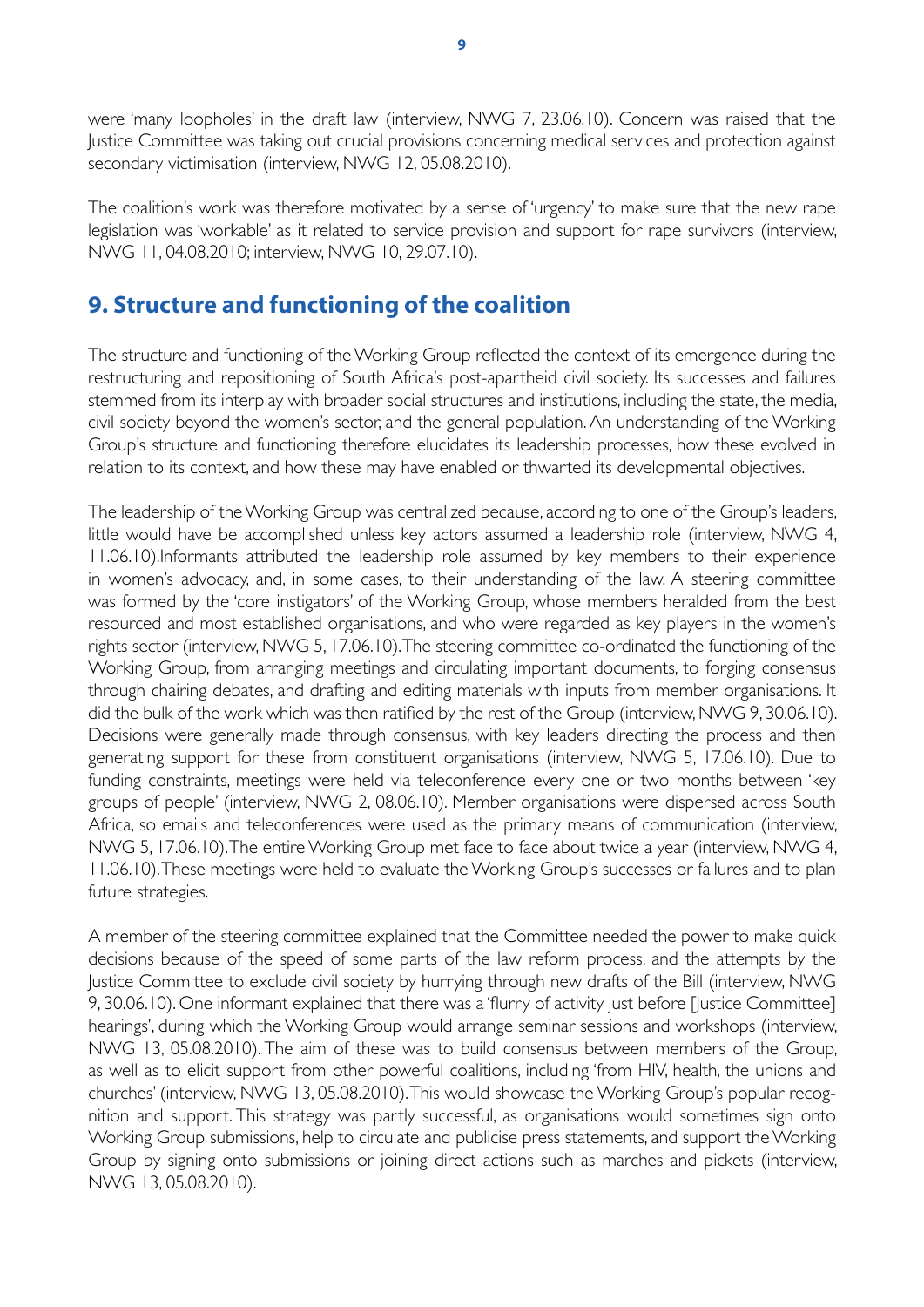Tattersall (2010) argues that the success of coalitions in enacting social change is premised on how the coalition builds organisational strength among participating organisations, the relationships they create amongst the organisations, and how organizational members are involved in the coalitions. Some informants emphasized how consultative the Working Group was, describing how organisations had collaborated on relatively equal footing. Others believed that certain key individuals had dominated the group, and that smaller organisations had played a tokenistic role through bolstering the notion that the Working Group represented a broad base of women's rights groups. These members believed that the Working Group represented the views and efforts of a small number of highly motivated and organized women leaders, who constituted an elite within the coalition and the women's sector more broadly (interview, NWG 1, 17.05.10).

Most informants understood the Working Group's functioning as streamlined and effective, but many also believed that the Group's leadership had become controversial. Certain members felt isolated and excluded by the ways in which the Group's campaign work was co-ordinated. The members of organisations with less capacity and fewer resources in terms of staff, time and budget for travel, felt that their issues were subsumed by the focal issues of the coalition's leaders and the organisations that they represented. This impacted negatively on the Group's effectiveness, as members who felt excluded were among the Group's key 'boundary spanners' who had drawn on their external ties, including with influential government officials, to generate support for rape law reform during the early years of the process (Katz et al., 2004: 322).

These members withdrew from the Group as a result of dissatisfaction with its leadership and strategizing, resulting in the loss of important political connections, research capacity, and knowledge and experience (particularly of the legal aspects of women's rights advocacy in South Africa). When members of the Working Group perceived the self-interest of individuals within the Group to be eclipsing the Group's collective interest, the result was dissatisfaction with the Group's functioning and the withdrawal of members.

# 10. The use of prior networks

One of the first strategies of the Working Groups was to expand its support base (interview, NWG 15, 18.08.2010). Many informants emphasized the importance of the Working Group's involvement of an array of women's rights organisations, with a particular emphasis on community-based organisations. These were regarded as being of particular importance in winning the support of government officials, who it was believed would pay greater consideration to the Group's recommendations if it was seen as broadly inclusive of a range of organisations beyond the metropolitan centres of Cape Town, Durban and Johannesburg.

Founding members of the Working Group had their own networks and databases of organisations from which to garner support. The leaders of key organisations working within women's rights were approached directly by its core instigators and asked to join (interview, NWG 9, 30.06.10). According to one of the Working Group's leaders, as the group grew, it gained momentum and more organisations became interested and involved (interview, NWG 9, 30.06.10).

Working Group members attending meetings for other national, provincial or district coalitions and initiatives used these forums as opportunities to invite other organisations to join the Working Group and to expand its support base. Membership was canvassed on the basis of benefits that would accrue as a result of joining the Working Group. For instance, potential members were told that their organisations would gain valuable resources, in the form of 'educational opportunities' such as training and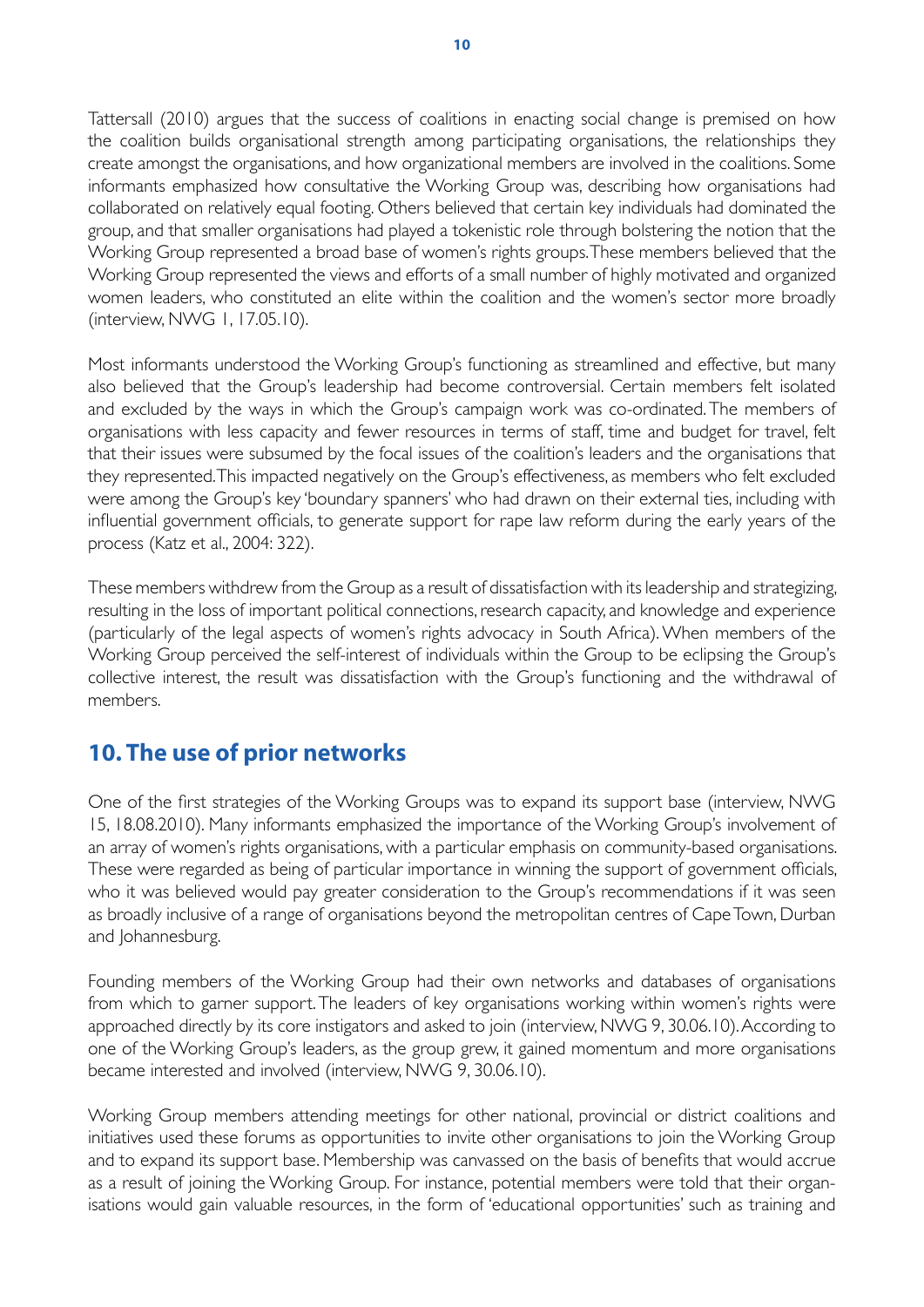# 11. Learning from the experience of former coalitions

The primary means by which civil society may engage with the drafting of legislation in South Africa is through submitting comments on drafts of a Bill to the relevant Portfolio Committee, and through making oral submissions at public hearings. Two coalitions that preceded the Working Group had pioneered various advocacy strategies to engage with, and influence, the parliamentary submissions process. The first of these was the Children's Justice Coalition, an alliance of organisations working within the Children's sector that had been established to influence the content of the Children's Act. The Working Group learnt many lessons from the Children's Justice Coalition, including the importance of unity in 'striving to bring about fundamental change' (interview, NWG 4, 11.06.10; interview, NWG 2,08.06.10). Numerous members of the Working Group, including some of its leaders, had participated in the Children's Justice Coalition (interview, NWG 3, 10.06.10, interview, NWG 4, 11.06.10). The second influential predecessor coalition was Gun Free South Africa, a gun control coalition. Gun Free South Africa pioneered the parliamentary submissions format that the Group replicated as its primary strategy for influencing the content of the Sexual Offences Act. The leader of Gun Free South Africa was described by one informant as the 'quintessential lobbyist', who had developed some of the best strategies for enacting legal reform in South Africa (interview, NWG 9, 30.06.10).<sup>7</sup>

Numerous other coalitions, which had lobbied for legal reform in the first years of South African democracy, were cited as influences by Working Group members. These included the Reproductive Health Alliance, the coalition of health and human rights organisations that constituted the HIV treatment access movement, and the gay and lesbian equality alliances. Members had also worked together in regional organisations, such as the Western Cape Anti-Rape Forum (interview, NWG 5, 17.06.10), or played an active role in other collaborative initiatives (interview, NWG 11,04.08.2010). Preceding coalitions therefore provided valuable frameworks for engagement with the state, the media, the public and civil society which were emulated by the Working Group. They inspired the Working Group's advocacy and lobbying strategies.

# 12. Expanding the rural support base

One of the Working Group's principal objectives was to include community-based organisations and rural organisations in its advocacy work, particularly when those organisations could provide direct experiences of the effects of inadequate or discriminatory laws and policies (interview, NWG 12, 05.08.2010). Working Group leaders realized that the Group's membership was limited largely to the urban centres of the Western Cape, Gauteng and KwaZulu. A concerted effort was therefore made to expand the Group's membership into other provinces and rural areas. Working Group leaders used regional contacts to inform organisations about the objectives of the coalition and to invite other groups to join. Their focus was not solely on organisations that dealt with women's rights advocacy or legal issues, but on a broader scope of NGOs and CBOs. This strategy for expanding membership was based on the belief that, even if other organisations did not join the coalition, they would be informed about its work, and would perhaps make their own submissions to the Justice Committee in cases concerning their own organisational interests. But the success of this strategy was limited, and membership of the Working Group remained consigned primarily to well-resourced and established women's rights and legal advocacy organisations situated within South Africa's three largest cities.

 $\overline{7}$ This was Margie Keegan.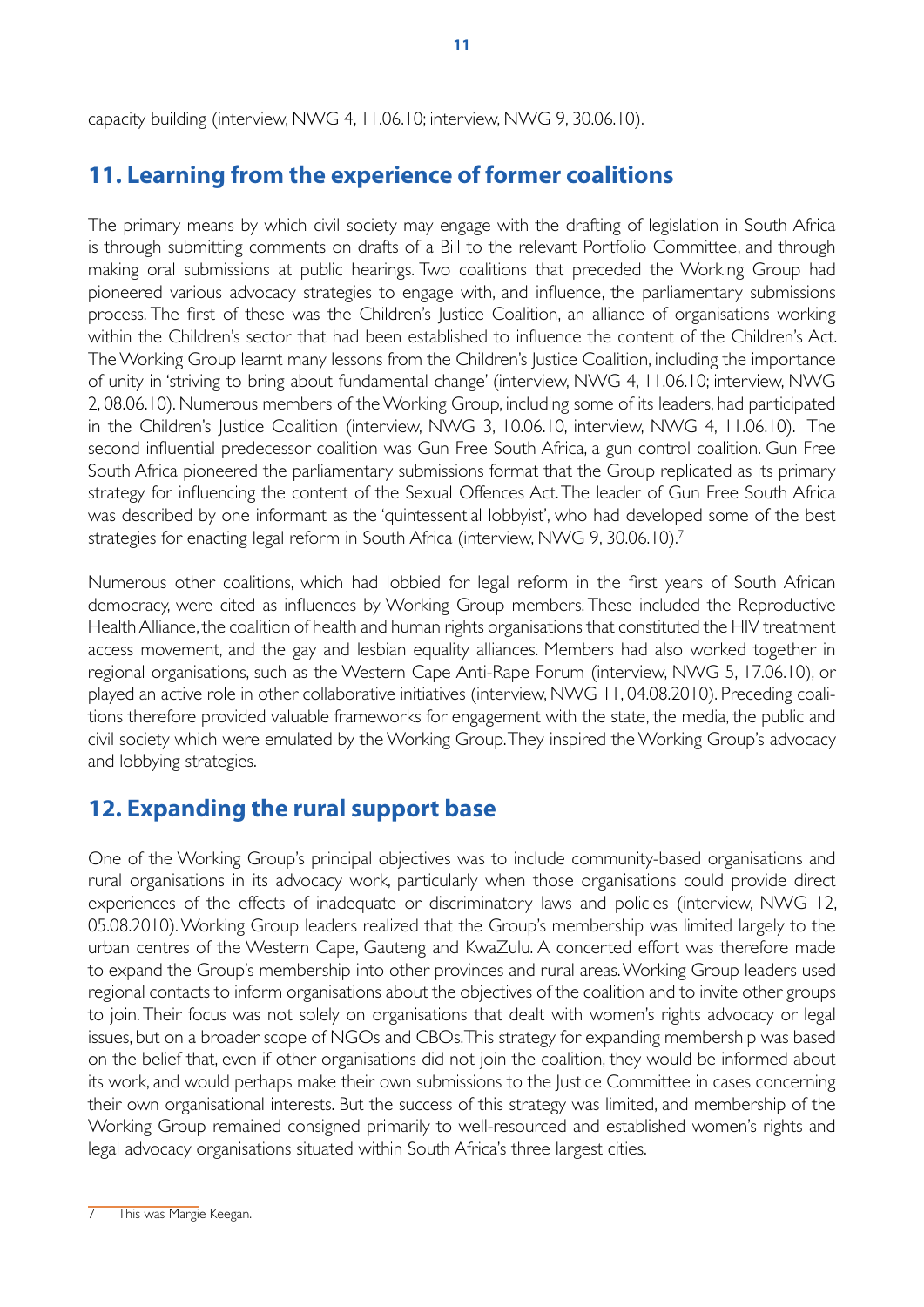Despite their interest in joining the Working Group, smaller organisations situated in rural areas mostly lacked the resources to do so. The participation was curtailed by numerous factors, including their distance from urban centres, their lack of staff and time, and their limited access to telecommunications (interview, NWG 10, 29.07.10). In some instances, organisations within the Working Group elicited the support of smaller organisations which were unable to participate directly in the Working Group (interview, NWG 7, 23.06.10). These organisations came to an agreement that the smaller groups would be represented by their better resourced partners who would feed back information in more localized forums in order to keep smaller organisations informed and to continue to solicit their suggestions and support. In this way, members of the Working Group played a mentoring role for smaller CBOs and were described as organizational 'role models' for these organisations (interview, NWG 7, 23.06.10). This support strategy also served the interests of the Working Group as representation of rural and community based organisations strengthened its political leverage.

However, the Working Group's strategies for inclusion did not succeed in all provinces. Numerous informants believed that the Working Group's success in establishing a broad-base of membership and support was limited, and that there was a lack of representation by CBOs within rural areas. Numerous informants believed that more time and efforts should have been invested in a membership drive and in maintaining the support of smaller community-based organisations. There was considerable debate about the inclusivity of the coalition, with some informants believing that it was open to a broad array of members. At the other end of the spectrum, informants believed that the coalition had failed to elicit the support of rural organisations and to develop a popular support base within civil society. Numerous informants believed that this had curtailed the coalition's influence among elite state actors, who did not believe that the Working Group represented a broad-base of women's rights activists but rather an elite professional group of middle-class women. Historically, the strength of South African civil society has been based in its 'mass' character, its ability to mobilise thousands of activists who engage in large demonstrations such as strikes, popular protests and marches. However, the Working Group failed to realise this mobilisation potential. This is discussed further below in the section 14 on the Working Group's strategies, and section 21 on funding.

# **13. The benefits and drawbacks of coalition-building**

Numerous informants spoke of the positive and enabling impacts of functioning as a coalition. Benefits of working within the coalition included 'co-ordination', 'solidarity' and the broadening of the group's knowledge base, which enabled the group to take decisions that were informed by the experiences of a range of organisations (interview, NWG 7, 23.06.10, Interview, NWG 12, 05.08.2010). Functioning as a coalition '[A]llowed specialists in various areas to pool their knowledge and expertise' (interview, NWG 3, 10.06.10), and provided a forum for ideas to be shared (interview, NWG 5, 17.06.10).

The size of the Working Group and the extent of its support base were understood as 'valuable' characteristics of the coalition (interview, NWG 8, 28.06.10). Members believed that the Working Group's messages carried more weight with government, because, as one explained: 'It's like being bitten by a dozen mosquitoes instead of just one' (interview, NWG 6, 21.06.10). Another explained that the Working Group was 'the biggest grouping to come together on a single piece of legislation in South Africa. People had to notice that' (interview, NWG 8, 28.06.10). Numerous members explained that functioning in a coalition gave the Working Group's members 'a louder voice' (interview, NWG 5,  $17.06.10$ ).

However, informants also acknowledged the negative effects of functioning as a coalition, especially in instances in which conflicts between individual members of the coalition impacted negatively on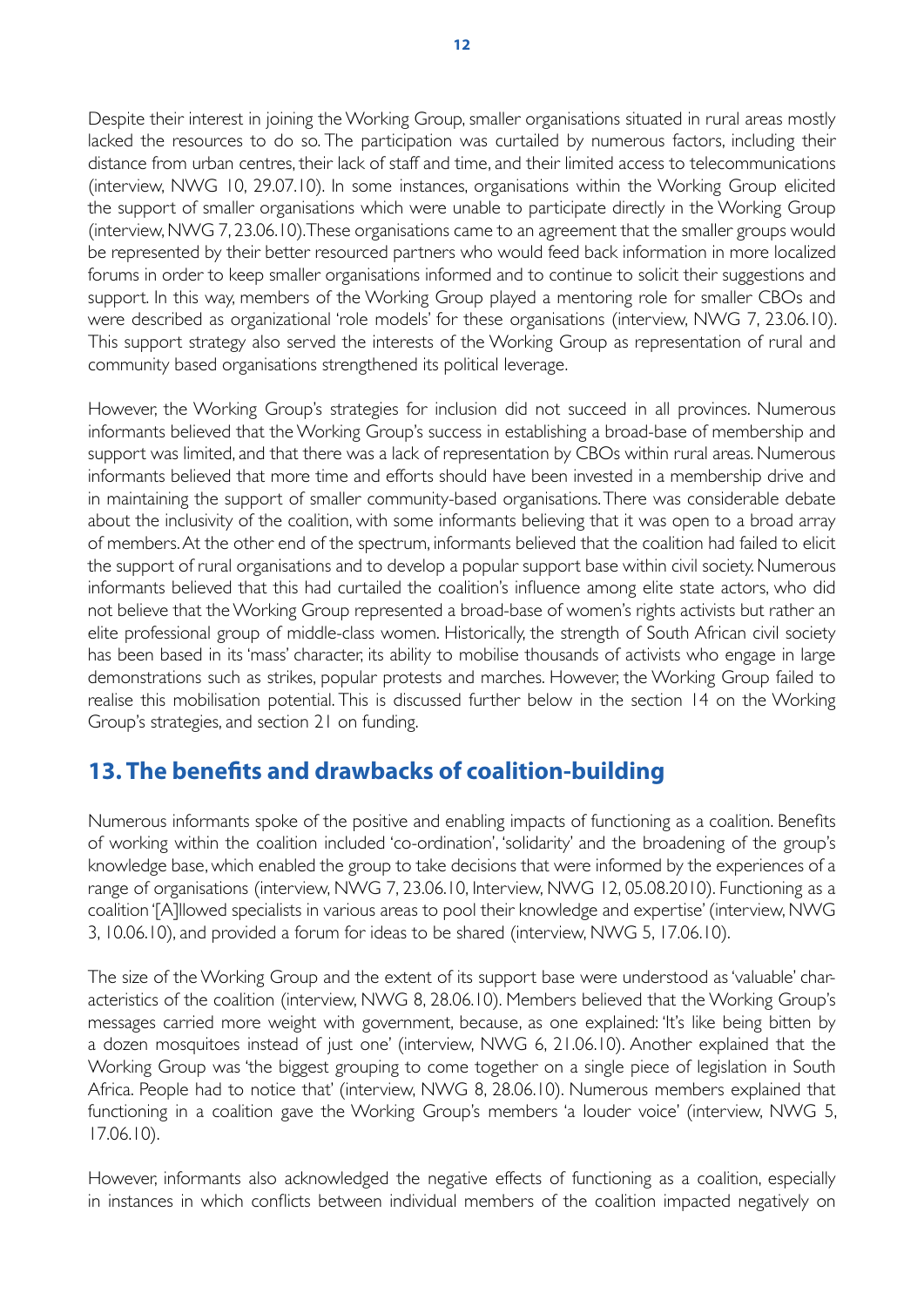the group as a whole. 'Clashes' between certain key members over funding, tactics and the strategic direction of the coalition derailed its co-ordination and interrupted communication between leading organisations in sector (interview, NWG 12, 05.08.2010). Key figures in the movement were excluded or absented themselves from the Group, resulting in the loss of their skills and expertise, and leading to further 'gaps' in the Working Group's representation (interview, NWG 6, 21.06.10).

### **14. The Working Group's strategies**

There are two primary means by which civil society may engage formally with the drafting of legislation in South Africa. The first is through submitting comments on drafts of a Bill to the relevant Portfolio Committee, and the second is through making oral submissions at public hearings. The Working Group pursued these formal strategies in addition to a host of informal and indirect strategies in its attempts to influence the law reform process.

#### **14.1 Strategy development**

The Justice Committee released the latest drafts of the Bill usually at the same time as it released notification about the next public hearings to discuss the Bill. This left the Working Group little time to co-ordinate its response, to draft submissions on the latest contents of the Bill, and to arrange attendance at the next meetings. Consequently, the nature of the Working Group's emergence and its relationship with the Justice Committee meant that strategies were reactive, generated retrospectively in response to problems rather than proactively or preventatively. As one informant explained: 'Initially there was a lot of "fire-fighting". There was little time to think strategies through because it kept on being "last call". (interview, NWG 12, 05.08.2010). Tattersall's comparative study of coalitions found that 'combative strategies' were less effective than long-term planning (2010). In this light, the late release of drafts of the Sexual Offences Bill by the Justice Committee constrained the Working Group's functioning, forcing it to react defensively against government, and in particular the ruling ANC.

#### 14.2 Building consensus by sharing information

One of the first initiatives of the Working Group was to develop a series of fact-sheets to educate members about the Sexual Offences Bill and its implications for women's rights groups. Throughout the Working Group's functioning, disseminating information in the form of memoranda was a crucial strategy for the maintenance of consensus and the co-ordination of the Group's strategies. Hefty email correspondence strengthened communication ties between constituent members, with one informant describing the Group's email traffic as 'constant... sometimes ten [emails] a day' (interview, NWG 8, 28.06.10). However, this volume of correspondence may also have foreclosed the participation of poorer resourced organisations with less time to engage with lengthy email conversation chains.

The Group's focus on maintaining consensus was, at least partly, a political strategy. In order to convey to officials on the Justice Committee and to the public at large that the Working Group represented a powerful and united women's sector, consensus between members had to be maintained. For the most part, members of the Working Group shared a common vision for the Sexual Offences Act. Issues that elicited broad consensus included the extension and expansion of the definition of rape, which all of the Working Group's members supported unreservedly (interview, NWG 5, 17.06.10).

However, around other issues, there were 'lots of divisions and different philosophies and approaches' (interview, NWG 13, 05.08.2010). Constituent organisations brought their individual needs, ideologies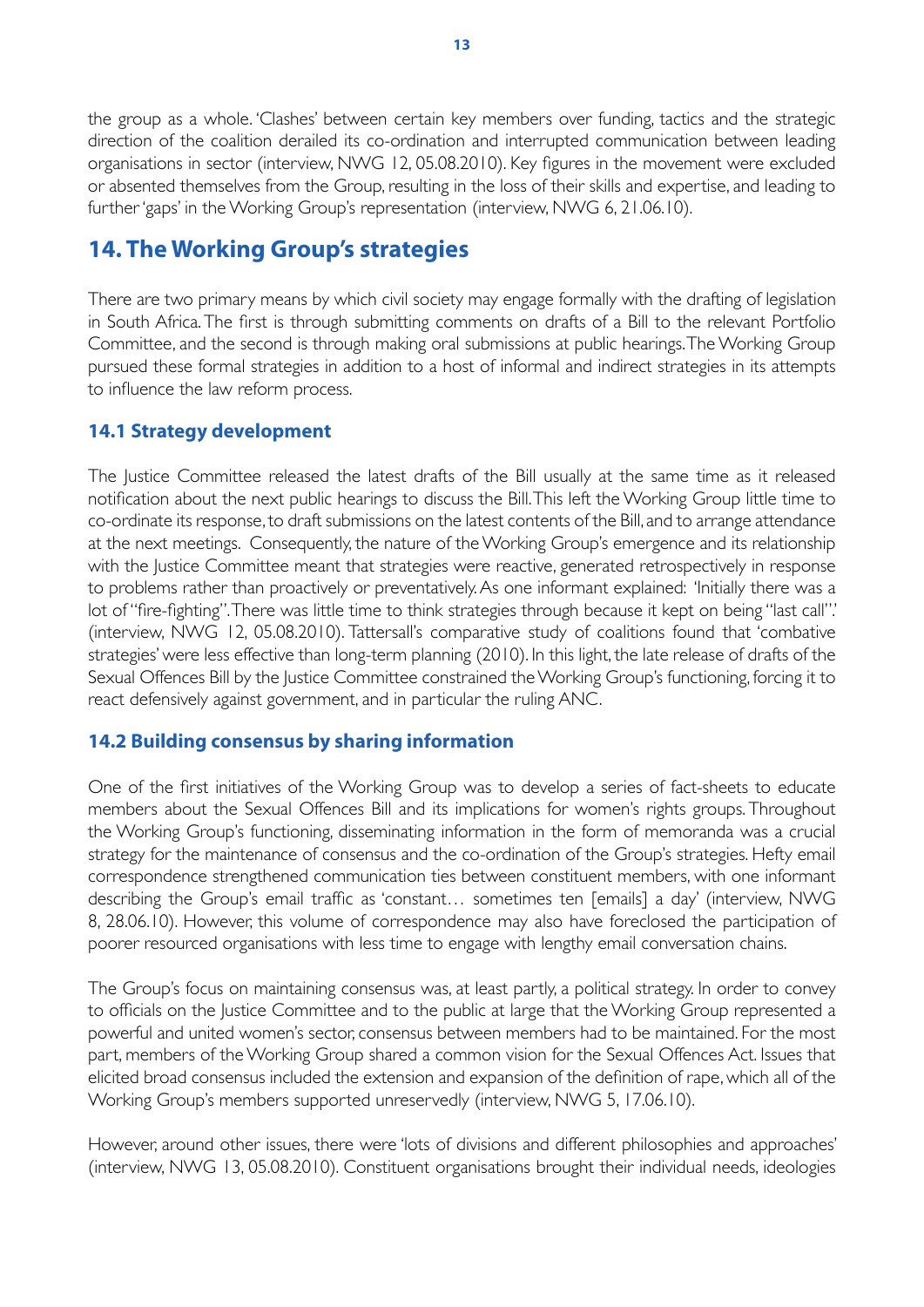and intentions to bear, and the Working Group was divided over numerous issues. $8$  This led to those organisations who both supported and opposed certain controversial clauses to begin 'jockeying' for support through establishing alliances within the coalition, pledging future support in return for current support (i.e. Tll support your submission if you support mine') (interview, NWG 5, 17.06.10). When pushing for certain clauses to be included in submissions, organisations would contact allies and invite them to a workshop to discuss the issue (interview, NWG 7, 23.06.10). However, because this strategy was only available to better-resourced organisations, it may have fuelled perceptions of smaller member organisations that their own focal issues were of lesser importance.

#### **14.3 Managing dissent**

Numerous informants recounted how differences between Working Group members were exacerbated as the Justice Committee came closer to finalizing the content of the Bill. One informant explained that 'the smaller issues became more relevant and the differences of opinion were more noticeable' (interview, NWG 5, 17.06.10). Controversial issues were debated by the Working Group, and on numerous occasions the Group failed to establish consensus which led to refusal of some organisations to sign onto letters or submissions.

Informants reported that the Working Group encountered difficulties in managing dissent regarding the focus and strategic direction of the coalition. This is a frequent result of attempts at consensus building by civil society coalitions (Nazneed and Sultan, 2010, p. 25). One informant described how dissent was a 'healthy' aspect of the Working Group's functioning, as it allowed members to hear different voices and perspectives on issues, and ultimately resulted in a more nuanced understanding of the complex legal issues at stake (interview, NWG 9, 30.06.10). For instance, the opinions of research-oriented organisations could be heard by more service-orientated organisations, which could in turn explain the implications of these issues 'on the ground'.

Key figures within the coalition tried to 'mediate between extremes to keep people on board' (interview, NWG 4, I I.06.10). This mediation was premised on the leaders' belief that there was 'power in numbers', and that the Working Group's strength lay in its broad base of support. Leaders therefore strived to maintain the support and participation of organisations that they knew parliament would view as important, including rural women's groups and groups with diverse racial and demographic bases (interview, NWG 4, 11.06.10).

Differences in approach were dealt with generally by discussion and compromise. Divisive issues were debated openly among the Group (interview, NWG 9, 30.06.10). An informant explained how the Working Group:

'[A]nalysed the advantages and the disadvantages and then would sort of vote. Each organization had to have their say. When the group disagreed each organization tackled the issue in the way they wanted to as an individual organization.' (interview, NWG 9, 30.06.10)

Another informant explained that the Group would try to avoid making decisions or statements 'that upset or went against the mission and vision of the member organisations' (interview, NWG 7, 23.06.10).

In cases in which there were fundamental divisions between organisations, one Working Group leader explained that the decisions of the majority ruled, and if you were not comfortable with it, you still supported it' (interview, NWG 4, 11.06.10). However, other informants disagreed with this contention.

<sup>8</sup> These issues included issues such as the age of sexual consent, the compulsory HIV testing of alleged rapists, the de-criminalization of adult sex work, and the creation of a sexual offenders' register.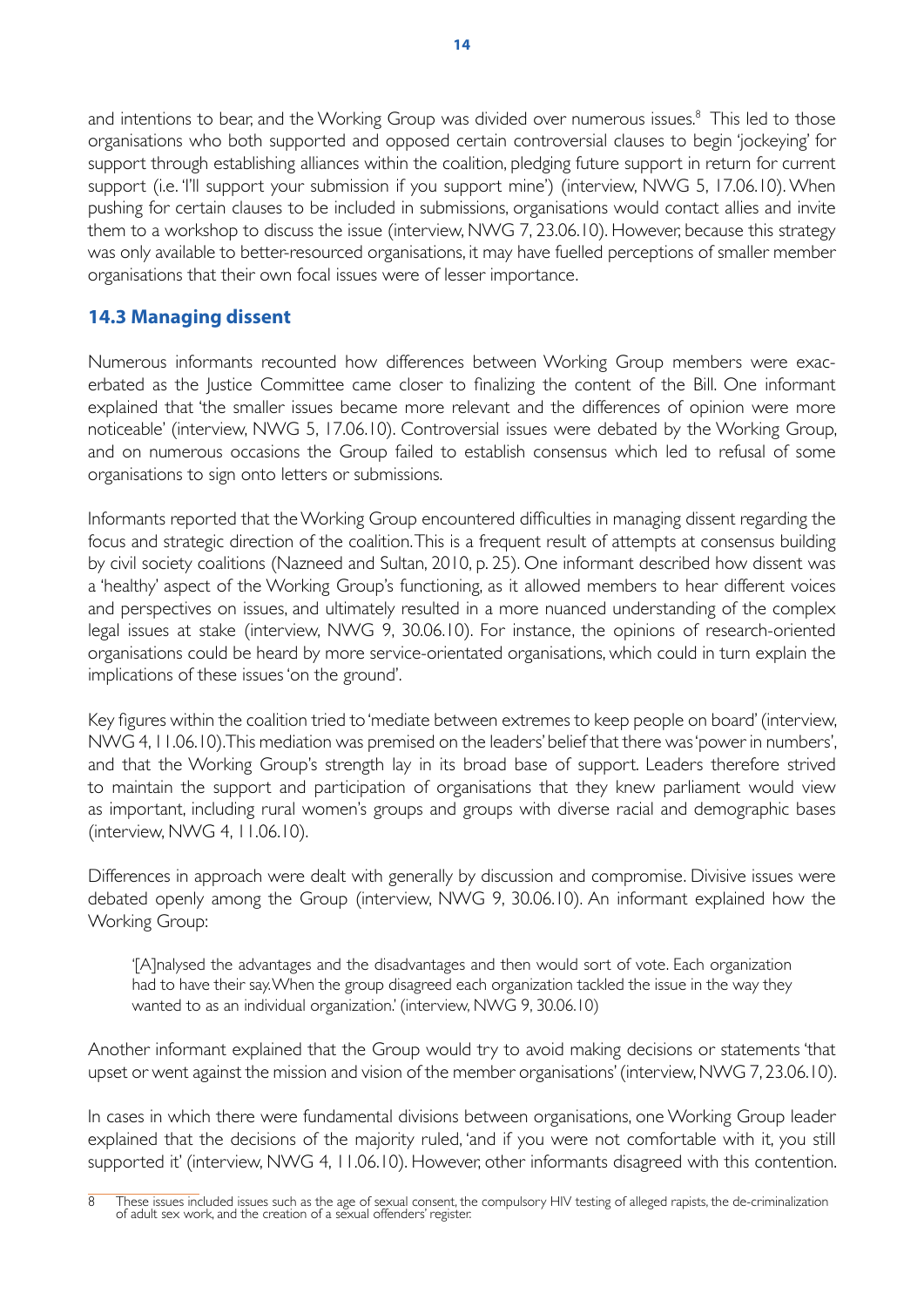They explained that, when individual organisations failed to achieve consensual support for suggested changes to the Bill's content, they could make a separate submission to the Justice Committee or refuse to give organizational support to that particular initiative or submission.

Disagreement may have weakened the Working Group. Some informants believed that separate submissions made by individual Working Group members 'diluted the effect of the submissions' on the lustice Committee (interview, NWG 13, 05.08.2010). Some informants also believed that the push to reach consensus on behalf of the whole Working Group resulted in 'watered down submissions', because the Group had to 'go for the lowest common denominator of what they all agreed on', rather than making strong arguments from the different standpoints of individual organisations (interview, NWG 8, 28.06.10). The Group therefore identified minimum bottom lines to maintain the consensus of the whole coalition and to prevent its fragmentation over contentious clauses. This is an established strategy by civil society coalitions to foster solidarity and trust, and to prevent contentious issues from dividing constituent members (Nazneen and Sultan, 2010, p. 7) However, it is also the result of managing a large coalition of organisations, in which an expansive membership base is regarded as more important than a smaller coalition with stronger ideological congruence (Tattersall, 2010, p. 143).

### **14.4 Engaging parliament**

The Working Group pursued a range of strategies to influence parliament's actions on the Sexual Offences Bill.

First, the Working Group tried to ensure that at least one member was present at each relevant Parliamentary hearing, who would then provide feedback on the proceedings to the rest of the group. The presence of a Working Group member was regarded as an important mechanism for monitoring parliament's progress on the Sexual Offences Act, for engaging with key parliamentarians, and for proving the Working Group's commitment to rape law reform and parliamentary oversight. For instance, the Justice Committee would talk about an issue in parliament in the morning, and in the afternoon the Working Group representative would write a brief explaining the Group's response, elicit consensus from other members via the email list, and send the finalised brief to the relevant parliamentarians the next day. In respect of this strategy, the coalition's members with legal training and the capacity to spare staff members in order for them to attend parliamentary sessions was an intrinsic factor to the early successes of the Working Group's parliamentary monitoring and writing of submissions to influence the content of earlier drafts of the Sexual Offences Act. Because of their professional experience, these women were able to understand and to use the language of parliament in their briefs.

The presence of a member of the Working Group in parliament allowed the Group to capitalize on discussions held by the Justice Committee that were open to the public. However, this was difficult to sustain due to the time and staff necessary to maintain a constant presence in parliament. It became increasingly challenging in the later years of the Working Group's functioning, particularly after it lost the support of the Western Cape Consortium, whose members were situated closer to parliament and thus more easily able to attend sessions.

#### 14.5 Oral and written submissions to the Justice Committee

Second, the Working Group tendered oral submissions on drafts of the Bill at Justice Committee Hearings. This also required the presence of a Group member at parliament, preceded by thorough consultation with other members. Because of these hefty requirements it was more common for members of the Working Group to make oral presentations to the Justice Committee as representatives of their individual organisations rather than of the Group as a whole. Written submissions detailed the Group's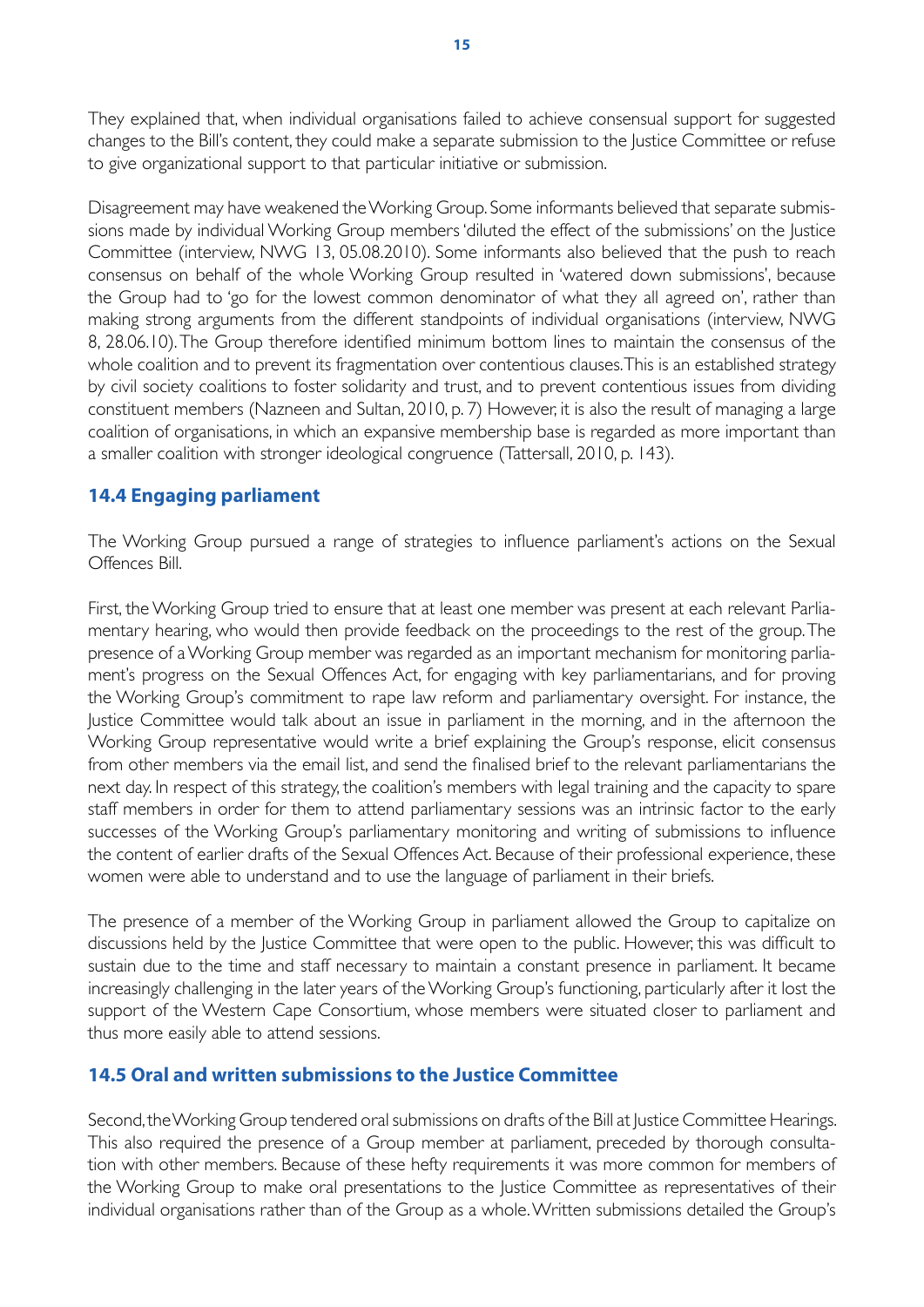opposition to, or support of, proposed tenets of the Act, and made recommendations regarding the inclusion of others.

The submissions process was described by one of the Working Group's leaders as 'a unified group process' (interview, NWG 4, 11.06.10). From within the coalition, the Working Group developed a protocol for analyzing a relevant draft of the Bill and for writing a consensual response. The steering committee would divide the Bill into sections and apportion these among different members of the Working Group, according to their areas of expertise.<sup>9</sup>

Among informants, there were conflicting beliefs about the importance and effectiveness of written submissions, with some members describing how they were crucial to the final content of the Act, and others arguing that they were largely irrelevant. The measurable impact of the Working Group on the content of the final Act is examined further below in the section 23 on the Group's successes.

Between 2004 and 2007, members of the Working Group ran numerous advocacy campaigns to solicit support from two spheres: people working within the sphere of civil society for NGOs and CBOs, and the 'general public'. Because the Justice Committee created numerous drafts of the Sexual Offences Bill, the Working Group concentrated on informing its partners and the public about the Bill's changing content and its implications, It conducted workshops and training for civil society organisations within the women's sector, wrote letters and memoranda, and issued press statements. It also developed a range of other fact sheets around the Bill to facilitate greater public awareness and to generate solidarity among other civil society organisations.

#### **14.6 Grassroots advocacy**

The Working Group concentrated on informing communities about amendments to the Bill through conducting a series of training on the various drafts of the Bill. Its target audience was not just members of the Working Group, but a much wider cohort of activists and community leaders. The aim was to educate communities about the Bill so that they could tender their own submissions to parliament. Because community voices are often absent from parliament, the Working Group believed that the involvement of community-based organisations and rural community leaders in the submissions process would encourage government to pay more attention to the Sexual Offences Bill and regard the issue of violence against women as having greater political currency (interview, NWG 7, 23.06.10).

#### **14.7 Using the media**

The Working Group capitalised on the role of South Africa's free press as a government watchdog. It actively courted the media to gain a greater public forum for its demands and to increase pressure on the Justice Committee to finalise the Bill, Working Group leaders helped journalists to source the information they needed. These journalists came to rely on key figures in the Working Group for information, resulting in wider coverage (interview, NWG 8, 28.06.10; interview, NWG 4, 11.06.10). Informants believed that the issue of sexual violence legislation was 'not very sexy' to the media (interview, NWG 12, 05.08.2010). Therefore, key Working Group members who were media representatives tried to clarify issues around the Sexual Offences Bill for journalists and to help them find pegs on which to hang their stories. Particularly after the Group's members felt that their engagement with the Bill was being curtailed by the Justice Committee, its spokeswomen used the media as recourse to power and influence over parliament. It is notable that, in this case study, the media provided an important recourse

After individuals had submitted their respective reports, these were compiled by the Steering Committee into a single submission, and then re-circulated to the whole Group for comment. Once comments had been incorporated,  $\overline{Q}$ to the Justice Committee.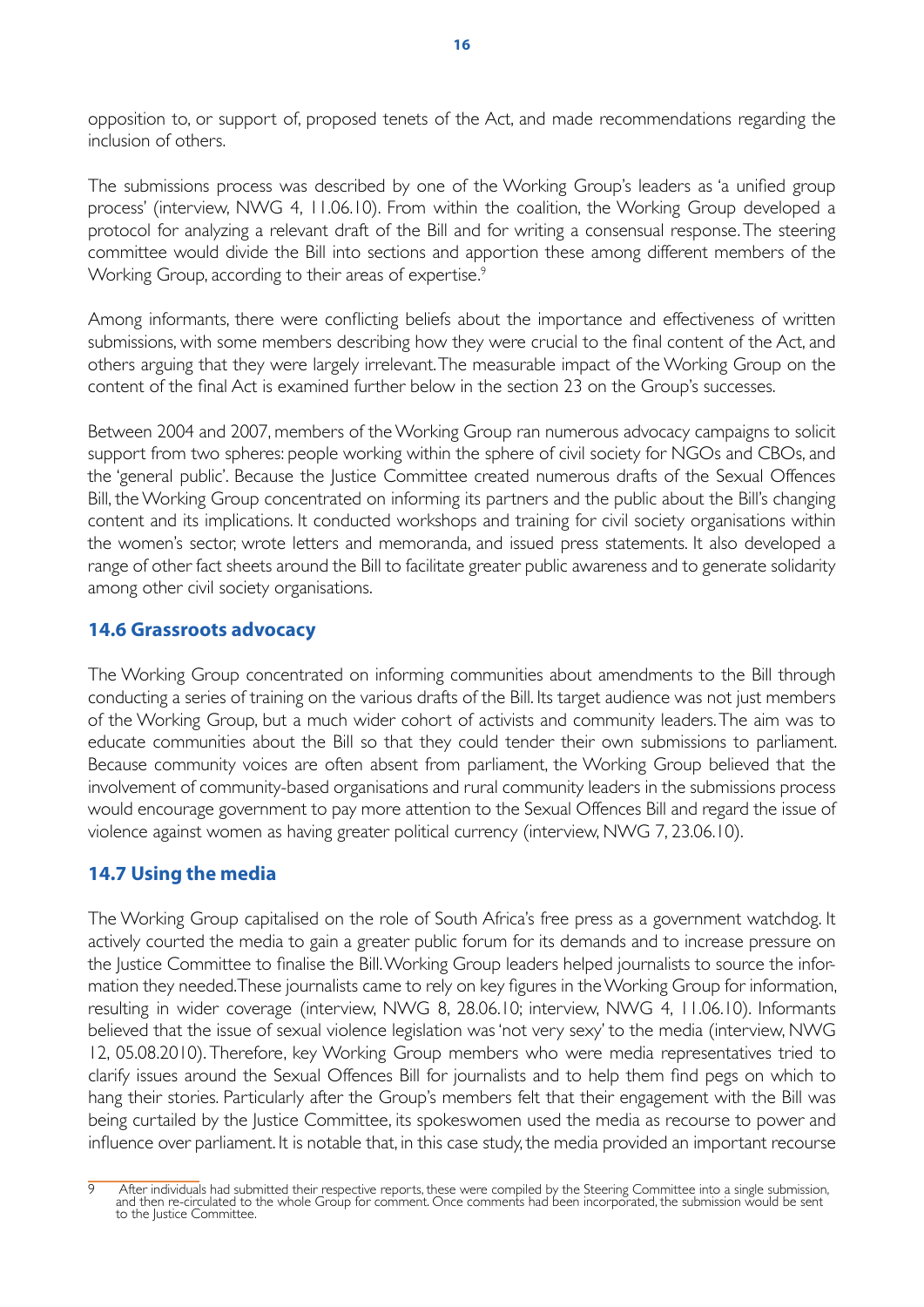for the Working Group to publicise its grievances, particularly over the Justice Committee's altering of the Sexual Offences Bill's content and its exclusion of civil society in the legal reform process. This strategy is only available to civil society coalitions based in democratic societies where the media is largely free, and moreover has a stake and interest in representing the demands of the coalition.

However, numerous informants were frustrated with the ways in which the Working Group represented itself to the media. A small number of leaders were selected to be the Group's spokeswomen, and they became the 'media sweethearts', which frustrated other members of the Group (interview, NWG 8, 28.06.10). However, informants also acknowledged that the selection of media representatives ensured consistency in the Working Group's media persona, and that broadening the circle of media spokeswomen may have resulted in mixed messages being given to the public (interview, NWG 8, 28.06.10). The choice of media representatives also would have influenced the perceptions of the Working Group by parliament and the Executive, civil society and the public due to the fact that they were white, middleclass women. This may have fuelled perceptions that the Working Group was not truly representative of the broad-based constituency of women it aimed to serve. One informant explained:

'Despite the fact that the organisations had a broader group that they represented, the people sitting at the table were all white women. This gave the Working Group an image that did not play to the politics of the country' (interview, NWG 5, 17.06.10).

#### **14.8 National outreach**

From 2005 onwards, the Working Group expanded its advocacy efforts. In March 2006, the Working Group launched an advocacy campaign called 'Get on the Bus and Stop Violence against Women and Children'. Although the campaign was co-ordinated by the Centre for Study of Violence and Reconciliation, it was supported by many other organisations as it travelled to every province in South Africa, educating the public about the Sexual Offences Bill and gathering signatures on a petition calling for the public release of the Bill's most recent draft. The bus aimed to generate 'lots of press engagement' and to get as many people as possible to speak out about the issues (interview, NWG 9, 30.06.10). Activists working on the bus encouraged people to =speak at public hearings in parliament, and to write letters to newspapers and phone in to radio talkshows. The 'Get on the Bus' campaign 'went right within the communities' (interview, NWG 7, 23.06.10). It was also used to generate 'buy-in' for the Working Group's demands from community leaders, including chiefs. (interview, NWG 7, 23.06.10).



Bulelwa Mtuli and Nombulelwa Mkhuma on the Bus to Stop Violence Against Women, March 2006 (Malaudzi,  $2006$ ).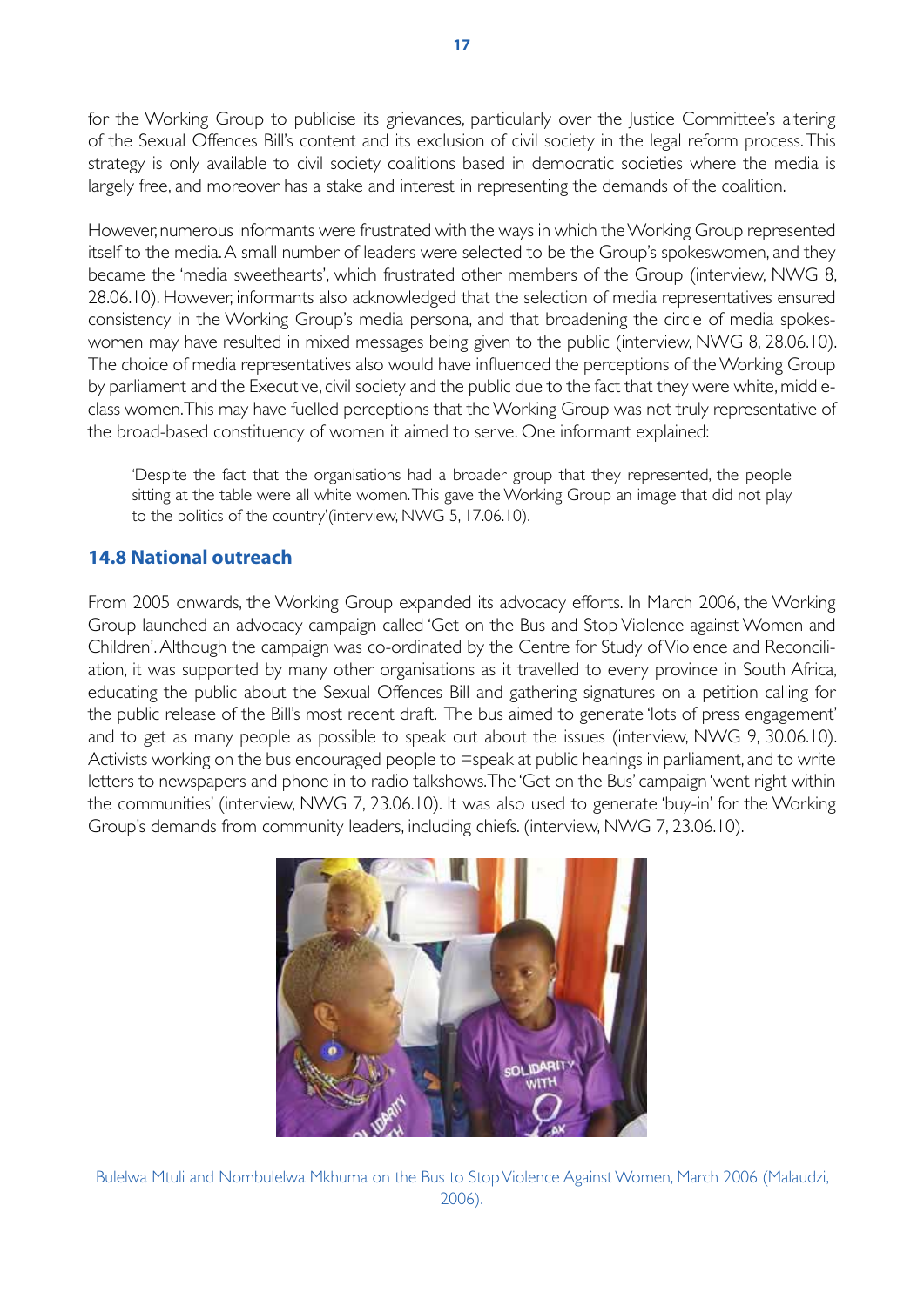The bus's final stop was parliament in Cape Town, where protesting Working Group members issued a memorandum demanding the dates for the release of the next draft of the Sexual Offences Bill.

# 15. The influence of advocacy and outreach

Within days of the bus protest outside parliament, the Portfolio Committee on Justice issued a statement which said that the Bill was still being redrafted, but that organisations could make written submissions. The National Working Group complied, with numerous members making submissions on various drafts of the Bill both under the aegis of the Working Group, or as individual organisations. A flood of submissions were made,<sup>10</sup> assisted by the Working Group's circulation of a fact sheet which explained to civil society groups precisely how to make a parliamentary submission.

However, in June 2006 the chair of the Justice Committee stated that the only submissions which would be considered were ones dealing with the most recent draft of the Bill. This limited consultation around the Bill and was understood by the Working Group as a violation of the Justice Committee's constitutional obligation to involve the public in the law-making process. The Working Group's leaders sought legal advice with the intent of bringing an application against government. However, senior counsel advised that a case was unlikely to succeed and the idea was dropped.

### **15.1 Triggers for continued advocacy**

The frustration of the Working Group, which led it to consider taking government to court, was engendered partly by the events around the high profile rape allegations laid against then Deputy President, Jacob Zuma, in 2005 (interview, NWG 12, 05.08.2010). This was a 'rolling trigger' for the Working Group, reimbuing its advocacy efforts and resulting in increased militancy among its members. Numerous members of the Working Group became involved in the establishment of the 'lin9 Campaign', a feminist coalition founded specifically to monitor the Zuma rape trial. Constituted by the more ideologically radical members in the Working Group, I in 9 activists organized a number of visual advocacy stunts outside the courthouse where Zuma's trial was conducted, aimed at capturing the media's attention. For instance, 'short skirt marches' were held in which representatives from a range of organisations gathered in the centre of Cape Town, banged on drums and made a ruckus to 'create awareness' (interview, NWG 5, 17.06.10). Activists also handed out leaflets and held other protests and pickets outside the court.

The Zuma rape trial was a 'galvanising movement' (interview, NWG 5, 17.06.10), energizing the Working Group to continue with its work to influence the content of the Sexual Offences Act, to ensure that the Act protected the right of women, and that its passage was expedited. The marches and other mediasavvy actions held around the Zuma trial were regarded by members as among the 'main public support generators' for the Working Group and its advocacy campaigns (interview, NWG 5, 17.06.10). As one member explained: 'The National Working Group capitalized on the Zuma rape trial very effectively, by getting rape into the public domain and dealing with the issue of rape stereotypes' (interview, NWG  $12,05.08.2010$ .

Despite the advocacy of the Working Group and its reinvigoration through participation in the lin9 campaign, parliament's recess for the municipal elections in 2006 again delayed finalisation of the Sexual Offences Act. One member of the Working Group explained that the Bill 'dropped down the priority list' because the issue was not seen as a political draw card (interview, NWG 9, 30.06.10). The ANC's electoral campaigning has focused traditionally on poverty alleviation, housing and employment. The

<sup>10</sup> Fifty-nine in total.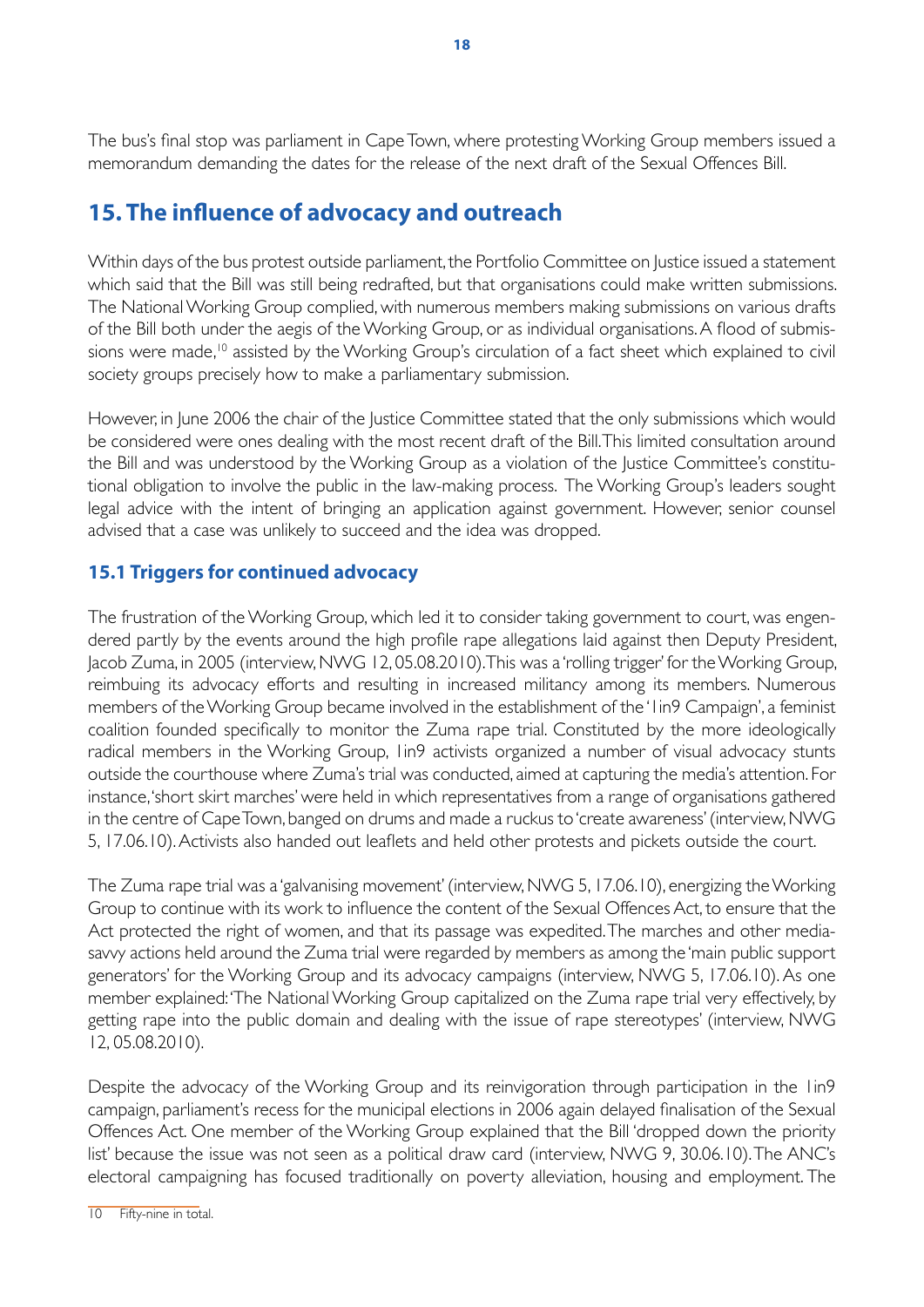issues of gender equality and the protection of women have never been major electoral issues in South Africa. Due to the lack of widespread public interest and investment in the rights of women, combined with its inability to establish a broad base of popular support, the women's sector was unable to generate the kind of popular or political leverage necessary to force the issue onto the electoral agenda.

After further deliberations between parliament and the executive, in May 2007 the Bill was passed by the National Assembly and sent to the National Council of Provinces. In 2007 the Sexual Offences Act was eventually passed into law (Fuller, 2007).

# **16. Mobilizing support from government**

The first years of South Africa's democratic transition saw a radical reconfiguration of the relations between various tiers of government and civil society. Civil society actors and political officials working at provincial and national levels, many of whom had established working relationships prior to the onset of democratic rule, began the tenuous process of re-negotiating their rules of engagement with cabinet, nation and provincial parliaments, and the spectrum of civil service institutions. Civil society repositioned itself in a monitoring role, exercising oversight in relation to previous comrades, colleagues and mentors. In turn, government officials who were part of civil society during apartheid repositioned themselves as government officials and state agents, and presided over the processes of legal reform.

The Working Group used various strategies to build alliances with influential political officials working on the reform of rape laws at various levels of government and the civil service. Through its attempts to establish synergistic working relationships with actors on the Justice Committee and the police service, for example, Working Group members demonstrated their understanding of institutional spaces and the opportunities that existed to use these to further the objectives of the coalition. In order to pursue these opportunities, the Working Group's leaders engaged in a 'constant scanning of the environment and the best angle to take, the person to address, and the type of message to put out' (interview, NWG 9, 30.06.10). Key members were highly aware of, and responsive to, changing political contexts and how to best exploit these to the Working Group's advantage. As detailed in the above sections 12 and 14.2 on establishing a broad support base and building consensus, the Group aimed to develop a web of influence through establishing a presence in parliament and through civil society networks, and through publicising the Working Group's progress as widely as possible.

There was disagreement between Working Group members about the other strategies it should pursue to exert greater influence on political officials, with some members arguing for closer co-operation with government, and others more intent on oppositional strategies such as monitoring and exposing government's lack of progress on rape law reform. The Working Group's strategies for political mobilization in relation to the state, and parliament's Justice Committee in particular, therefore fell into two categories: co-operative strategies and oppositional strategies.

### **16.1 Co-operative strategies**

Members who believed that the Group would be more effective through co-operating with key government officials involved in the drafting of the Act developed a variety of strategies to establish closer relations with these actors. One of the Working Group's leaders explained that they had employed co-operative strategies because they did not want to alienate the Justice Committee. Some members believed that, had they pursued 'more conflictual' strategies, they would have lost the little influence they had in relation to key government agents working at national and executive levels (interview, NWG 4, 11.06.10). Therefore, most of the Working Group's strategies were co-operative as these were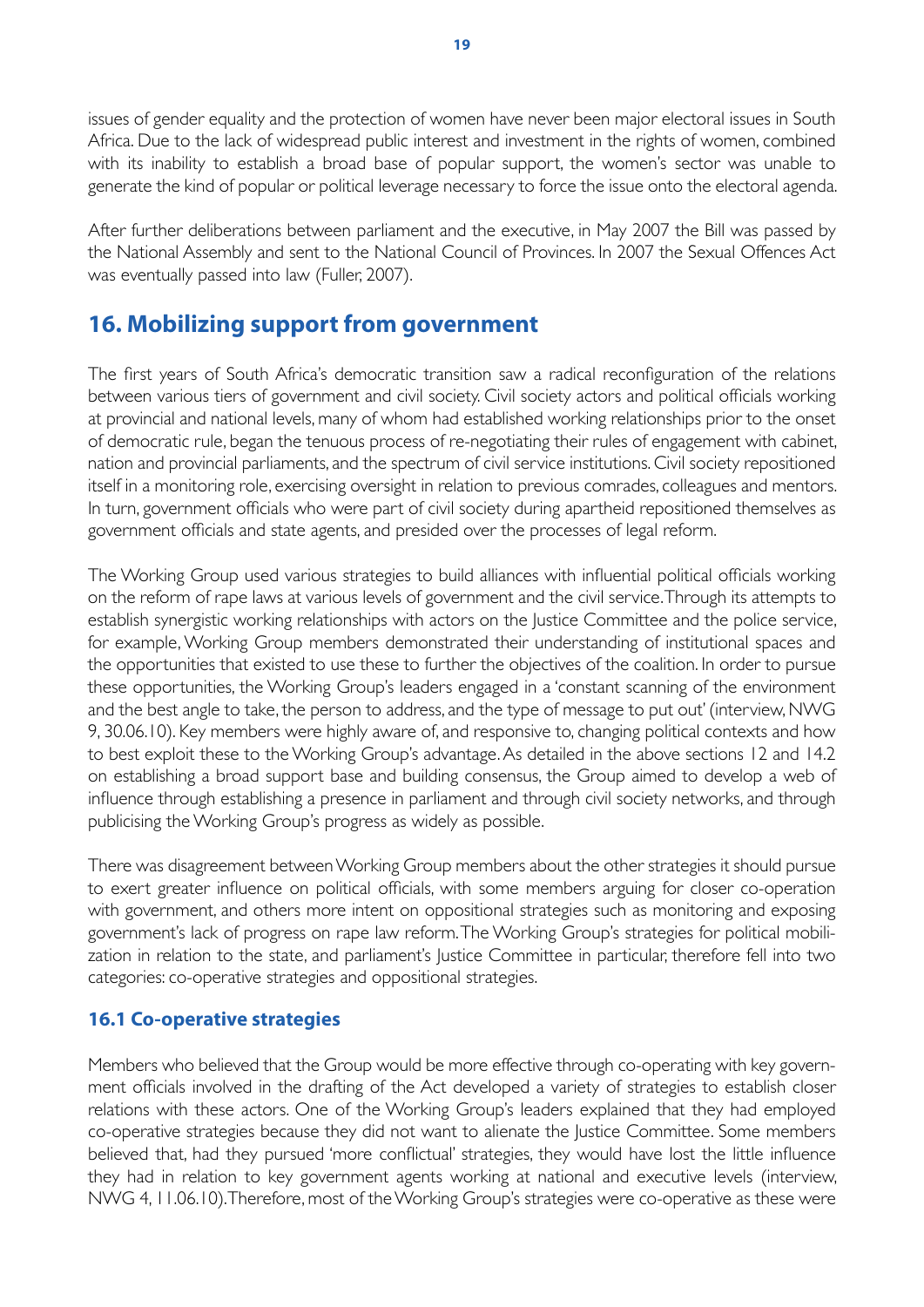deemed to be more effective. As one informant explained: '[T]hey tried not to fight – even though they were angry' (interview, NWG 4, 11.06.10). Co-operative strategies included 'soft advocacy', information sharing with, and conducting research for, members of parliament's lustice Committee. The Working Group's leaders also used their existing relationships with key state actors outside of parliament, such as the head of the South Africa Police Services and managers of family and sexual violence units, to generate awareness about the Group's objectives.

In the early years of its functioning, the Working Group's strived to co-operate with, and support government through constant 'information sharing' with political officials involved directly or indirectly with rape law reform. The Group identified parliamentarians, mostly women, who it hoped would be sympathetic to its objectives. It 'strategically targeted' these officials through correspondence (interview, NWG 4, 11.06.10) that was written in order to align the political sympathies of these officials with the objectives of the Working Group.

The Group also pursued a more general communication strategy with political officials, which entailed 'mass mail drop-offs' into the pigeon holes of parliamentarians. It shared information with political officials from the ANC as well as opposition parties, including the largest opposition party, the Democratic Alliance (DA). However, it established that, due to inter-party politics, if an issue was taken up by the DA in parliament, then 'nothing happened on that issue' (interview, NWG 5, 17.06.10). Due to the ANC's political dominance, it could afford to disdain the issues raised by opposition parties in parliament. In contexts in which one political party is dominant, efforts made by developmental coalitions to expand political influence through canvassing support from opposition political parties or organisations may alienate the ruling party and therefore be counter-productive for the coalition.

Working Group members praised MPs from various political parties for trying to expedite the passage of the Act and ensuring that its content protected the rights of women. However, only high-ranking government officials from the ANC were believed to have enough political clout to influence the Act's contents or its finalisation. These figures were understood as having played a crucial role in getting the Act back onto the parliamentary agenda after the legal reform process had stalled around 2006. For instance, Deputy President Phumzile Mlambo-Ngcuka was credited with arranging a 2006 meeting in Kopanyang to discuss sexual violence legislation and expedite the finalisation of the Sexual Offences Act. Because of Mlambo-Ngcuka's high-ranking status within government, she was able to insist on compulsory attendance at the meeting by Ministers and Directors-General of the Justice Department, as well as the members of the Justice Committee. Members of the Working Group were also invited, and were given a chance to challenge the unpopular leadership style of the Justice Committee.

Although Working Group members used informal networks to establish contact with government officials beyond the Justice Committee, they regarded this strategy largely as unsuccessful. While some members managed to establish relationships with parliamentarians serving on the Justice Committee, they failed to establish direct relationships with members of the executive or parliament beyond the Justice Committee (interview, NWG 8, 28.06.10). Moreover, changes and shifts at the levels of local and national government made it difficult for the Working Group to maintain the relationships it managed to build with influential government agents (interview, NWG 4, 11.06.10). As one of the members explained:

'In South Africa, informal friendships are relied on. In the US there is a more formal lobby. It's a problem that it is so personality-based here. This means that when those specific contacts aren't in parliament anymore, this no longer works. It's all about who knows who, and those people who don't know people are left out'.' (interview, NWG 8, 28.06.10)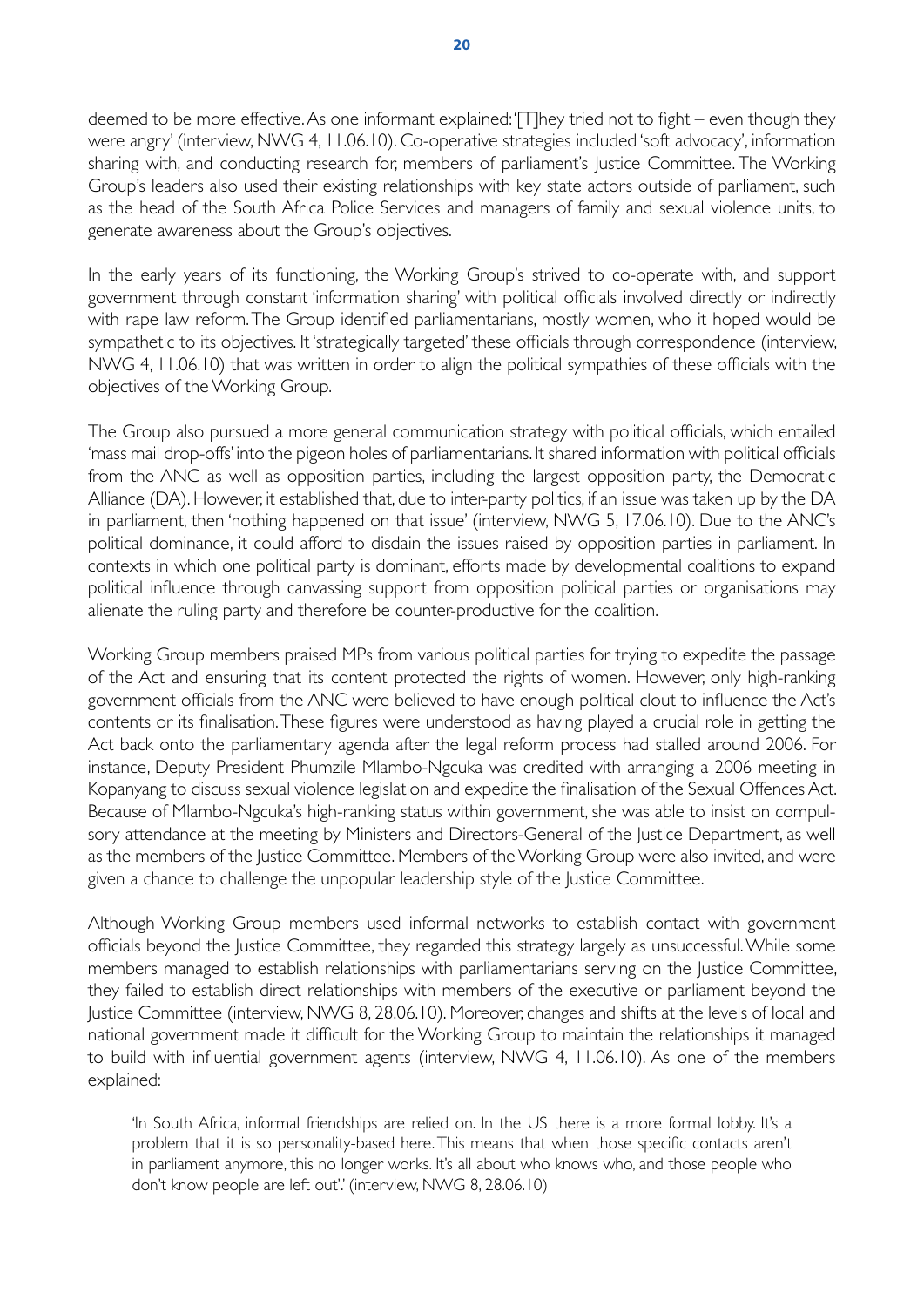This raises the issue of the opportunities afforded by informality. The leaders of the Working Group spent time and energy on cultivating alliances with high-ranking government actors involved in the drafting of the Sexual Offences Bill. These alliances were politically expedient in that they helped the Working Group to exert a form of 'behind the scenes' influence, and to thereby work towards attaining the coalition's goals. However, informal networks are often also transient. In the case of the Working Group, the loss of certain key members due to disagreements over the coalition's funding and strategic direction also resulted in the loss of the informal networks that these members had established with important parliamentarians over years of cultivating alliances.

Another co-operative strategy that the Group pursued was to provide research support to the Justice Committee. In its briefs, memoranda and submissions to the Justice Committee, the Working Group aimed to unite academic and advocacy approaches to gain credibility and legitimacy with the political officials who were the gatekeepers of the Bill, Informants believed that the expertise of the Working Group members, both in terms of their research experience and their practical experience, conferred legitimacy on their demands. In correspondence with the Justice Committee, the Working Group's letters would begin by stating its collective organisational credentials in delivering services to survivors of sexual violence (see for example, National Working Group 2005). The emphasis on lengthy and in-depth practical experience was partly a response to the hyper-racialised political rhetoric that pervaded public discourse under the leadership of President Mbeki. This determined which actors were regarded by influential government agents, such as parliamentarians and cabinet ministers, as legitimate or significant representatives in debates concerning policy making and legislative change.

#### **16.2 Oppositional strategies**

From 2006 onwards, the Justice Committee limited public engagement with the rape law reform process by giving only one day's notice prior to the final public hearing on the Bill. Because such little notice would prevent the Working Group from drafting a considered response to this draft of the Bill, this action was regarded by the Working Group as a premeditated attempt to exclude them from participating in the law reform process, as was their constitutional right. The result was that the relationship between the Working Group and the Justice Committee evolved from being generally co-operative to 'adversarial' (interview, NWG 9, 30.06.10). In response, the Working Group began to employ more oppositional strategies, such as organising direct actions against the national government. The Working Group picketed outside parliament in order to get the Bill back onto parliament's agenda, and used the media to shame government publicly for not living up to its Constitutional obligations to protect the rights of women and children.

Informants believed that their lack of political power limited the effectiveness of the Working Group. They also believed that the 'dismissive attitude' of key political officials had 'rubbed off on other people in parliament', curtailing the Group's influence further (interview, NWG 4, 11.06.10). Because the Justice Committee was tasked with determining the content of the Act, its head, Johnny de Lange, was the most powerful political official in the process of finalizing the Act.

In the years of co-operation between the Working Group and the Justice Committee, the coalition's members regarded de Lange as an ally, an influential political figure who deferred to the expertise of the Working Group's leaders and who honoured civil society's participatory role in law-making (in keeping with the ideals of the 'New South Africa'). However, in the final two years in which the Act was drafted, De Lange came to be seen by the Working Group's leaders as an obstructive figure who tried to exclude the Working Group from the ostensibly public process of legislative reform. De Lange's exclusion of the Working Group and his disregard for the expert submissions of its members in the drafting of the final contents of the Sexual Offences Act was regarded by the leaders of the Working Group as the primary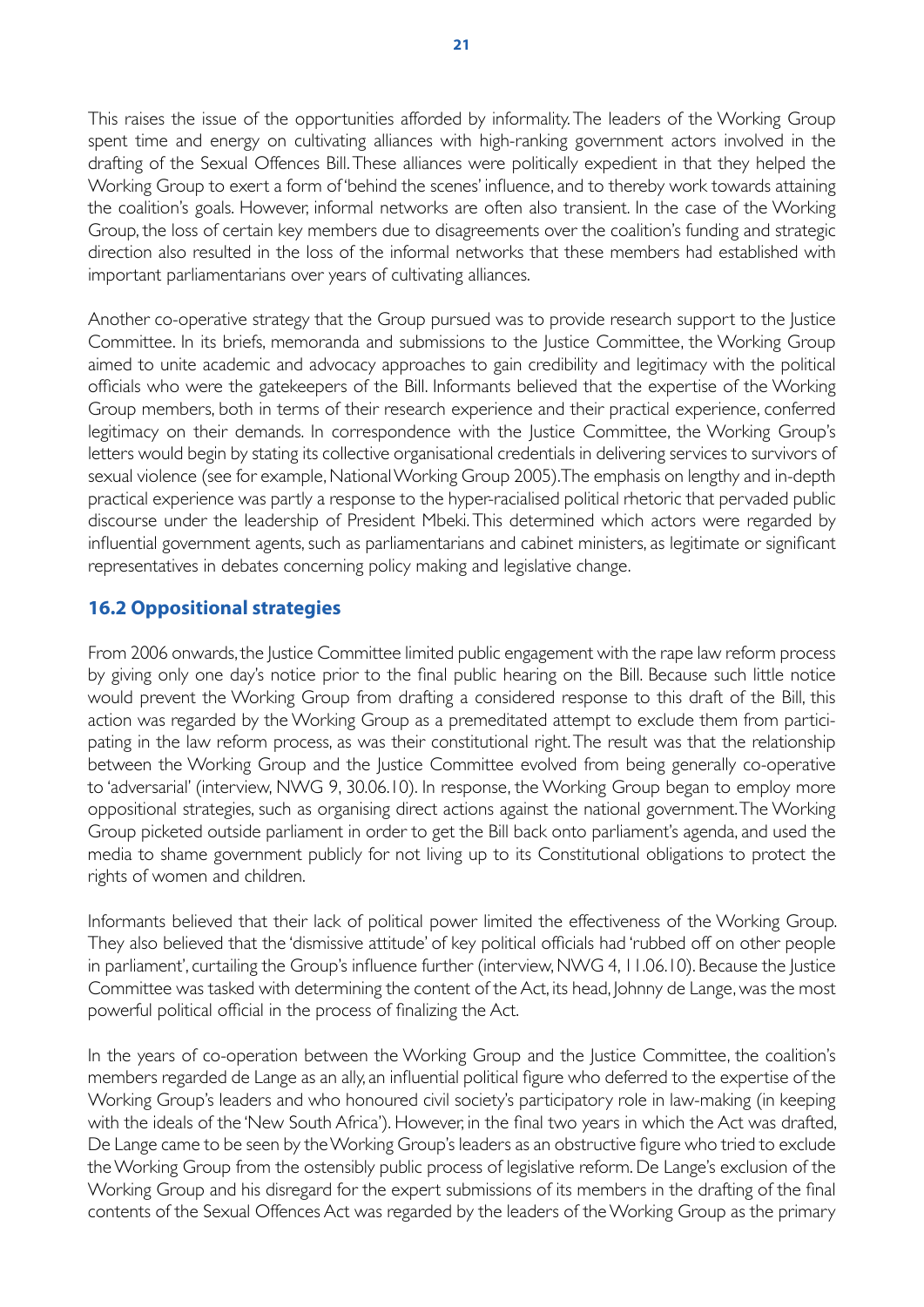reason for the inadequacies and weaknesses of the ultimate Act, and for the Working Group's loss of power to influence the Act's contents. Members of the Working Group perceived de Lange as their primary opponent, and his leadership style was viewed as antagonistic, condescending and autocratic. The Kopanyang meeting had provided Working Group members with the opportunity to criticize de Lange's leadership, but he retained his place as the head of the Justice Committee.

Therefore, while high-ranking political officials could exert their influence to ensure that rape law reform was put back onto the parliamentary agenda, the different approaches of other political officials leading the process ultimately determined its content. For instance, de Lange opposed the inclusion of any tenets in the Act, requested by the formal submissions made by the coalition, which had cost implications for Justice or Health Departments. The result was that the final Act excluded clauses that required government to provide certain psycho-social services to rape survivors. The Working Group members regard this as among the Act's greatest shortcomings.

# 17. Framing

One of the Working Group's key strategies was to 'name and frame' its message, or to package them for its target audiences in ways that aimed to instil a common understanding of the coalition's objectives, and solidarity among its participants and the broader public (Gamson, 1975; Tarrow, 1998) The Working Group framed its messages according to its various target audiences: the media, elected government officials, civil servants working within the courts and welfare systems, civil society and the public. One of its primary rhetorical strategies was to frame the issue of rape law reform as having broad social implications and being of grave concern to a wide spectrum of community based organisations. Because community voices are often absent from parliament, it was hoped that the Working Group's focus on community based organisations and rural community leaders would encourage provincial and national parliaments to pay further attention to its demands (interview, NWG 7, 23.06.10).

When its target audience was the Justice Committee, the Working Group consciously used legalistic language to frame its advocacy messages within parliament's own rhetoric. The ability to communicate with parliament in legalistic language was perceived by numerous informants as a crucial determinant in its success. As one member explained, 'Engaging with a piece of legislation is hectic. If you don't speak the language, they ignore you, no matter how good your argument is' (interview, NWG 11, 04.08.2010). Members of the Working Group with legal backgrounds mentored other leaders in order to strengthen their knowledge and understanding of South Africa's legal framework (interview, NWG 9, 30.06.10).

Not all informants believed that using academic research to establish connections with the Justice Committee served the purposes of the Working Group. One informant explained: 'Parliamentarians are not rocket scientists. Being too legalistic or academic can put them off' (interview, NWG 8, 28.06.10). However, because the research-based organisations targeted members of the Justice Committee who were sympathetic to a more legalistic approach, they cultivated the trust and respect of leading political officials by framing their submissions as well-researched, evidence-based guidance to the Committee, rather than as advocacy briefs. The Working Group also strived to merge academic arguments with an 'experiential approach' in which the Group's policy and legal recommendations were framed by its extensive practical knowledge.

Another of the Working Group's strategies was to draw rhetorical comparisons between the time it had taken to pass legislation that furthered the aims of the ruling party, such as the floor crossing legislation, and the time it was taking to reform rape laws. As its relationship with the Justice Committee deteriorated, the language of the Group's materials became more angry and emotive. A pamphlet written in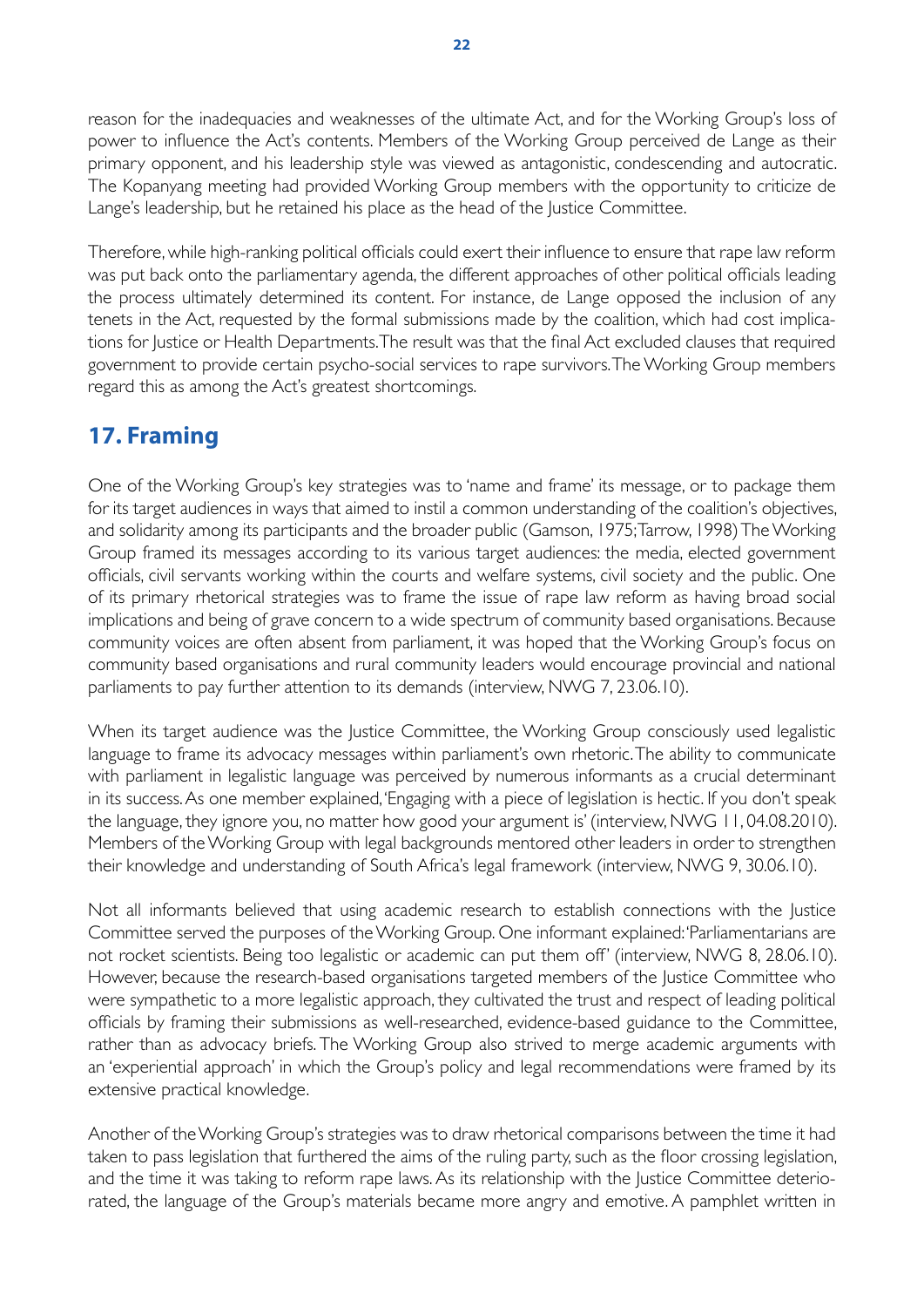2005 framed the government's lack of prioritisation of rape laws by juxtaposing the inadequate services available to rape survivors with those of alleged perpetrators, who received comparably better legal services. The pamphlet stated:

Government seems prepared to overlook their responsibilities when it comes to survivors of sexual crimes, yet are readily meeting the needs of offenders (National Working Group, 2005).

#### 17.1 Invoking the human rights framework

When targeting the public and other NGOs, the Working Group invoked a human rights framework in its advocacy work around the Sexual Offences Act.<sup>11</sup> Situating the issue of rape law reform within the broader framework of human rights and South Africa's constitutional imperatives to protect the rights to freedom and dignity allowed the Working Group to 'broaden the scope of the argument beyond just a piece of legislation', and to link rape law reform symbolically with democracy, constitutionalism and modernity (interview, NWG 11, 04.08.2010).

When targeting the public, the Working Group framed its publications in ways that were hard-hitting and personal. The Working Group used various examples from its members' experiences of working and providing services directly to survivors of sexual violence, to try and give a human face to the issues. Materials gave examples of children who had been raped and who had been failed by the justice system, to illustrate the direct, human impacts of inadequate rape laws. The experiences of the Working Group's clients were brought into its materials to ensure that the legal discussion remained 'grounded in life experiences' (interview, NWG 9, 30.06.10).

The Working Group also framed its messages in response to current affairs. It would purposefully 'package the message' in relation to issues currently in the public eye (interview, NWG 5, 17.06.10). It would also piggyback on other commemorative events or national holidays, framing its advocacy within the semantic or historical mould of these days, in order to garner greater public attention and to establish a link between South African national identity and the protection of women's rights.

### **18. The Working Group's weaknesses**

Informants agreed about some of the Working Group's weaknesses and failed strategies, but disagreed about others. These are discussed below as 'consensual' and 'non-consensual weaknesses'.

#### **18.1 Representation**

The first consensual weakness was the Working Group's lack of representation from other provinces. Because most members heralded from the Western Cape, Gauteng and KwaZulu Natal, the Working Group remained fairly 'regional' and failed to mobilize members dispersed across different provinces as key actors had envisioned (interview, NWG 5, 17.06.10; Interview, NWG 9, 30.06.10). The racial profile of the group was another weakness highlighted by a number of informants (interview, NWG 9, 30.06.10). As one explained: 'The leaders of the Working Group were all white, urban women from the big NGOs'. This was due to the historical privileges that apartheid conferred on the 'white race', with educational opportunities that allowed white women to enter professions and gain the expertise necessary to become professional women's rights advocates. In the post-apartheid context from which this coalition emerged, the middle class status of these women was as much as a factor in their leadership of the coalition. Middle class women were able to mobilise the resources necessary for the estab-

 $\overline{\mathbb{H}}$ For instance, the compulsory testing of alleged rapists, proposed in one of the Justice Committee's drafts of the Act, was framed as a human rights violation.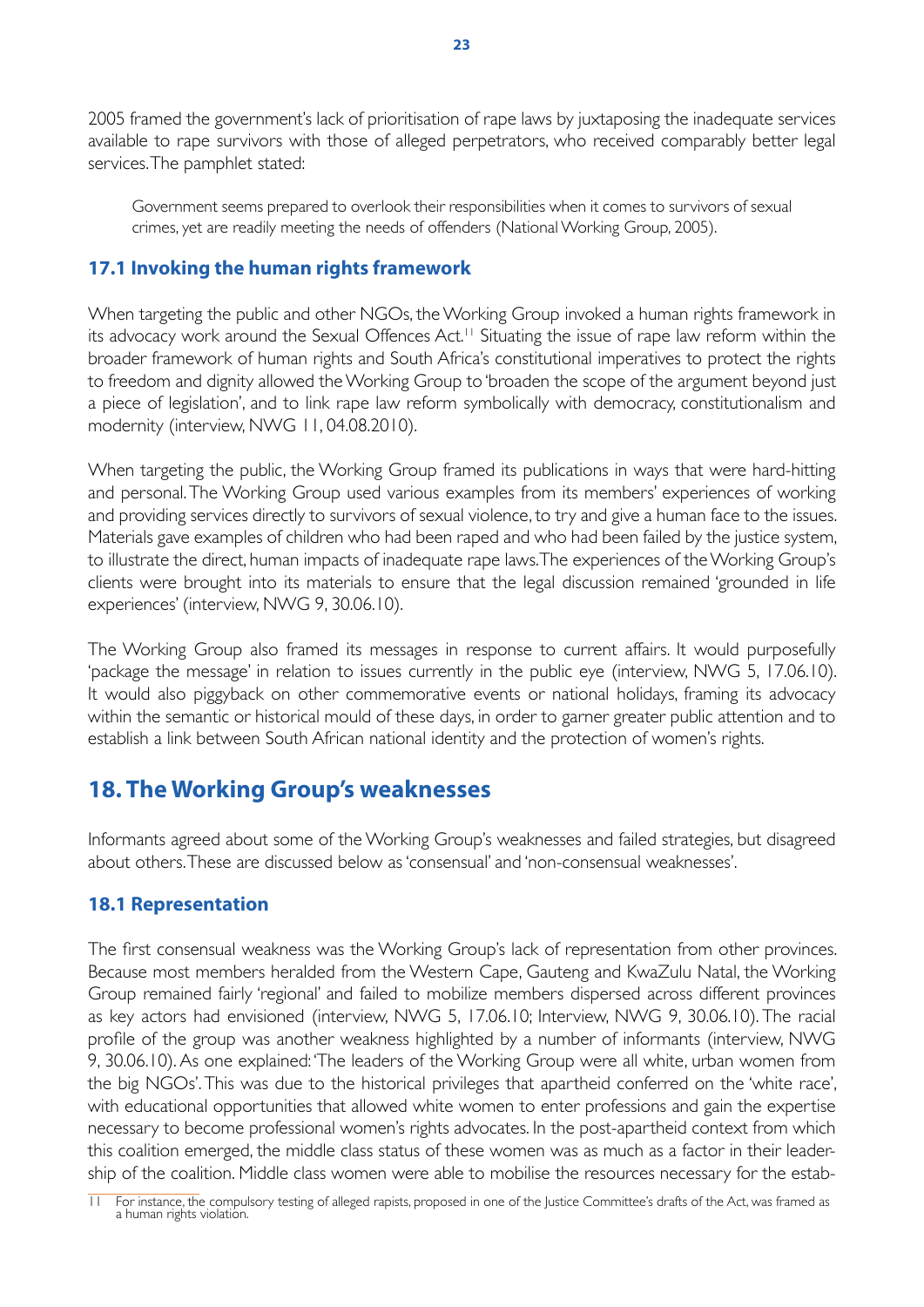lishment and functioning of the coalition.

However, the homophily of the Working Group leaders was described as a 'great challenge in our sector from both a gender and children's rights perspective' (interview, NWG 9, 30.06.10). Members suggested that an expansion and diversification of the Group's leadership may have improved its reception among key government officials working at parliamentary at executive levels, and broadened its popularity in civil society. One informant explained that, because the Working Group's leaders were not able to develop a broad-based, cross-regional and grassroots support base, they were viewed as 'a bunch of white, middle-class women academics' (interview, NWG 5, 17.06.10). Members believed that the Working Group should have strategically composed its leadership to better reflect South Africa's demographic diversity.

Members emphasised the lack of rural representation as another issue. The three dominant organisations in the Working Group were all urban (interview, NWG 9, 30.06.10), and some informants believed that the Group had not offered sufficient support to rural organisations. However, informants recognized that there were failures of communication from both the Working Group and from constituent member organisations (interview, NWG 10, 29.07.10).

#### **18.2 Capacity and influence**

Another consensual weakness was the Working Group's lack of capacity. Discrepancies in resources available to members for their participation in the Group led to feelings of unfairness which exacerbated conflicts over funding. Numerous informants explained that more personnel dedicated solely to the work of the Working Group, and more money for travel, would have improved the Group's functioning (interview, NWG 4, 11.06.10). This is examined further below in section 21 on funding.

In contrast to consensus about the weaknesses of the Group's racial profile and lack of a regional and rural base, there was considerable disagreement about the extent of the Working Group's influence, the achievement of its objectives, and its general efficacy and impact. Organisations which had invested more resources in terms of time, staff and material resources believed that the Working Group was more effective than those who had withdrawn from the Group or who had played relatively minor roles due to their organisation's capacity constraints.

#### **18.3 Leadership and consensus**

Some informants believed that the Working Group lacked strong leadership that could establish consensus between different members of the group (interview, NWG 8, 28.06.10; Interview, NWG 5, 17.06.10). The disagreements between members of the Western Cape Consortium and the Working Group were understood as having a negative impact on the Group's success. The Working Group's functioning became mired by 'in-fighting, petty politicking [and] turf fighting' (interview, NWG 13,05.08.2010). The conflict between the two factions of the coalition emerged as a result of the alleged duplication of efforts by the Working Group's leaders and of their disregard for the work done by the Consortium. As one informant stated:

'There was a core group of women from the Western Cape Consortium that had been working on the Bill for a few years. Suddenly there were all these new people involved in the Working Group, and these people were new to the process. This meant that these people, who knew nothing about it, had to keep on being brought up to speed. This took much time. These people were all set on getting the Bill passed in a certain form. This ignored all of the work that had been done previously. The Consortium therefore had to keep revisiting old issues, which they knew were non-starters,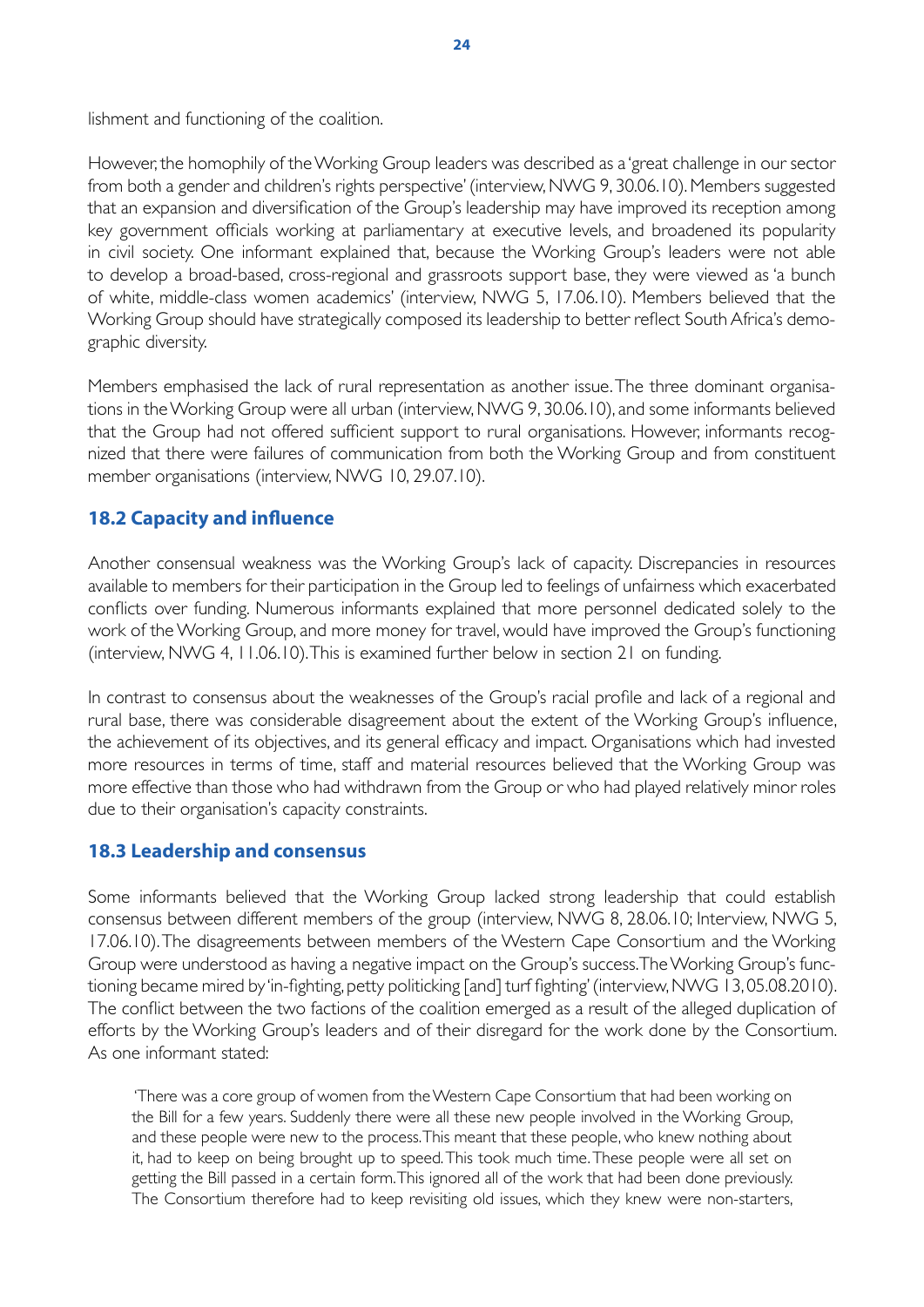or had already worked through. The National Working Group was therefore involved in many-nonstarters and this was a waste of time (interview, NWG 2, 08.06.10).

Due to disagreements over the strategic direction and tactics of the Working Group, some leaders of the Consortium became dismissive of the Working Group, and withdrew their membership and support of the coalition. Communication between the two groups became 'strained' and there was simmering disagreement between members of the Working Group and the Consortium about whether or not the Group was duplicating the efforts of the Consortium or whether it was using new strategies and covering new issues (interview, NWG 9, 30.06.10). There was also more generalised resentment towards leaders who had established the Working Group and taken up the reigns of leadership, garnering the public attention that went with that.

Conflicts were arguably exacerbated by the leadership style of the Working Group. Leaders were alleged to have leveraged their positions on the Working Group to get work for their own organisations, and to bolster their personal credibility (interview, NWG 2, 08.06.10). Prior connections between individuals were the basis for the establishment of the National Working Group. However, prior relationships that had turned sour impacted negatively on the functioning of the Working Group.

#### **18.4 Communication strategies**

Numerous informants regarded the Working Group's communication strategies as inadequate, and there was a perception that 'buy-in' was not always elicited sufficiently (interview, NWG 8, 28.06.10). Informants recounted how there were 'difficulties in bringing together divergent issues and views... and in making sure that everyone's interests were represented and that there wasn't one dominant organization' (interview, NWG 11, 04.08.2010). Some informants criticised the Working Group for becoming too large and 'unwieldy'.

Some informants also believed that the Working Group's focus on the technical aspects of the Act meant that it may have lost its 'voice on the ground', its popular support from a broad base of civil society organisations (interview, NWG 5, 17.06.10). However, the fact that members had legal expertise and a strong research background was believed generally to have also contributed to the Working Group's successes. It ensured that members were able to analyse the various drafts of the law and to explain its shortcomings and strengths to other members.

### 19. Strategies in need of reform

The short time frames for action, together with size of the coalition, meant that co-ordinating the coalition's work was often difficult. This resulted in the Group's strategies being largely reactive or responsive. Members believed that a strong focus on strategizing from the onset, and gaining an early consensus about the Working Group's directives and objectives, may have strengthened it functioning. Informants cited numerous other strategies that could have been employed or improved on by the Working Group. This included greater regional and grassroots engagement, but this would have depended upon the availability of a greatly expanded budget, and funds allocated specifically to the expansion of the coalition and the inclusion and continued support of resource-constrained organisations working outside of the metropolitan activist 'hubs'.

#### 19.1 Regional rather than national focus

Numerous informants explained that the Working Group would have been more effective had it estab-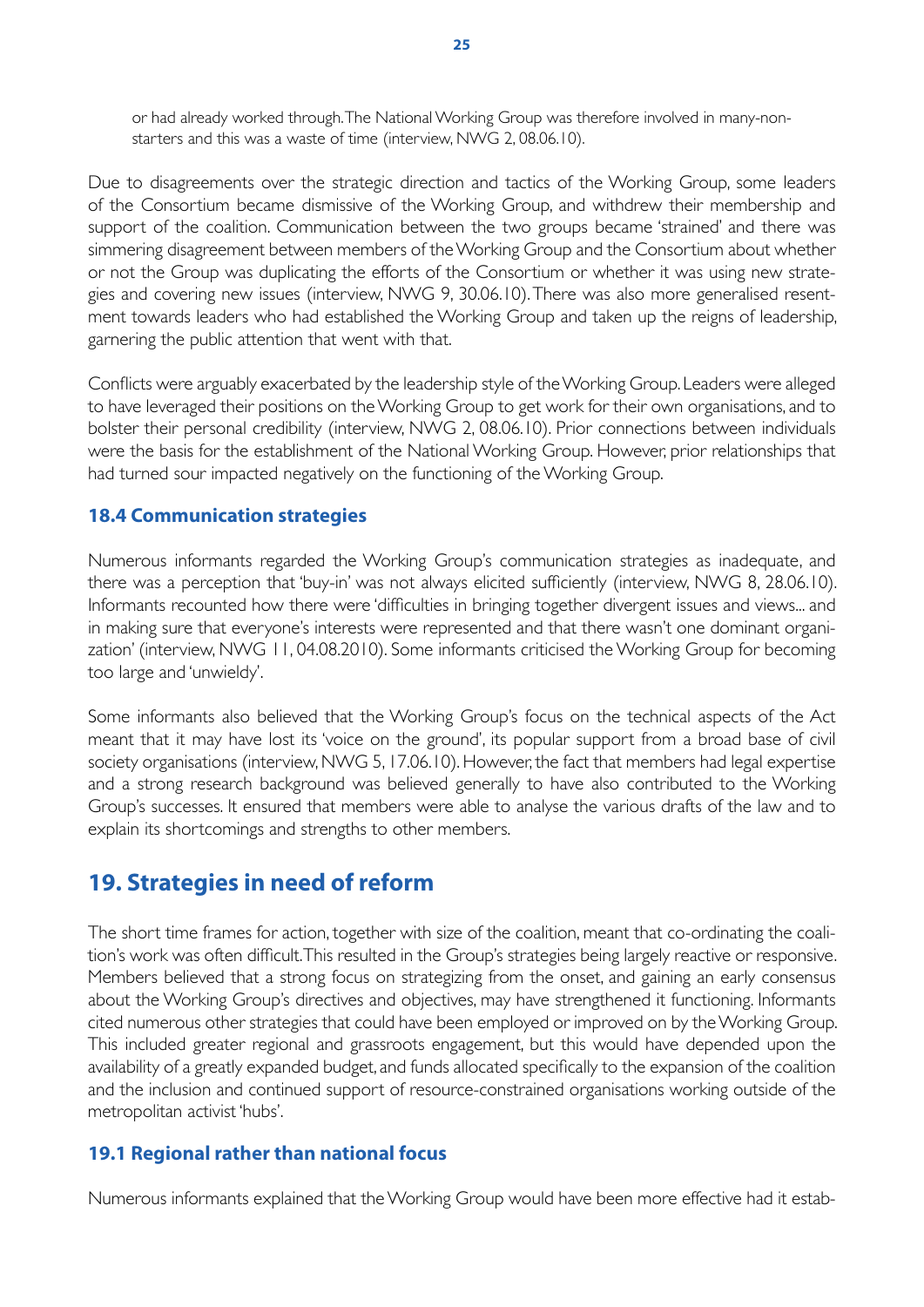lished a constant, regionally representative presence at parliamentary hearings (interview, NWG 7, 23.06.10; interview, NWG 5, 17.06.10). At times, representatives from Western Cape organisations that constituted both the Consortium and the Working Group attended hearings, but members maintained that a more diverse and permanent presence would have strengthened the Working Group's influence and efficacy. A regional focus would have provided more diverse Working Group members with further opportunities to interact with government officials at a provincial level, and distance and funding would have been less constraining (Interview, NWG 15, 18.08.2010). However, because the Working Group focused its attention at national level, members strived to establish connections with members of the Executive and other high-ranking government officials, who were less accessible than their regional courterparts working in provincial government structures.

#### **19.2 Eliciting support from national government**

Informants were cognisant that the various members of the Working Group had tried to elicit the support of government officials particularly members of the Executive, without success. The resignation of Pregs Govender, one of the initial champions of sexual violence law reform, from parliament, confirmed the idea that the ANC's political culture was antithetical to gender equality and the protection and empowerment of women. Govender had resigned in protest against the AIDS denialist policies of President Mbeki and the closing down of democratic participation between civil society and different spheres of government.

Subsequent to Govender's resignation, members believed that the coalition lacked a decisive 'political champion' working within government. Evidence from the DLP case study on women's coalitions in Egypt and Jordan has corroborated the importance of a coalition's alliances with a 'political champion' with considerable influence within state structures. However, this research illustrates that the role of a 'political champion' may be equally important within very different political contexts. Because many of the earlier leaders from the women's movement 'went into politics', there was no longer a strong women's movement in politics. Women leaders were subsumed by the ANC (interview, NWG 8, 28.06.10). There were a small number of influential women politicians who pushed for the prioritization of rape law reform, but they were ultimately constrained by their affiliation with government, particularly the ruling ANC. Strategies were suggested for eliciting political support while circumventing government officials. For instance, one member suggested that the Group should have tried to procure patronage from 'a strong, well-respected person, a Desmond Tutu-like figure' (interview, NWG 5, 17.06.10). It is unclear why this strategy was not pursued, but likely explanations include a lack of time and capacity for the Working Group, none of whose members were employed fulltime to work for the coalition. This detracted from the Working Group's ability to lobby political figures, and to channel human and time resources into establishing productive and long-lasting alliances with these figures.

# **20. Opposition to the Working Group**

There were two primary forms of opposition to the Working Group: Internal opposition (from its own members), and external opposition (from actors outside of the Group).

#### **20.1 Internal opposition**

As described above, internal conflicts between members of the Working Group affected its co-ordination adversely. Conflicts over leadership and funding led certain organisations to leave the Working Group, and some informants believed that this had a negative impact on funders' perceptions of the coalition and the willingness of these developmental partners to support its work. Certain members of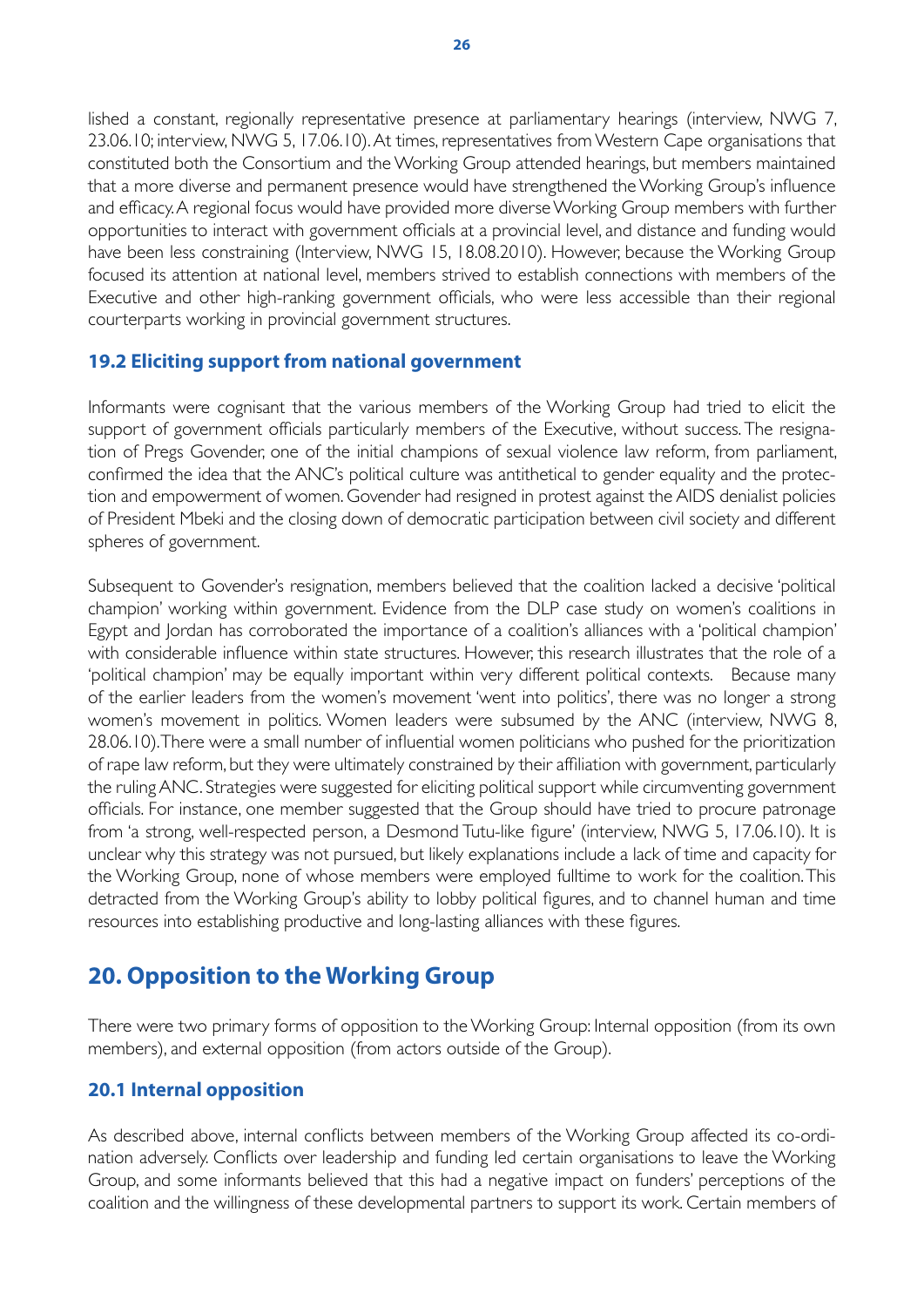the Working Group believed that its leaders were appointed unfairly, and that their decision-making was insufficiently consultative and transparent. As one member stated:

'A coalition needs a formal structure, and agreed upon leaders and systems. In this case there were de facto leaders, and not agreed ones. This created competition' (interview, NWG 8, 28.06.10).

#### **20.2 External opposition**

The first form of external opposition to the Working Group was from faith-based organisations due to cultural sensitivities around the issues of rape and sexual offences. For instance, some religious groups wanted the age of consent to be raised from the age of sixteen, which the Working Group opposed (interview, ACDP 1, 16.08.2010).

The Working Group and 'offshoot coalitions' (such as the lin9 campaign) also faced opposition from a number of important government actors and agencies, including the Justice Committee, the ANC Women's League and key political officials such as Julius Malema (head of the ANC Youth League). This was understood by informants as manifesting in various forms of exclusion and resistance. Members perceived government opposition ranging from no resistance at all, to 'passive resistance' and to explicit undermining of the Working Group's efforts. Government's opposition limiting the interaction of the Working Group with the Justice Committee, to imposing very short periods for submissions, to ignoring the Group's oral and written submissions.

Although not all members of the Working Group believed that government had opposed their work, many informants perceived parliament's opposition as the greatest barrier to the Working Group's achievement of its objectives. The Justice Committee's role in the process was viewed as a crucial determinant at every juncture in the evolution of the Sexual Offences Act. As the process continued, the Working Group believed that the space for engagement with parliament via the Justice Committee began to narrow. As one informant explained: 'They just weren't listening to us' (interview, NWG 12, 05.08.2010). The Working Group's recommendations for the Bill that had cost implications for the state 'would be removed and would not be revisited' (interview, NWG 12, 05.08.2010). The Working Group therefore decided to change its strategies, and to focus on fighting for the passage of the legislation in a flawed state, rather than lobbying to optimise its content and thereby further delaying its passage. As one informant stated: 'In the end, they decided to just get the damn thing through – even in a flawed state' (interview, NWG 12, 05.08.2010).

The Justice Committee was constituted largely by members of the ANC. Numerous developments led the Working Group's members to believe that, while the ANC seemed intent on reforming government's policies, its commitment to their practical implementation was superficial at best. In the four years in which the Justice Committee worked on redrafting the Sexual Offences Bill, its content was changed fundamentally and victim-centered provisions and services were removed (Smythe, 2007). This meant that procedural commitments to providing survivors with adequate medical and legal care, improving criminal justice outcomes and reducing secondary victimisation of rape survivors, were excised from later drafts of the Bill. A Working Group memorandum questioning government's sincere commitment to protecting the rights of rape survivors stated:

Not only does government seem to be leaning towards creating legislation that is bound to have very little effect in addressing sexual violence, but government is also using cost implications and limited resources as justifications for opting for flimsy legislation (National Civil Society Coalition on the Sexual Offences Bill, 2004).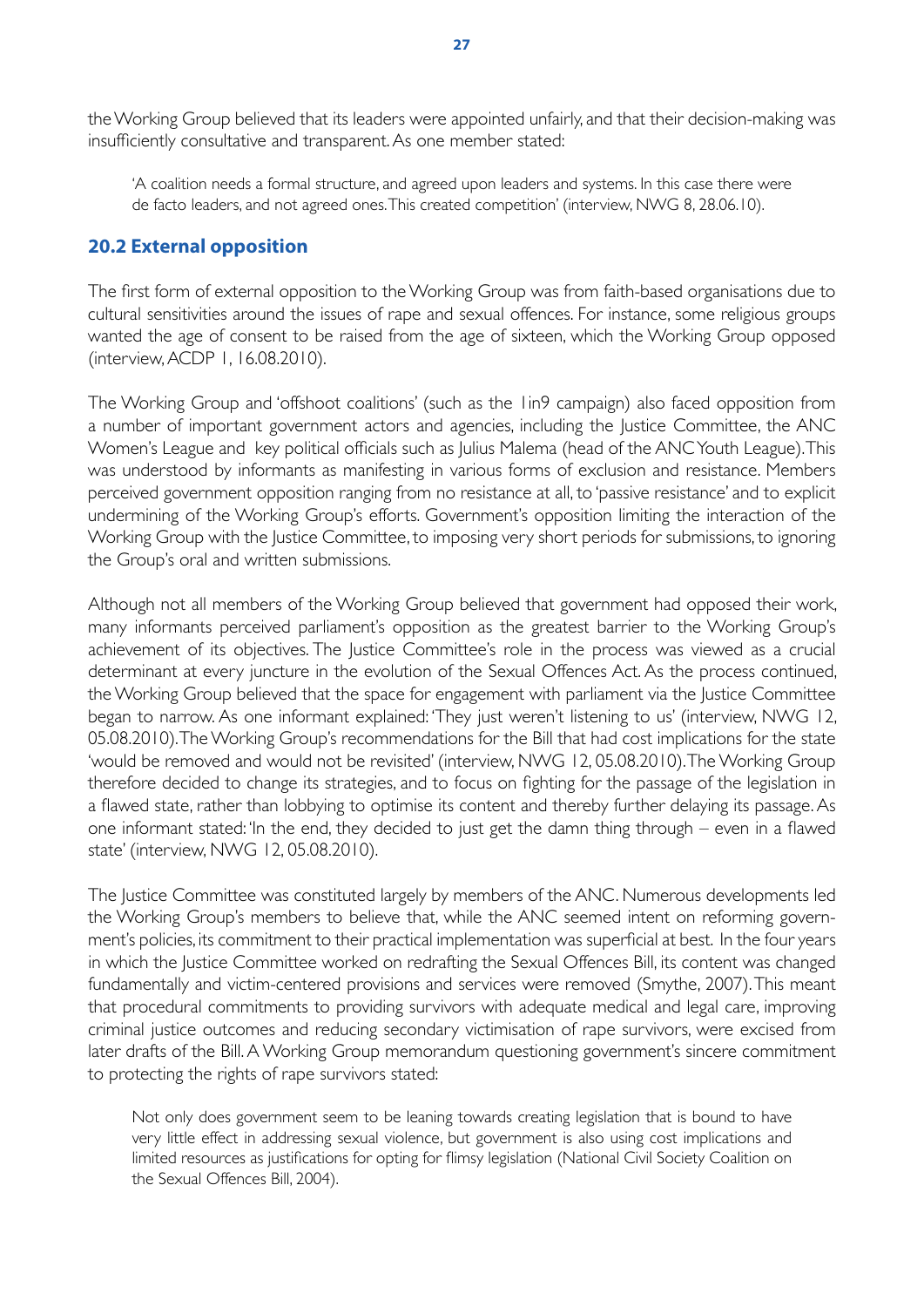Government's limited spending on the Domestic Violence Act, a pioneering piece of legislation from which the Working Group had derived inspiration, was taken as evidence of government's lack of sincere commitment to advancing women's rights. In Working Group memoranda, comparisons were drawn between government expenditure on printers and photocopiers for the Ministry of Safety and Security, while comparatively little was spent on the cost of enforcing the Domestic Violence Act (National Working Group, 2005).

Other occurrences, including the high profile rape case of Jacob Zuma, confirmed the Working Group's belief that 'women's rights' were of little genuine interest to most government officials. The ANC Women's League provided a strong support base for Zuma, and numerous Working Group members interpreted this as a betrayal of the League's feminist ideals and its potentially powerful oversight role in relation to the ANC's male leadership. The Zuma rape trial was described as having created a 'division' in the women's movement, between those who supported the alleged victim and those who supported Zuma. The result was 'disillusionment' within the sector (interview, NWG 5, 17.06.10). However, the Zuma rape trial also motivated the Working Group to 'push harder' for progressive changes to the Sexual Offences Act, galvanizing a new round of submissions and encouraging closer co-ordination between some of its members (interview, NWG 5, 17.06.10). It also resulted in the creation of a radical feminist pressure group by a cluster of the Working Group's members, the lin9 campaign (as discussed earlier in this section).

# 21. Funding

### **21.1 Funding competition**

Funding for the Working Group was described by a member as 'a grey area that caused much conflict' (interview, NWG 8, 28.06.10).<sup>12</sup> In the course of the coalition's work, disagreement over funding emerged between leaders of the Working Group and leaders of the Western Cape Consortium. Consortium leaders alleged that they were in the process of applying to donors for funding to run community information workshops about the Sexual Offences Bill when they were contacted by leaders in the Working Group and informed that the Working Group was applying to the same funder to run similar workshops. The Consortium therefore withdrew its funding application (interview, NWG 1, 17.05.10).

There was considerable uncertainty among members about how the Working Group had been funded, but numerous informants believed that the leaders of the Working Group must have received funding because accommodation and transport costs to attend some of the Working Group meetings were paid for by its leaders. The general uncertainty about how funding was raised and apportioned by the Group's leaders exacerbated other discontent about the Working Group's leadership and functioning. The funding that the Working Group procured was channelled through the few organisations run by the Group's leaders, rather than through the Working Group itself. This led to the perception that certain organisations were using the Working Group as a means of raising funds for their own organisations.

The Working Group's funding constraints meant that information was shared primarily through emails or workshops, which required constituent members to provide resources in terms of staff, telecommunications, time and transport. While the Working Group's leaders did at times arrange to cover the costs of travel and accommodation to workshops, it was unclear whether this was always the case. The lack of funding for community-based and rural NGOs meant that these were 'lost' to the Working Group, because many of them lacked the funding for transport or communications required to engage with the Working Group email list or to travel to meetings (interview, NWG 15, 18.08.2010). Funding

Unfortunately this report is unable to provide hard data about the funding received by the Working Group leaders for the coalition as this was regarded as a private matter by the coalition's leaders.  $\overline{12}$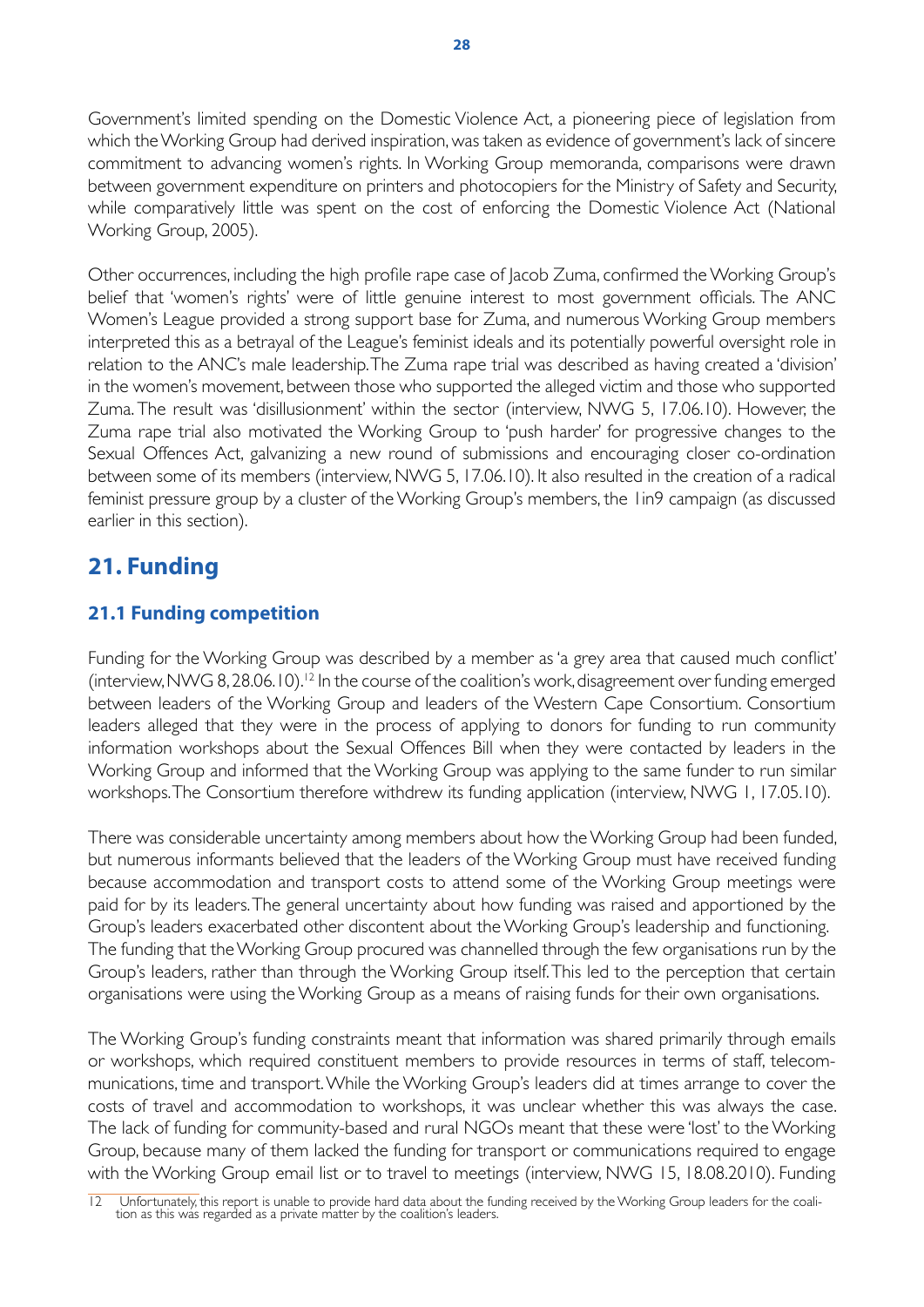constraints were perceived as one of the Group's greatest limitations.

Informants argued strongly that, had the Working Group been able to fund permanent staff members, it would have been more co-ordinated and effective. The members of the Working Group were all working in other full time positions, and their membership placed additional demands on their time. One member explained:

They [donors] could have funded more rural and community-based organisations to participate in the Working Group, and they could have funded fulltime staff whose sole job it was to run or engage with the Working Group (interview, NWG 6, 21.06.10).

Informants also believed that the Working Group's leaders should have canvassed funders to support a staff member whose role it was to co-ordinate the actions of the group.

#### **21.2 Policy and operational implications**

Funders could also have been more supportive of the Working Group through funding staff members to establish and integrate regional advocacy alliances, although it is not clear whether donors were requested to make funds available specifically to do this. Many organisations outside of the urban centres lacked the budget and other resources to join the Working Group. Whereas all members were able to access the Justice Committee through writing or signing onto submissions, organisations based in Cape Town were regarded as having a distinct advantage due to their proximity to parliament. Numerous informants said that one of the ways to ensure that all organisations had equal access to parliament would have been for donors to fund the transport of Working Group members to travel regularly to Cape Town in order to attend parliamentary sessions and hearings by the Justice Committee.

Numerous informants also explained that the Working Group would have been more representative of community based organisations from all of the provinces had the Working Group's establishment and growth been better funded. Its membership base could have been expanded had more money been available to build a broader coalition. Ideally, funders would have supported the establishment of provincial Working Group forums which would have fed into the national Working Group forum.

#### **21.3 Funding more expansive engagement**

More funding may have allowed the Working Group to do 'more focused mobilisations' (interview, NWG 5, 17.06.10), which would have entailed more extensive negotiations and information sharing workshops with a broader range of organisations. Because of the lack of resources for this kind of advocacy, the Working Group relied on email and telephone for most of its communications.

Informants believed that more funding for publicity, workshops and communication technologies for poorly-resourced organisations would have strengthened the Working Group and bolstered its successes. Many of the Group's members were 'under-resourced', and the additional strain and workload of participating in the Group curtailed the involvement of most organisations.

Members explained that more time should have been spent on writing joint funding proposals for the Working Group, as this would have conveyed a strong message of co-operation and collaboration to the donor sector. Informants believed that funding for the South African women's sector was shrinking because 'donors are aware of the conflicts in the gender sector' (interview, NWG 8, 28.06.10). Had they been able to better co-ordinate joint funding proposals together with other rural and smaller organisations, members believed that donors may have been more willing to fund the Working Group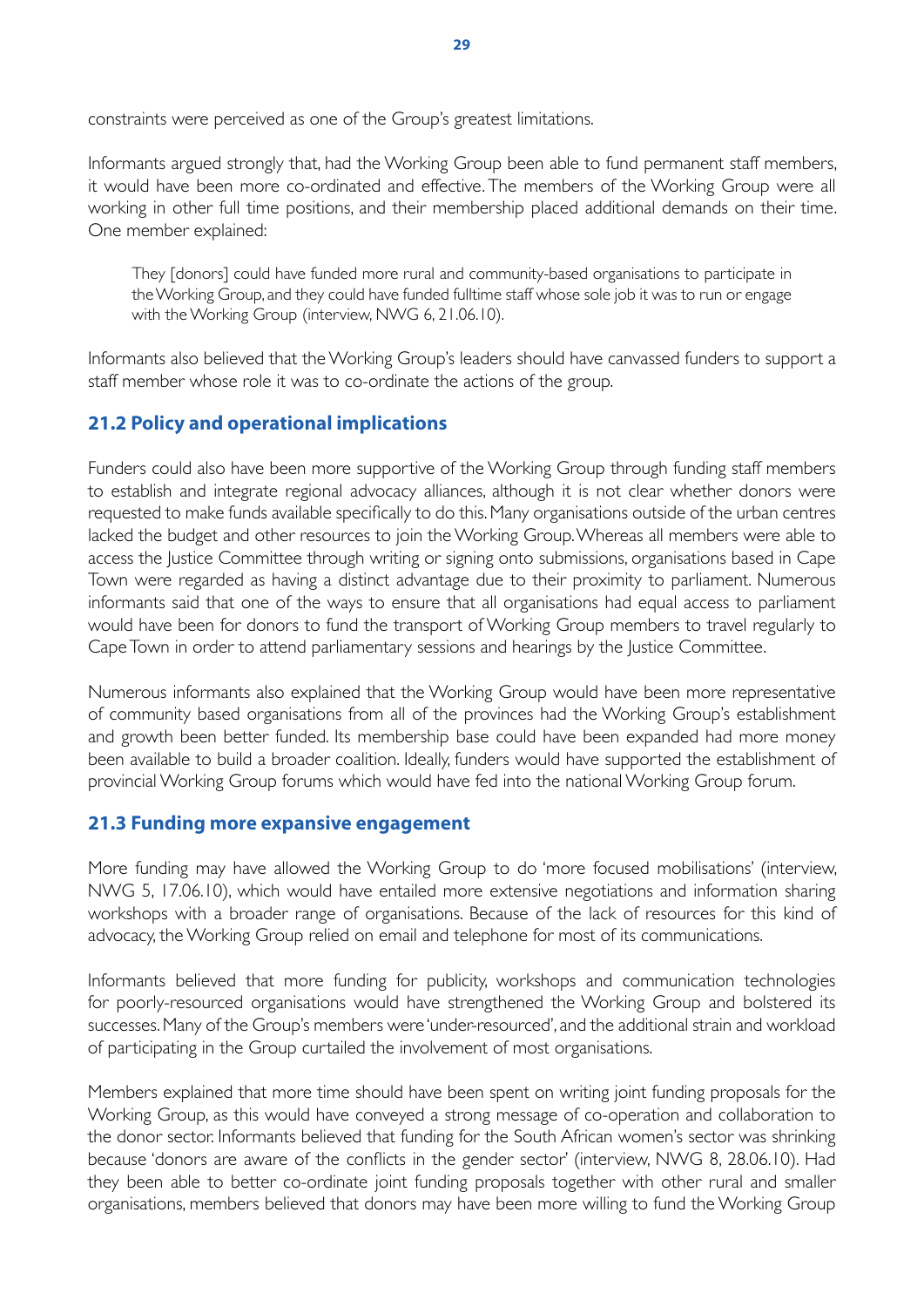as a coalition, rather than its individual organisations.

### 22. Recommendations to developmental partners

International donors and aid agencies have been cast in a negative light in the development sphere in sub-Saharan Africa, particularly with reference to economic development models. However, in this case, it was clear that funders played the role of developmental partners rather than restrictive bodies, and were commended for not interfering with Working Group's direction and strategy. Nevertheless, more substantial and sustained funding would have further served the interests of the Group in carrying out its practical activities, and in covering its operational costs as discussed below.<sup>13</sup>

Various recommendations were made regarding how funders could have better supported the Working Group, ameliorated some of its organisational shortcomings and facilitated greater advocacy successes. One informant recommended that funders should be less 'project-oriented' and more 'goal-oriented', taking a broader view of social change and funding advocacy over the long-term to achieve broader goals and objectives, rather than specific projects within circumscribed time frames (interview, NWG 6, 21.06.10). Funders could also have funded the Working Group more effectively through funding the coalition itself, rather than constituent organisations, which may have promoted cohesion and eliminated some of the sources of conflict.

To ensure broad-based coalitions work for long-term social change, donors need to consider funding the operational costs of a range of organisations including staff, transport and telecommunications. Operational costs often prohibit organisations from using their project funding effectively. Funding that allows for flexibility, but requires clear reporting measures, will enable organisations to achieve their objectives while avoiding derailing their previous work or detracting from their service provision (e.g. counselling sessions or empowerment workshops). Without this kind of 'bedrock' or 'core' funding, the participation of diverse organisations, with a variety of resource bases, is attenuated.

One member argued that donors should work together to decide where and how to fund to avoid duplication or gaps in funding, and to ensure more strategic direction for sectors of civil society. This informant acknowledged that some donors were in fact beginning to do this very effectively. Donors should endeavour to fund smaller, rural community based organisations to support their participation in developmental coalitions.

# **23. Conclusion**

In her study of coalitions in the field of trade unions, Tattersall (2010: 22-23) suggests four possible measures of success. We rephrase and refine them here as questions.

- Did the coalition 'win' a specific 'external outcome', in this case influencing a policy or law that has a bearing on gender equality? Was it a complete or partial victory?
- Did the coalition influence thinking and discourse in the 'broader political climate'? For example, did it break the culture of silence on gender issues, open up discussion or influence public opinion to

If a unformants believed that very few donors and developmental partners are willing to fund advocacy for women's rights. Therefore, staunch competition over funding has emerged, with organisations jockeying for support fr women's organisations.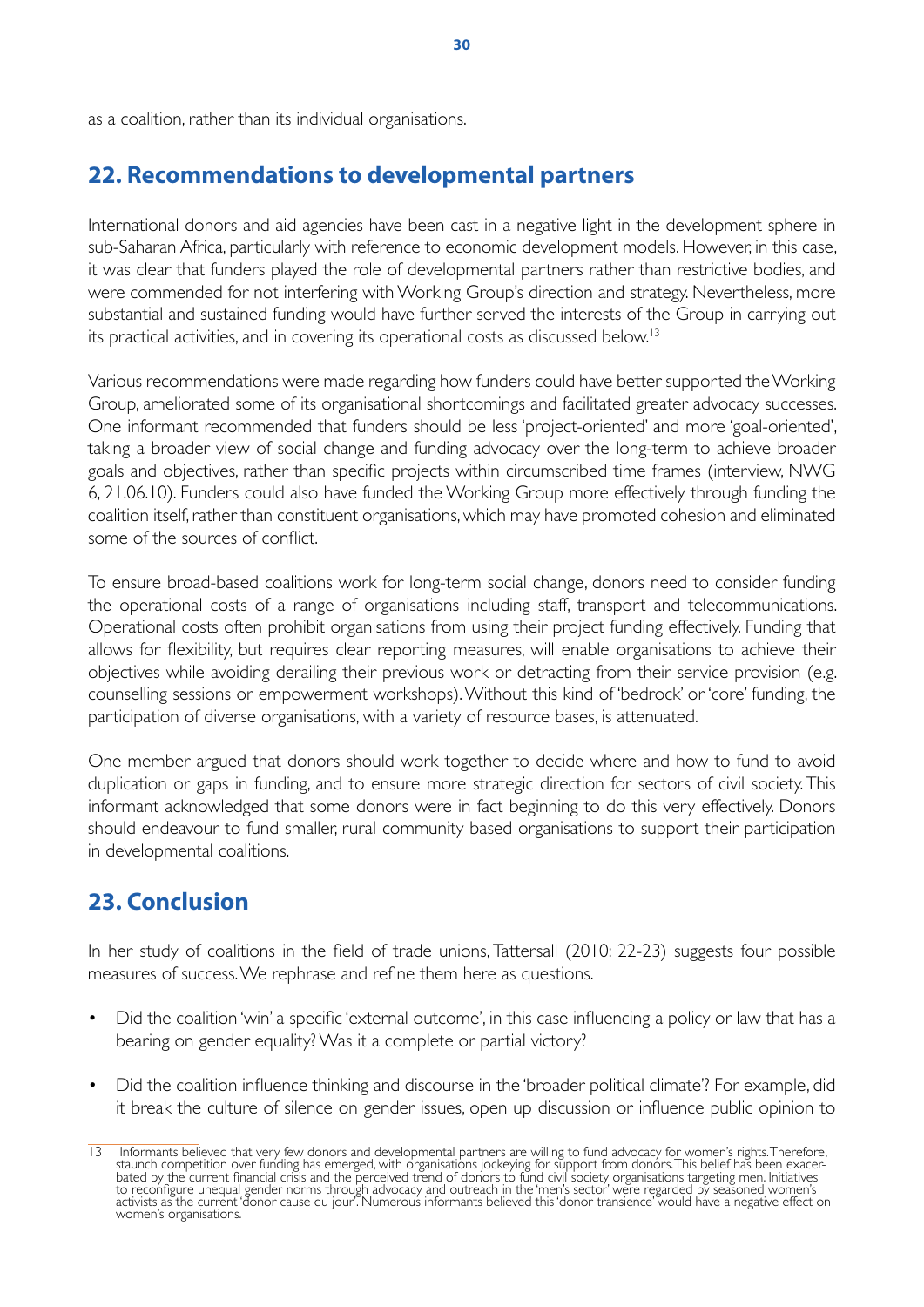engage with gender issues in a more positive way?

- To what extent did the collective action of the coalition improve relationships between its constituent organizations (for example, strengthening ties and building solidarity between organisations)?
- Did the experience of working in the coalition enhance the vision, political skills and capacity of the participating organisations so as to be able to act in the future on similar or other issues?

Very few coalitions achieve positive outcomes on all of these measures. Success might be confined to one, or there may be a mix of a few. For instance, partial success in the sphere of institutional reform may be accompanied by considerable success in changing the political climate or developing advocacy and political analysis skills, In reviewing the successes and failures of the Working Group, we have adopted this framework partially to assess the Working Group's achievements – though there also were others.

The Working Group's success may be measured both in terms of both its processes and its outcomes. These include:

- The substantive changes it effected to rape laws and attendant policies in South Africa
- The elevated organisation of civil society, particularly the women's sector
- The strengthening of the alliance between different members of civil society across the women's sector, and the strengthening of alliances with other sectors
- The cultivation and dissemination of knowledge of advocacy strategies for political participation in the process of legislative reform

#### The coalition's impact on substantive changes to rape laws and attendant policies in South Africa

Most informants attributed the passage of the Sexual Offences Act to the advocacy, lobbying and research of the women's sector. Informants believed that the sector was responsible for the genesis of the Act in its initial research, advocacy and advice to the Law Reform Commission, and the early alliances it had built with influential government actors. As one Working Group member explained:

'The decision to review the Act came about because of the advocacy of organisations of the Working Group. That's how it started in the first place. They were instrumental in this. They were more successful at the start of the process' (interview, NWG 12, 05.08.2010).

In 2007 the Sexual Offences Act was eventually passed into law (Fuller, 2007). However, most Working Group members were disappointed with its content. They believed that they had been sidelined by political elites who resisted forming strategic alliances with civil society due to a political climate that was increasingly intolerant of opposition. The Act lacked concrete, procedural commitments to providing medical and support services to rape victims. Moreover, many provisions recommended by both the Working Group and the Western Cape Consortium were excluded. These included the following.

- The Act omitted provisions allowing victims of sexual offences the status of 'vulnerable witnesses'. If these provisions had been included, courts would have been obliged to provide protective measures such as testimony via CCTV.
- The Act omitted the use of expert assessors who would advise and aid judicial officials when they lacked the necessary expertise in sexual offences cases.<sup>14</sup> The consequence of a lack of such asses-

I4 In some districts, civil society organisations including Rape Crisis, RAPCAN and TVEP (all of whom were members of the Working<br>Group), have established a cohort of 'court supporters' for the victim so that s/he does not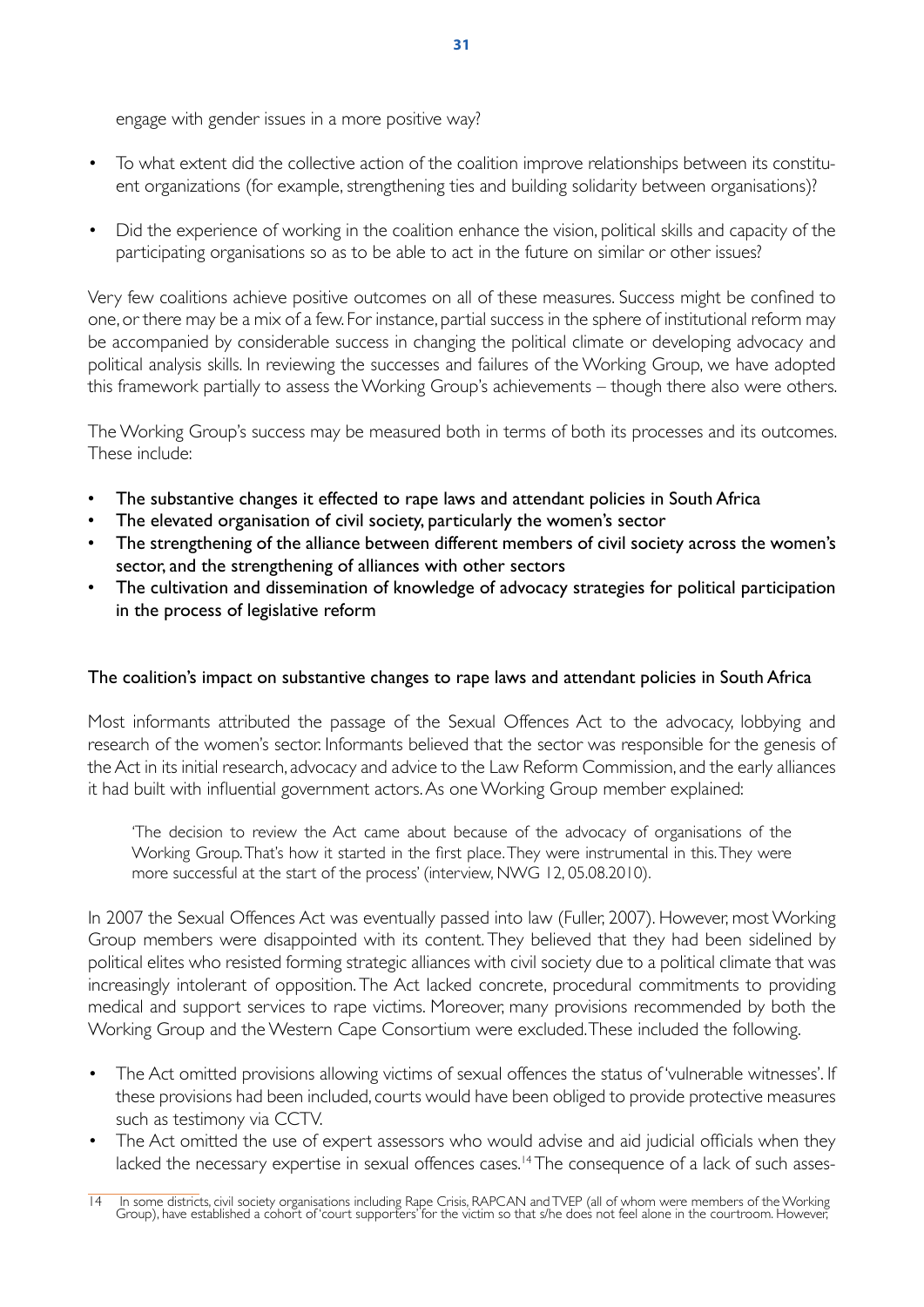sors is that the court system still results in secondary victimisation of sexual offences complainants, many of whom do not report sexual offences for fear of further trauma by the police and criminal justice system.

The Act omitted any mandatory state obligations to provide psychosocial services for rape survivors.

Despite these and other weaknesses, the Act has resulted in numerous progressive changes to rape law in South Africa. These include the following.

- New, substantive definitions of rape and sexual offences, including the recognition of oral rape.  $\bullet$
- New legal proscriptions for the provision of some health services, including access to post-exposure prophylaxis for rape survivors to prevent sero-conversion to HIV.<sup>15</sup>
- The abandonment of the 'cautionary rule', whereby the courts were compelled to apply caution to the evidence of complainants in sexual offences cases.
- A lack of evidence of previous consistent statements no longer leads to an inference by the court that a person is lying (as it could according to preceding laws).
- Firmer rules about the admission of a complainant's previous sexual history. 'Evidence' pertaining to previous sexual history is now inadmissible unless to can be shown that it pertains to an incident of direct relevance to the trial (Fuller, 2007).<sup>16</sup>

The Sexual Offences Act has resulted in certain progressive policy changes and the practical implementation of measures to protect victims of sexual violence. New policies that supplement the Act include:

- The Service Charter for Victims of Violence and Crime (2004)
- National policy guidelines to the Sexual Offences Act for Prosecutors, Police and Health Workers  $(2008)$
- The National Directory of Services for the Victims of Violence and Crime in South Africa (2009)

There are numerous problems concerning the implementation of these policies. These include:

- A seeming lack of political will to direct and monitor implementation of policies
- NGOs that provide psychosocial support services to victims of sexual offences are based largely in urban areas. These services are therefore largely unavailable in rural areas dependent on provincial governments for provision.
- A lack of information for both state agencies and victims limits knowledge of new legislative and policy requirements (Combrinck, 2007).
- Conviction rates of alleged rapists remain low, and attrition rates for rape are high. Legislation does not pose a threat for perpetrators, many of whom believe they will never be imprisoned for rape (Human Rights Watch, 2010). Organisations working at the coalface of service provision for rape survivors report that 75 - 80% of survivors do not report their crimes because of a lack of faith in the criminal justice system (The One In Nine Campaign, 2010).

However, new policies have helped to alleviate the suffering of rape victims on a practical level and have improved the reporting process of sexual offences. Evidence of improved service provision and practical implementation includes the following.

this intervention is limited to the small number of districts in which these organisations operate, and is dependent on the continued funding and support of these organisations. This intervention has not been adopted by the state.

<sup>15</sup> However, it is notable that, in order for a victim to receive PEP, she will first have to have an HIV test. This may serve as a disincentive, as victims may experience an HIV-positive diagnosis as an additional trauma t

<sup>16</sup> Although the rules pertaining to previous sexual history have been strengthened, it is still largely at the discretion of the judge<br>or magistrate to decide whether this evidence may be admitted. Since the passage of the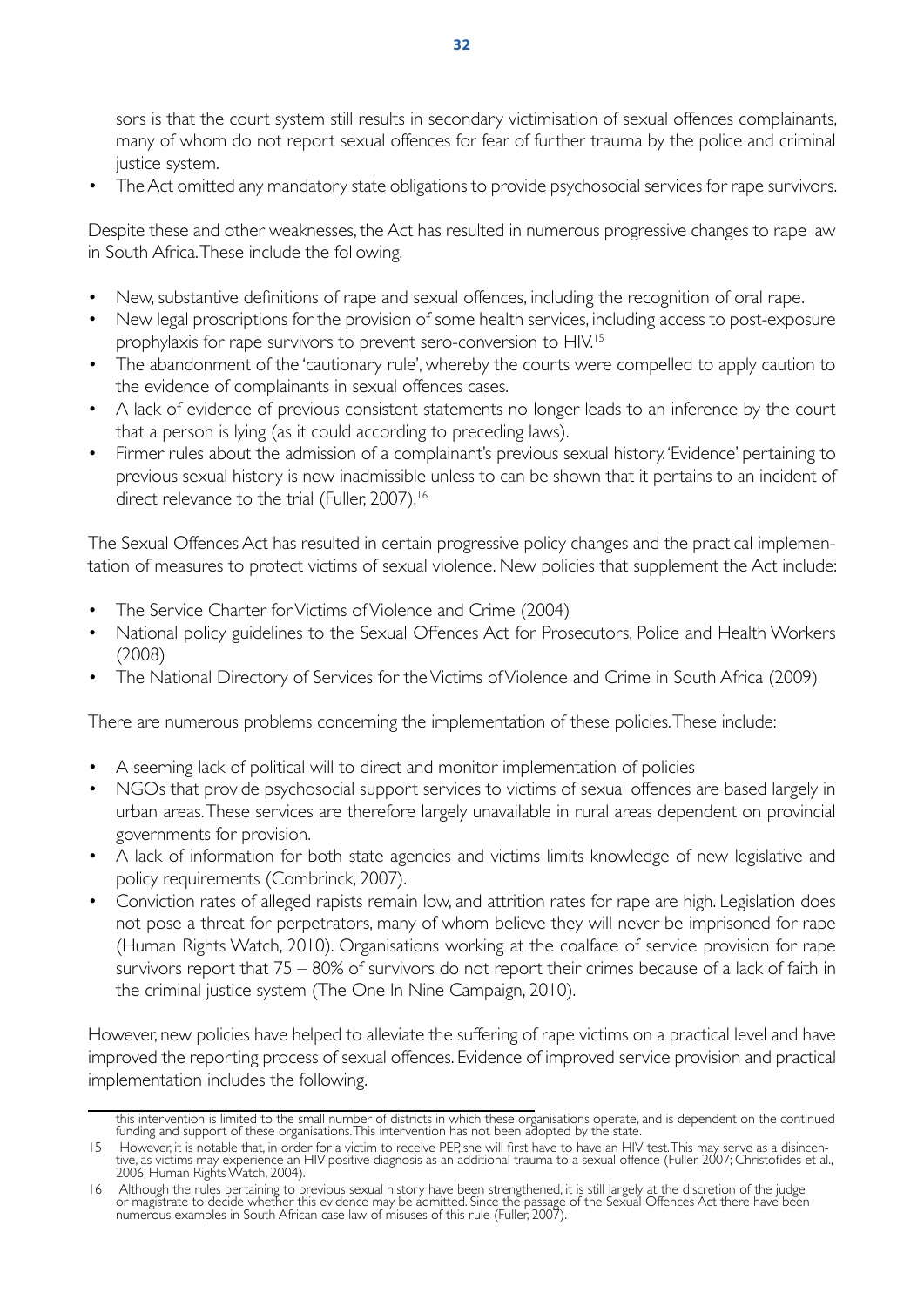- 62 Sexual offences courts have been established throughout South Africa. These courts have designated waiting rooms and also offer counselling for victims. In 35 of these courts, Child Victim and Witness Rooms have been established with one-way glass partitions (Dey, et al., 2011).
- Through the National Prosecuting Authority's Sexual Offences and Community Affairs Unit, the Department of Justice and Constitutional Development has created Thuthuzela Care Centres. These are one-stop centres for survivors of sexual violence, where they receive medical and psychosocial services, and investigative/prosecutorial support. Numerous leading figures within the Working Group were instrumental in the creation of the Thuthuzela centres, advising the National Prosecuting Authority on their structure and functioning.
- Since the passing of the Sexual Offences Act, there has been a substantial increase in the number of rapes reported in South Africa. When the Act came into effect over 2007/2008, 63 818 rapes were reported. For the year 2009/2010, this number had increased to 68 332 (The South African Police Service, 2010.) While this may reflect an increased desire to report crimes and an increased faith in the criminal justice system, it may also reflect an increase in the incidence of rapes in South Africa.
- The elevated organisation of civil society and the women's sector

The Working Group initiated a network of civil society organisations to lobby government for support and service provision for women (interview, NWG 9, 30.06.10; interview, NWG 4, 11.06.10). Adapting lessons from prior coalitions which had succeeded in influencing progressive legal reforms, the Working Group established regional and national connections between women's rights and legal advocacy groups in order to pursue various lobbying strategies for rape law reform. The coalition remains the largest civil society coalition to have collaborated for legal reform in South Africa. While the coalition focused on building unity of purpose among its members in order to strengthen its political influence and achieve its objectives, more radical splinter coalitions were borne of its membership during its years of lobbying to influence the Sexual Offences Act.

#### The creation and strengthening of new alliances between the women's sector and other public spheres and institutions

Numerous partner organisations which previously had no profile at the level of the national women's sector were able to pursue national connections and collaborations through their participation in the Working Group. Because the Working Group involved various actors in the process of rape law reform, it established new opportunities for inter-sectoral collaboration and solidarity between civil society, service providers and government officials working within parliament and the civil service more broadly. The Working Group generated awareness about changes in sexual offences legislation among provincial and national government departments, the South African Police Services and the National Prosecuting Authority. It linked up various government agencies and affiliates with the aim of improving the co-ordination of their work on women's rights and criminal justice.

Once the Sexual Offences Act was passed, the relationship between the Working Group and parliament's Justice Committee improved. Prior to the Act's passing, the Justice Committee had treated the Working Group as an adversarial body. However, after the Act was passed, these rules of engagement shifted. Informants explained that state actors working within parliament and the civil service are aware that the current implementation of the Act is failing, and are intent on using the Working Group's expertise to improve service delivery (interview, NWG 6, 21.06.10).

#### The cultivation and dissemination of knowledge and advocacy strategies for political participation in the process of legislative reform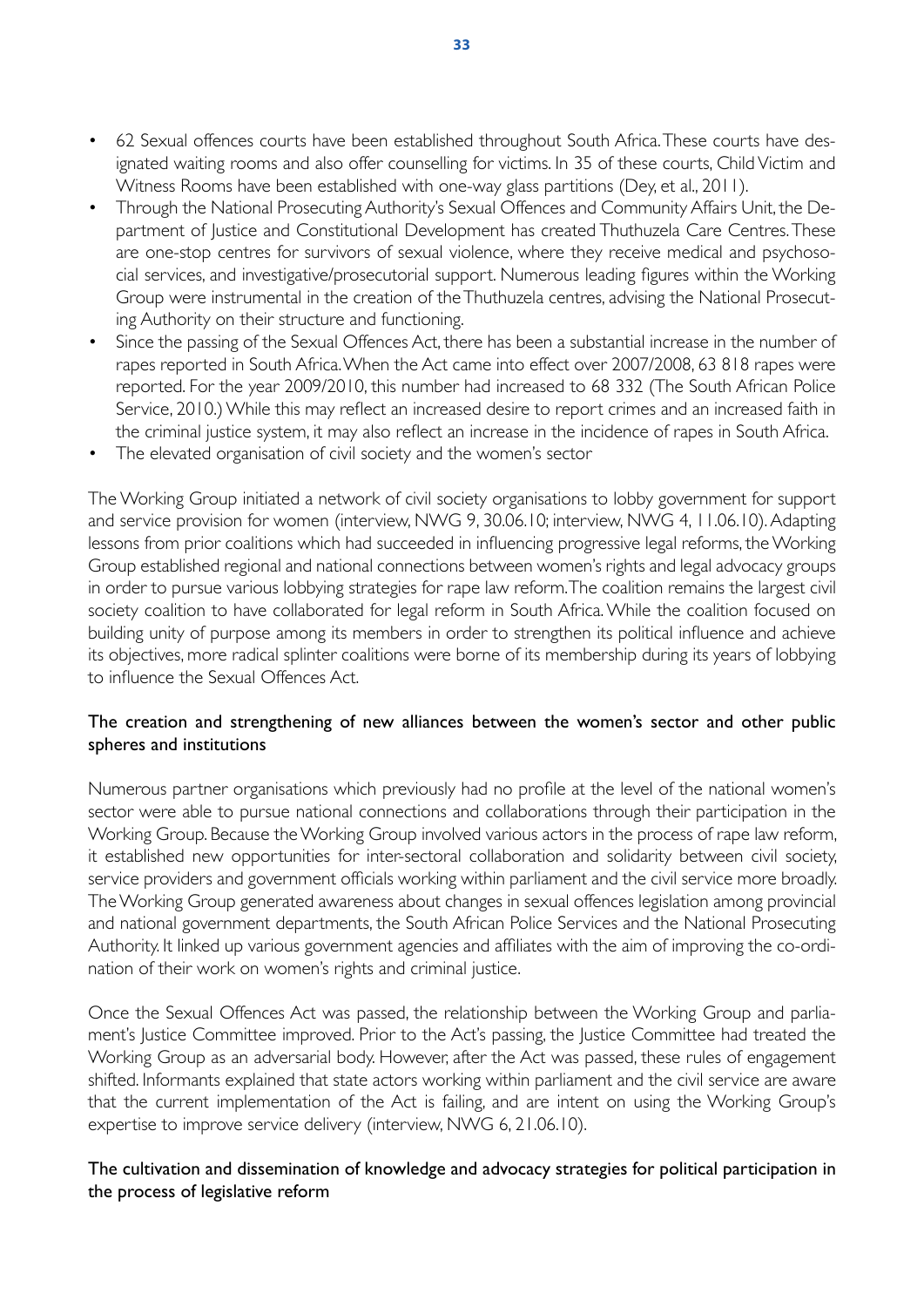The Working Group fused strategies for legal reform with advocacy for women's rights and against sexual violence. The coalition's lobbying ranged from legal advocacy (making submission to the Justice Committee regarding the contents of the Sexual Offences Act), to direct actions (such as protests outside parliament), and soft advocacy (letter writing and private conversations with key state actors). The Working Group also framed its advocacy strategies consciously in order to raise awareness about the practical implications of legislative reform, and to foster popular support for its work. Members would often foreground their extensive experience of legal and psychosocial service provision to rape survivors in order to underscore the value and relevance of the coalition's objectives. As one member explained: 'The Working Group members brought in their understanding and experience on the ground' (interview, NWG 15, 18.08.2010). This experiential understanding informed the materials, reports and barliamentary submissions of the coalition, and augmented the knowledge of various state affiliates and service providers through their collaborations with various Working Group partners.

### **23.1 The Working Group's Evolution**

Weaknesses and inadequacies in the current implementation of the Sexual Offences Act and attendant policies provide future opportunities for further legal advocacy by civil society (particularly the women's sector). The Working Group is still functioning. However since the Sexual Offences Act has been passed, its focus has shifted to monitoring the implementation of the Act's clauses regarding legal protection and service provision (interview, NWG 7, 23.06.10). The Group has a new campaign called Shukumisa ('shake things up') which works to increase public awareness of the Sexual Offences Act, such as multimedia and social media campaigning. Shukumisa focuses more on public awareness and less on political advocacy (interview, NWG 4, 11.06.10). Its members generate action research about the successes and failures of the Acts, and devise strategies to address the gaps and weaknesses in the legislation (interview, NWG 4, 11.06.10). The coalition aims to engage people in communities by obtaining updates on how the Act is affecting their lives (interview, NWG 9, 30.06.10). This allows the Working Group to interpret these experiences in terms of the law, and to make policy recommendations based on this practical knowledge (interview, NWG 9, 30.06.10). According to one member:

'Now it's a coalition to promote the implementation of the Act and services in general for sexual offences, but not limited to the Act. Where [the Working Group] didn't succeed in getting something into the Act, they still see it as the work of the coalition. The Shukumisa campaign seeks to translate the law into something tangible for communities' (interview, NWG 9, 30.06.10).

Shukumisa's membership differs somewhat to that of the original Working Group, as numerous member organisations have left the coalition and others have joined. However, at the time of writing, the two coalitions had over fifty percent of their organisations in common.<sup>17</sup>

Among the twenty women's rights advocates interviewed during the course of this research, many had changed their organizational affiliations in the last few years, but remained working within the women's and legal advocacy sectors. This demonstrates the mobility of key actors within South African civil society, and the interconnectivity of different organisations working within this sphere. The individual leadership of organisations may have changed, but the elite networks within this field remain largely the same.

South Africa remains a deeply patriarchal society characterised by endemic violent crime. The issues of women's bodies and sexuality became highly contested in the years during which parliament reformed national rape laws. While the Working Group was partly successful in influencing the content of the

<sup>17</sup> Organisations that remain part of the Working Group are the CSVR, Childline, NISAA, RAPCAN, Rape Crisis Cape Town Trust. SWEAT,TVEP,TLAC,WCNVAW and the WLC.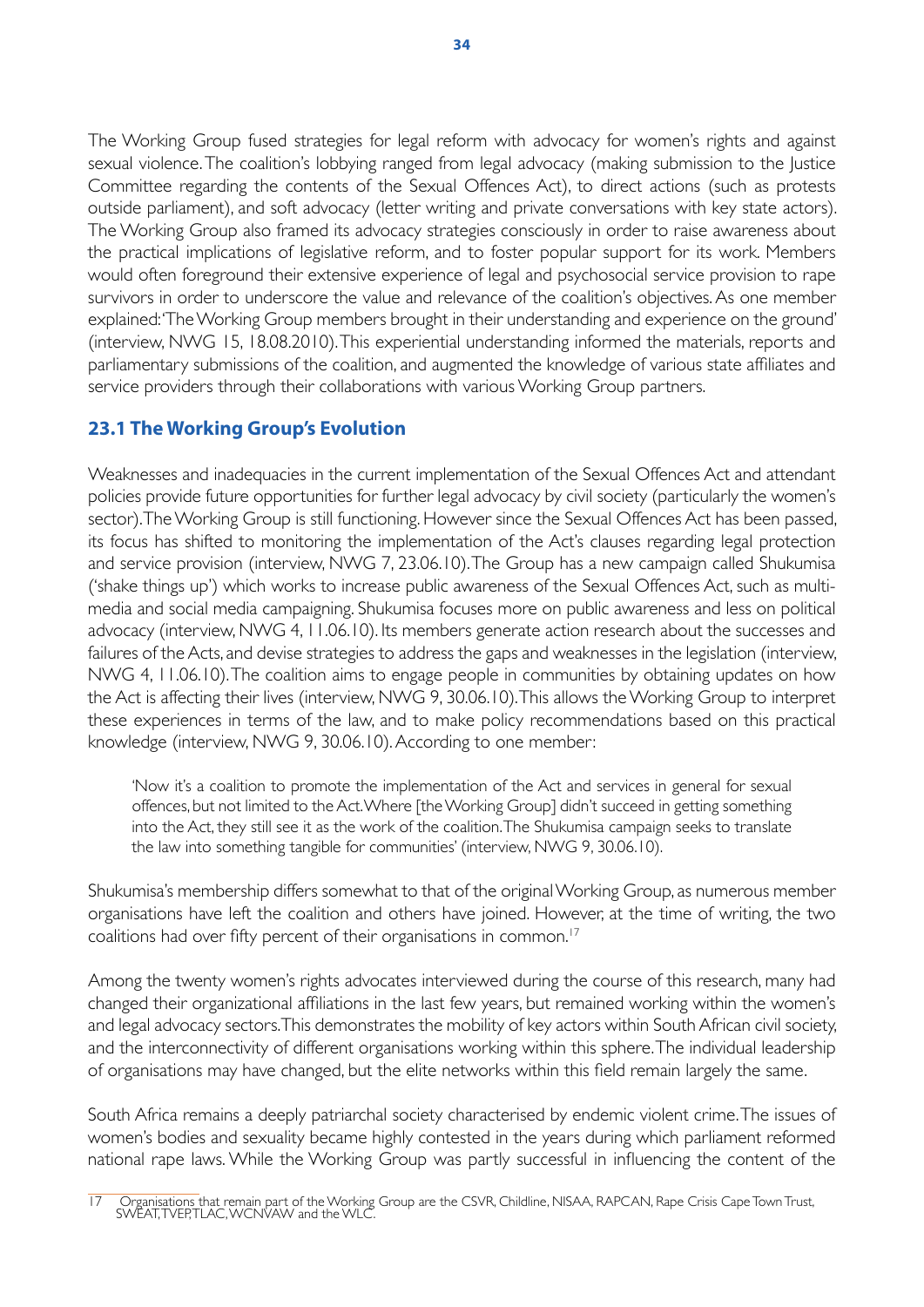Sexual Offences Act, parliament's curtailment of its participation in the law reform process limited its influence and efficacy. But despite certain weaknesses in the Act, most members of the Working Group perceived its passage as a victory. They believed that the Act's weaknesses provided future opportunities for further judicial and legislative advocacy, and other, powerful new forms of collaboration.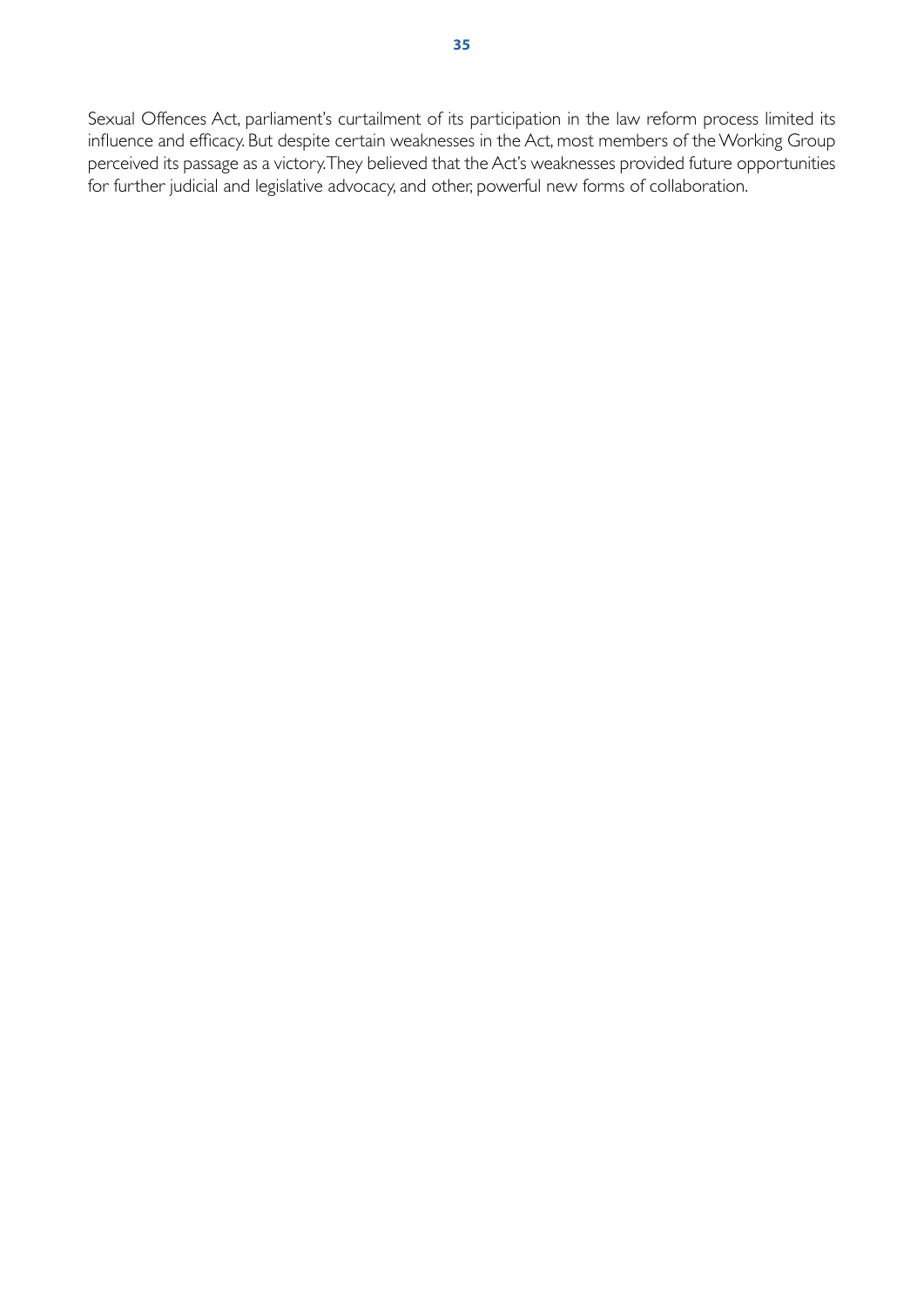### 24. References

#### **Books and articles**

lin9 campaign (date unspecified), 'About lin9'. Available at: http://www.oneinnine.org.za/22.page. Last accessed 26 January 2011.

Alipo, J. Victim Empowerment Crisis'. The Mail and Guardian (27 September 2010). Available at: http:// www.mg.co.za/article/2010-09-27-victim-empowerment-crisis. Last accessed 26 January 2011.

Artz, L. & Smythe, D. 'Introduction: Should We Consent?' in Artz, L. & Smythe, D. (eds.) (2008) Should we consent? Rape Law Reform in South Africa (luta and Co., Cape Town).

Buvinic, M., Morrison, A., Ofosu-Amaah, A. & Sjoblom, M. (eds.) (2009) 'Equality for Women: Where Do We Stand on Millennium Development Goal 3?' (The World Bank, Washington).

Centre for Applied Legal Studies & Tshwaranang Legal Advocacy Centre (date unspecified) 'A summary of the Criminal Law Sexual Offences Amendment Act 32 of 2007'. Available from: http://www.tlac.org. za/images/documents/soa\_booklet/english.pdf. Last accessed 21 May 2010.

Christofides, N., Muirhead, D., Jewkes, R., Penn-Kekana, L., Conco, D. (2006), 'Women's experiences of and preferences for service after rape in South Africa: interview study'. British Medical Journal (BMI) 332,  $209 - 213.$ 

Combrinck, H., 'Claims and Entitlements or Smoke and Mirrors? Victims' Rights in the Sexual Offences Act'. In " in Artz, L. & Smythe, D. (eds.) (2008) Should we consent? Rape Law Reform in South Africa (Juta and Co., Cape Town).

Ditshwanelo (Botswana Centre for Human Rights & Emang Basadi Women's Association) (date unspecified) 'Africa For Women's Rights'. Available from http://www.africa4womensrights.org/tag/Ditshwanelo. Last accessed 21 May 2010.

Fuller, R. (2007) 'Bureaucracy Versus Democratisation: The Promulgation of the Criminal Law (Sexual Offences and Related Matters) Amendment Bill' (Centre for the Study of Violence and Reconciliation, Cape Town).

Gamson, W. (1975) The Strategy of Social Protest (Dorsey Press, Homewood, Illinois).

Gouws, A. (2004) 'The Politics of State Structures: Citizenship and then National Machinery for Women in South Africa', In Feminist Africa, 3.

Hassim, S. (2003) 'The gender pact and democratic consolidation: Institutionalising gender equality in the South African state'. Feminist Studies 29 (3) 505 - 28.

Hodes, R., Thorpe, J. & Stern, O. (2010) 'LPDLEC Project Proposal'.

Human Rights Watch (2010) 'World Report: South Africa: Events of 2009'. Available at: http://www.hrw. org/en/node/87452. Last accessed 26 January 2011.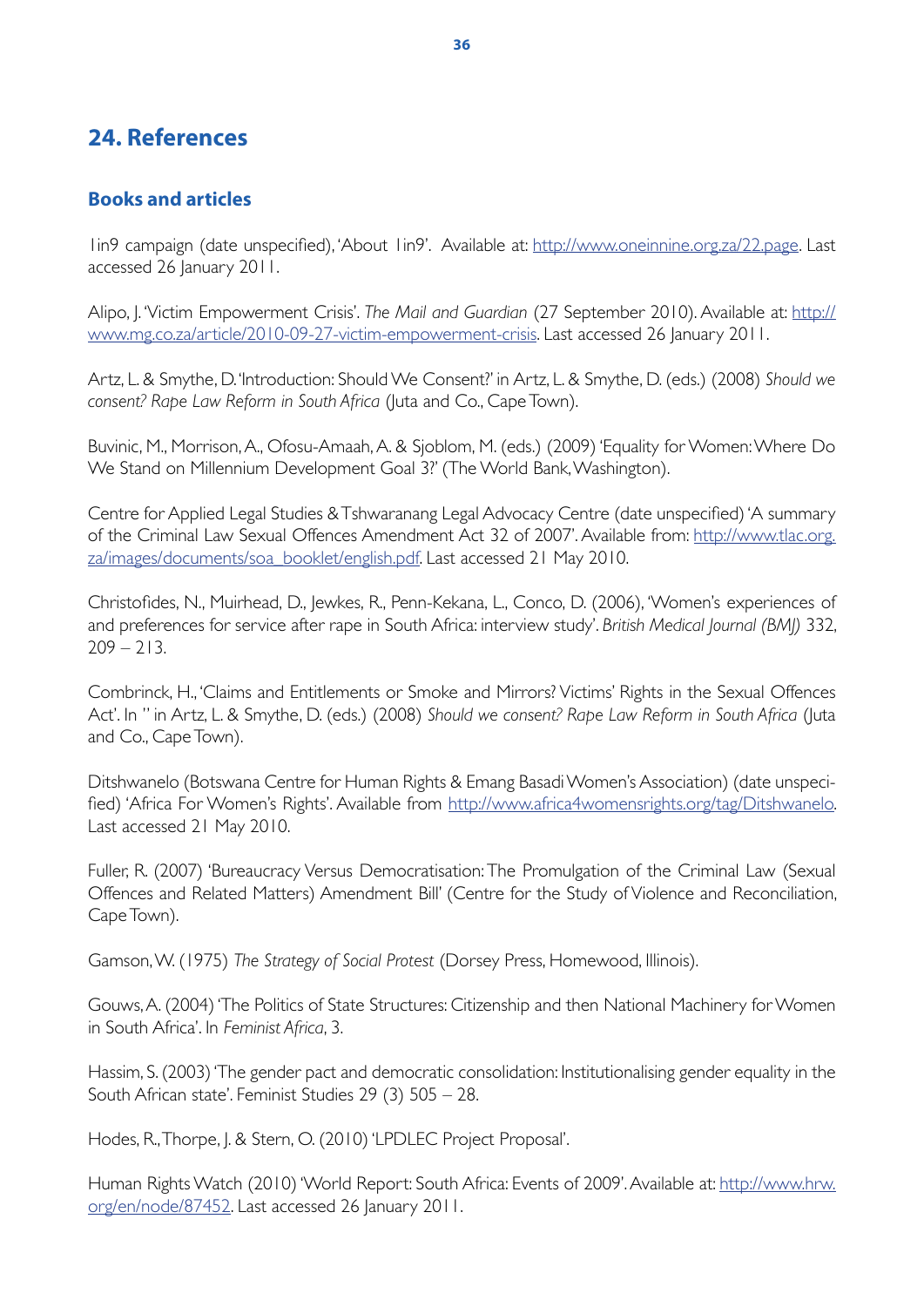Human Sciences Research Council (2008) 'South African National Prevalence, Incidence, Behaviour and Communication Survey', (HSRC, Pretoria).

Jewkes, R., Levin, J. & Penn-Kekana, L. (2003) 'Gender inequalities: intimate partner violence and HIV prevention practices: findings of a South African cross-sectional study', Social Science & Medicine 56 (1)  $125 - 134$ 

Jewkes, R. (2005) 'Non-consensual sex among South African youth: Prevalence of coerced sex and discourses of control and desire'. In Jejeebhoy, S. Sex without consent. Young people in developing countries (Zed books, London) 86-96.

Katz, N., Lazer, D., Arrow, H. and Contractor, N. (2004) 'Small Group Research: Network Theory and Small Groups', Small Group Research (35).

Katzenstein, M. (1992) 'Getting Women's Issues onto the Public Agenda: Body Politics in India', Samya Shakti (Journal of the Centre for Women in Developing Societies)  $6, 1 - 16$ .

Keck, M. & Sikkink, K. (1998) Activists Beyond Borders: Advocacy Networks in International Politics (Cornell University Press, Ithaca).

Leftwich, A., and Hogg, S. (2007) 'Leaders, Elites and Coalitions: The case for leadership and the primacy of politics in building effectives states, institutions and governance for economic growth and social development', Developmental Leadership Program at: http://www.dlprog.org/ftp/

Leftwich, A. (2009) Bringing agency back in: Politics and Human Agency in Building Institutions and States, Developmental Leadership Program at: http://www.dlprog.org/ftp/

Malaudzi, E. (9 March 2006) 'Get on the bus campaign' (Johannesburg News Agency). Available at http:// www.joburgnews.co.za/2006/mar/mar9\_bus.stm. Last accessed 11 November 2010.

Mathews, S., Abrahams, N., Martin, L., Vetten, L., van der Merwe, L., and Jewkes, R. (2004) "'Every six hours a woman is killed by her intimate partner": A National Study of Female Homicide in South Africa', Medical Research Council Policy brief, no. 5.

National Civil Society Coalition on the Sexual Offences Bill (predecessor to the National Working Group) (6 May 2004) 'Briefing: Sexual Offences Act'.

National Working Group on the Sexual Offences Bill (30 October 2005) 'Submission to the parliamentary Joint Ad-Hoc Committee on Socio-Economic Development'.

Naylor, N. (2008), 'The Politics of a definition'. In Artz L. & Smythe, D. (eds.) (2008) Should we consent? Rape Law Reform in South Africa (Juta and Co., Cape Town). pp 22 - 51.

Nazneen, S. and Sultan, M. (2010) 'Strategic Choices and Well-Chosen Compromises?: Feminist Organisations Mobilising Support and Negotiating Legitimacy and Space'.

Organisation for Economic Co-operation and Development (2009), Gender, Institutions and Development Database'. Available from http://stats.oecd.org/Index.aspx?DataSetCode=GID2. Last accessed 22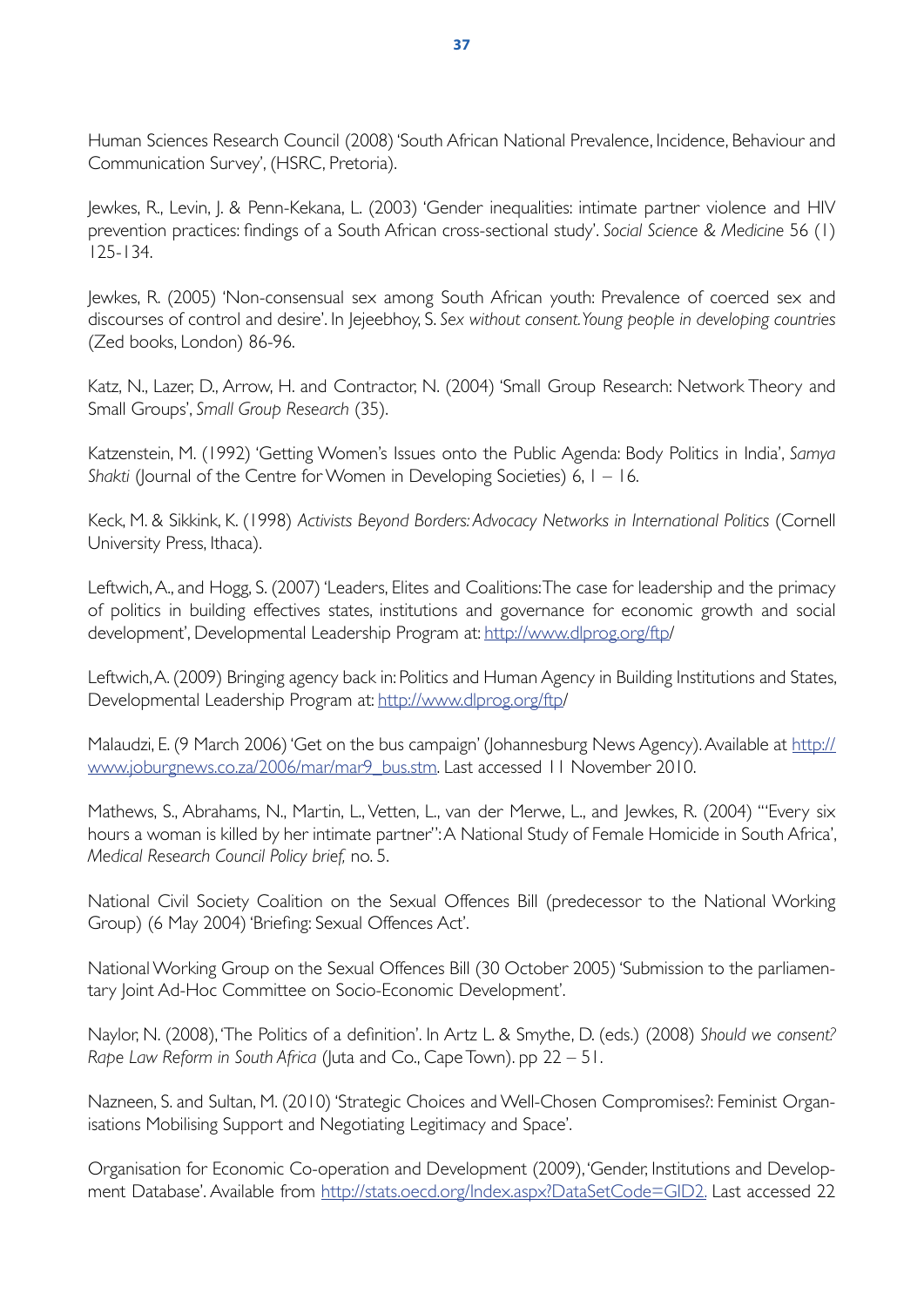May 2010.

Smythe, D. (12 April 2007) 'Submissions on the Criminal Law (Sexual Offences and Related Matters) Amendment Bill [B50-2003].

Smythe D. & Waterhouse, S. (2008) 'Policing Sexual Offences: Policies, Practices and Potential Pitfalls'. In Artz L. & Smythe, D. (eds.) (2008) Should we consent? Rape Law Reform in South Africa (luta and Co.. Cape Town).

South African Police Service [a] (2010) 'Crime Statistics: April 2009 to March 2010'. Available at http:// www.saps.gov.za/statistics/reports/crimestats/2010/crime\_stats.htm. Last accessed 26 January 2011.

South African Police Service [b] (date unspecified), 'Family Violence, Child Protection and Sexual Offences Unit'. Available at http://www.saps.gov.za/org\_profiles/core\_function\_components/fcs/establish.htm. Last accessed 26 January 2011.

Tarrow, S. (1998) Power in Movement: Social Movement and Contentious Politics (Cambridge University Press, Cambridge).

Tattersall, A. (2010) Power in Coalition: Strategies for Strong Unions and Social Change (Cornell University Press, London and Ithaca).

Vetten, L. & Watson, J. (2010) 'Engendering the parliamentary agenda, Strategic Opportunity or Waste of Feminist Energy?' (Tshwaranang Legal Advocacy Centre, Johannesburg).

Vincent, L. (2001) 'A question of interest: Women as Opposition'. In Southall, R. (ed.) Opposition and *Democracy in South Africa* (Frank Cass Publishers, London).

Von Doepp, P. (2009) 'The Leadership Variable in Africa: Situating Structure and Agency in Governance Trajectories'. Prepared for the 2009 Annual Meeting of the American Political Science Association (Toronto, Canada) available at: http://www.dlprog.org/ftp/

#### **Parliamentary Submissions**

Parliamentary Monitoring Group Minutes (3 June 1998). Adhoc Joint Committee on the Improvement of the Quality of Life and Status of Women, Reports on Women, The Budget and Economic Policy & Violence Against Women; Sexual Assault Legislation: briefing.

Parliamentary Monitoring Group Minutes (16 November 1999). Portfolio Committee on Welfare and Population Development. Reform of Sexual Offences: briefing.

Parliamentary Monitoring Group Minutes (29 August 2001). Improvement of the Quality of Life and Status of Women Joint Monitoring Committee. South African Law Commission on Sexual Offences; *Customary Law; Statutory Law Revision and Aspects of the Law Relating to AIDS.* 

Parliamentary Monitoring Group Minutes (6 August 2003). Justice and Constitutional Development Committee. Criminal Law (Sexual Offences), Judicial Matters (Second), Promotion of National Unity and  $R$ econciliation Amendment Bills: briefing.

Parliamentary Monitoring Group Minutes (17 September 2003). Justice and Constitutional Develop-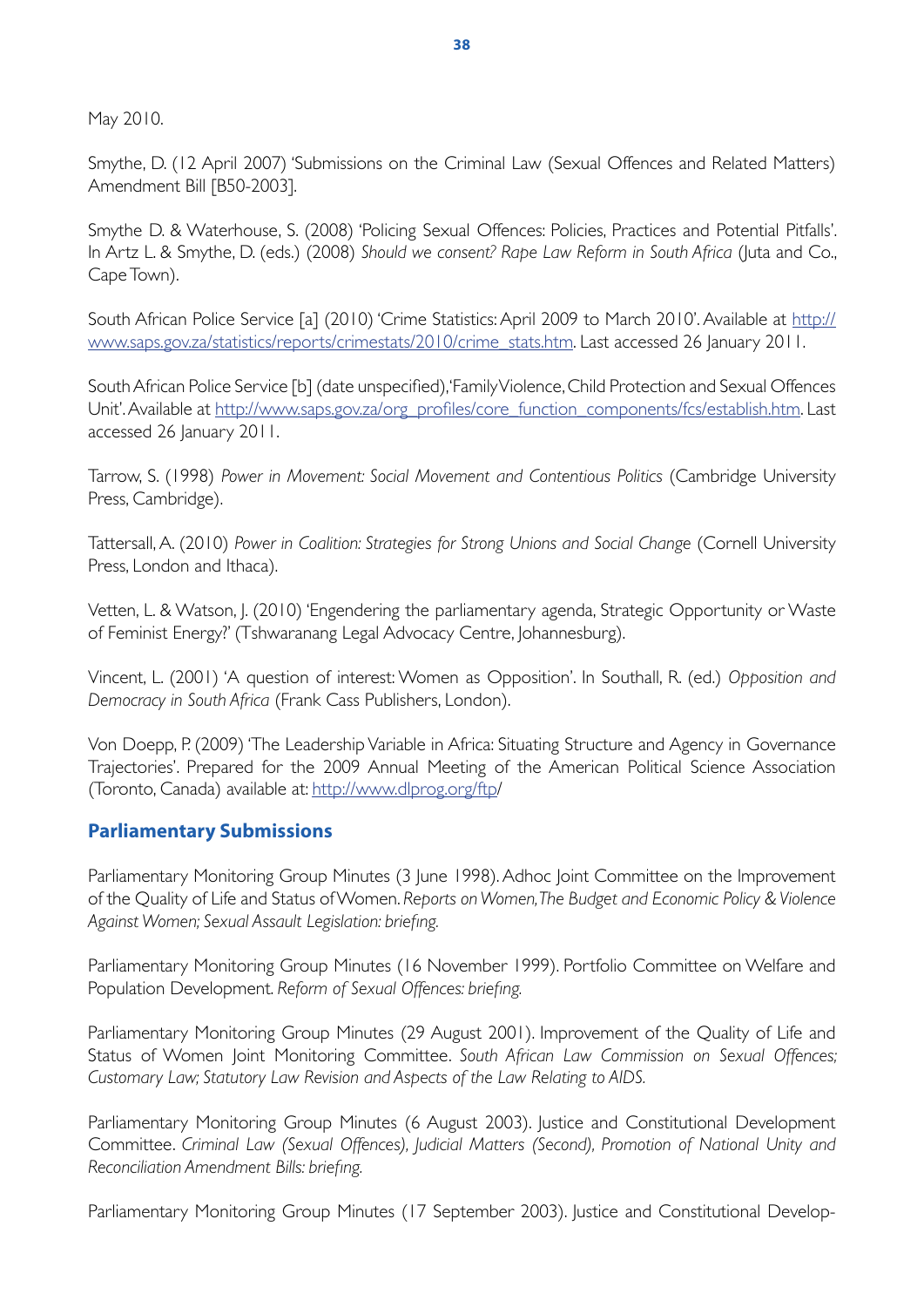ment Committee. Criminal Law (Sexual Offences) Amendment Bill: hearings.

Parliamentary Monitoring Group Minutes (29 January 2004). Justice and Constitutional Development Portfolio Committee. Criminal Law (Sexual Offences) Amendment Bill: deliberations.

Parliamentary Monitoring Group Minutes (9 December 2004), Joint Monitoring Committee on Improvement of Quality of Life and Status of Women. Customary Law of Succession Bill; Compulsory HIV Testing of *Alleged Sexual Offenders Bill and Sexual Offences Bill: hearings.* 

Parliamentary Monitoring Group Minutes (27 May 2005). Joint Monitoring Committee on Improvement of Quality of Life and Status of Women, Programme and Sexual Offences Report: SA Law Reform Commis $sion$  briefing.

Parliamentary Monitoring Group Minutes. Correctional Services Portfolio Committee (3 June 2005). Child Justice Bill & Criminal Law (Sexual Offences) Amendment Bill: briefing by the Department of Justice and *Constitutional Development.* 

Parliamentary Monitoring Group Minutes (June 2006). People Opposing Women Abuse (POWA) *Submission to the parliamentary Portfolio Committee on Justice and Constitutional Development on the Sexual Offences Bill: A response to Part 5: Transitional Provisions Relating to Trafficking in Persons For Sexual Purpose.* 

Parliamentary Monitoring Group Minutes (June 2006). Rape Crisis Cape Town Trust. Submission on the *Sexual Offences Bill to the Portfolio Committee on Justice and Constitutional Development.* 

Parliamentary Monitoring Group Minutes (19 June 2006). Justice Portfolio Committee, Joint Monitoring Committee on Improvement of Quality of Life and Status of Women and Select Committee on Security and Constitutional Affairs: Joint Meeting, Criminal Law (Sexual Offences) Amendment Bill: Informal briefing; *Magistrates Salaries Committee Report: adoption.* 

Parliamentary Monitoring Group Minutes (21 June 2006). Justice and Constitutional Development Portfolio Committee. Criminal Law (Sexual Offences) Amendment Bill: briefing by Department.

Parliamentary Monitoring Group Minutes (10 August 2006). The National Working Group on Sexual 500)&\*)6# *Submission to the Justice and Constitutional Development Portfolio Committee. Fact Sheets on the Sexual Offences Bill 2006.* 

Parliamentary Monitoring Group Minutes (10 August 2006). Justice and Constitutional Development Portfolio Committee. Criminal Law (Sexual Offences) Amendment Bill: briefing on clauses 1 to 13.

Parliamentary Monitoring Group Minutes (15 August 2006). Justice and Constitutional Development Portfolio Committee. Criminal Law (Sexual Offences) Amendment Bill: briefing on clauses 36 to 47.

Parliamentary Monitoring Group Minutes (16 August 2006), Justice and Constitutional Development Portfolio Committee. Criminal Law (Sexual Offences) Amendment Bill: briefing on clauses 47 to 53.

Parliamentary Monitoring Group Minutes (5 September 2006). Justice and Constitutional Development Portfolio Committee. *Criminal Law (Sexual Offences) Amendment Bill: deliberations.*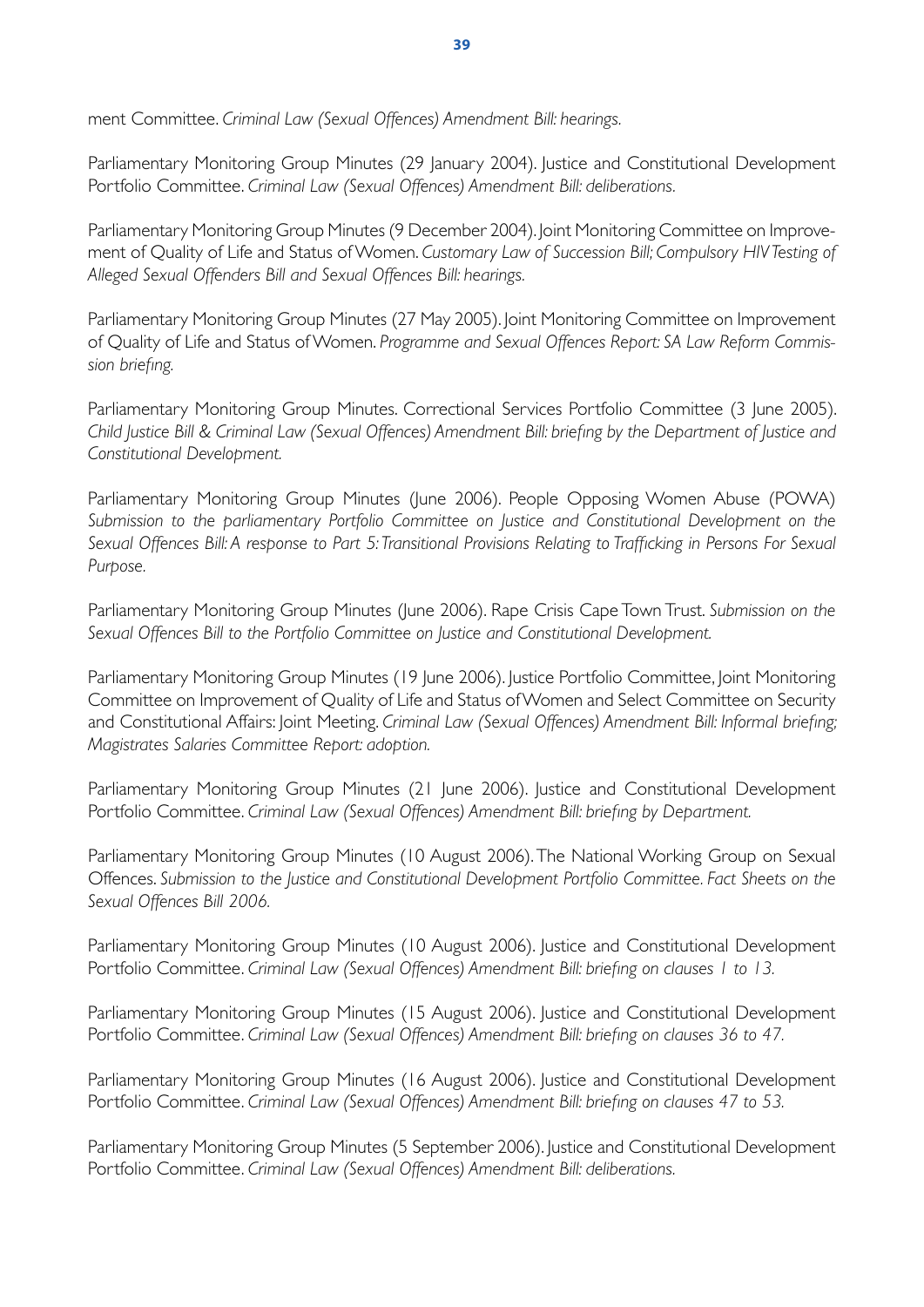Parliamentary Monitoring Group Minutes (12 September 2006). Justice and Constitutional Develop-?)&- ^/; -0/4+/ E/??+--))# *Criminal Law (Sexual Offences) Amendment Bill: proposed amendments.* 

Parliamentary Monitoring Group Minutes (10 October 2006). Justice and Constitutional Development Portfolio Committee. *Criminal Law (Sexual Offences) Amendment Bill: deliberations.* 

Parliamentary Monitoring Group Minutes (20 March 2008). The National Working Group on Sexual 500)&\*)6# *Submission to the Department of Justice: Regulations in Terms of the Criminal Law (Sexual Offences*  and Related Matters) Amendment Act 32 of 2007.

#### **Laws and Multi-sectoral Plans**

Criminal Law (Sexual Offences and related matters) Amendment Act 32 of 2007 (effective 16 December 2007), Government Gazette 30599, 14 December 2007. Available at http://www.justice.gov.za/legislation/acts/2007-032.pdf.

Criminal Law Amendment Act 112 of 1997. Available at www.legislation.gld.gov.au/legisltn/acts/1997/97ac003.pdf. 2010.

Domestic Violence Act 116 of 1998. Available at www.justice.gov.za/.../DOMESTIC%20VIOLENCE%20ACTfin.pdf.

South African Constitution Act 108 of 1996. Available at www.info.gov.za/documents/constitution/1996/ a108-96.pdf.

Compulsory HIV Testing of Alleged Sexual Offenders Bill, 2003. Available at http://www.pmg.org.za/ bills/030305se2hiv.htm.

65 National Action Plan to End Gender Violence, 2007, Available at http://www.doi.gov.za/VC/VCcam[paings.htm](http://www.doj.gov.za/VC/VCcampaings.htm).

#### **Interviews**

Interview, NWG 1, 17.05.10 Interview, NWG 2, 08.06.10 Interview, NWG 3, 10.06.10 Interview, NWG 4, 11.06.10 Interview, NWG 5, 17.06.10 Interview, NWG 6, 21.06.10 Interview, NWG 7, 23.06.10 Interview, NWG 8, 28.06.10 Interview, NWG 9, 30.06.10 Interview, NWG 10, 29.07.10 Interview, NWG 11, 04,08,2010 Interview, NWG 12, 05.08.2010 Interview, NWG 13, 05,08,2010 Interview, NWG 14, 12,08,2010 Interview, NWG 15, 18.08.2010 Interview, LRC 1, 01,06,10 Interview, IC 1, 05,08,2010 Interview, JC 2, 10.08.2010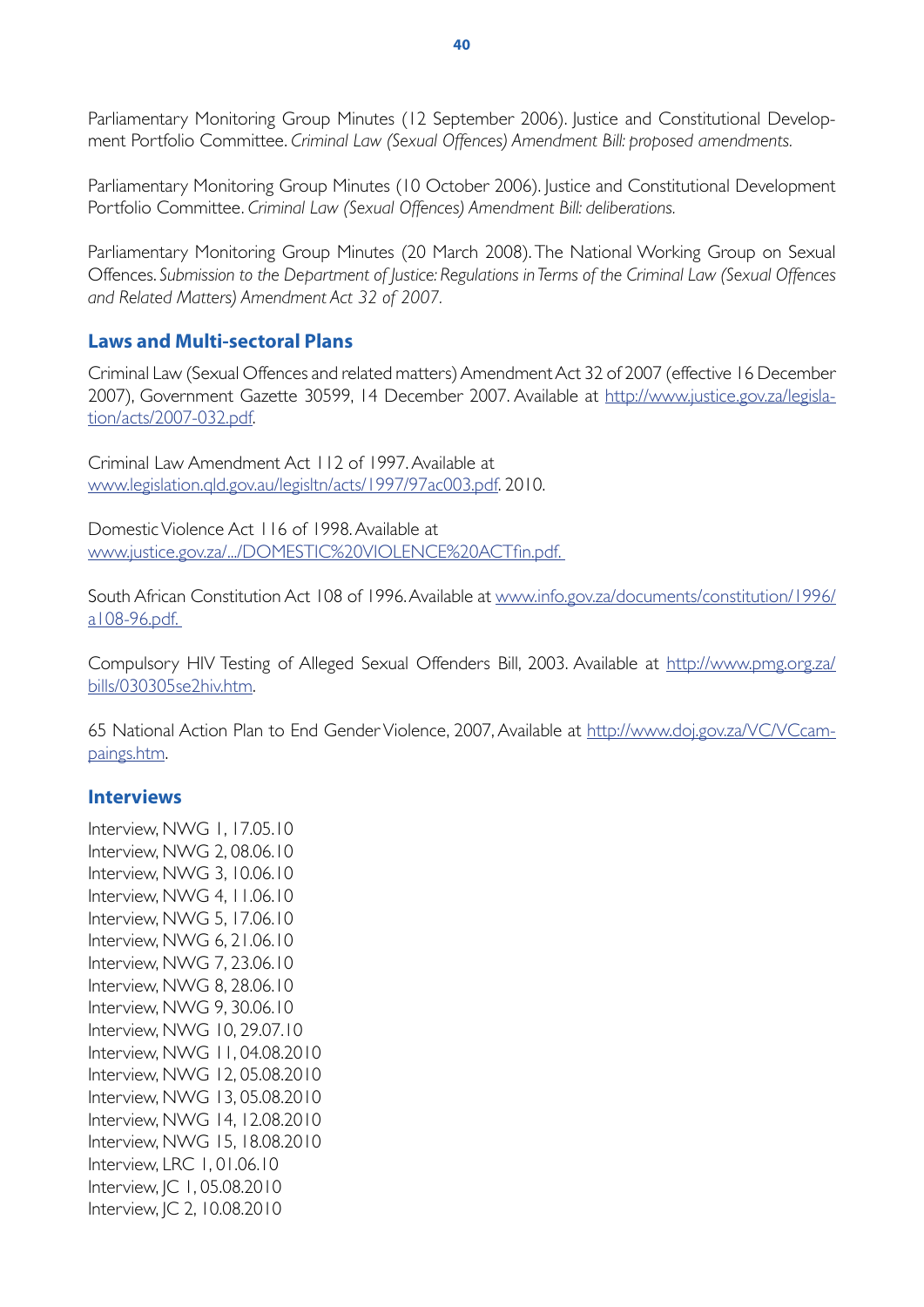# **APPFNDIX A**

### Informal telephonic interview questionnaire with Sexual Offences Act stakeholders

- I. What role did you play in the formation of the Sexual Offences Act?
- 2. What key players were influential in the processes resulting in the passing of the Sexual Offences Act?
- 3. What were the key opportunities, events or processes that triggered government's need to update the Act?
- 4. What role did the leadership of (A) government and (B) civil society play in the development and passing of the Act?
- 5. What is your knowledge of and opinion of the work of the National Working Group On Sexual Offences?
- 6. Do you think their contribution was useful/pivotal to the process? In what way?
- 7. What do you feel civil society could have done which would have made their contribution more effective?
- 8. What were the strategies used by civil society which were most effective/useful in this process?
- 9. What were the most important factors which ensured that the Act was passed?
- 10. What were the impediments to the Act being passed, (or being passed in the form that civil society was campaigning for)?
- II. What are the strongest points of the Act?
- 12. What are the weakest points of the Act?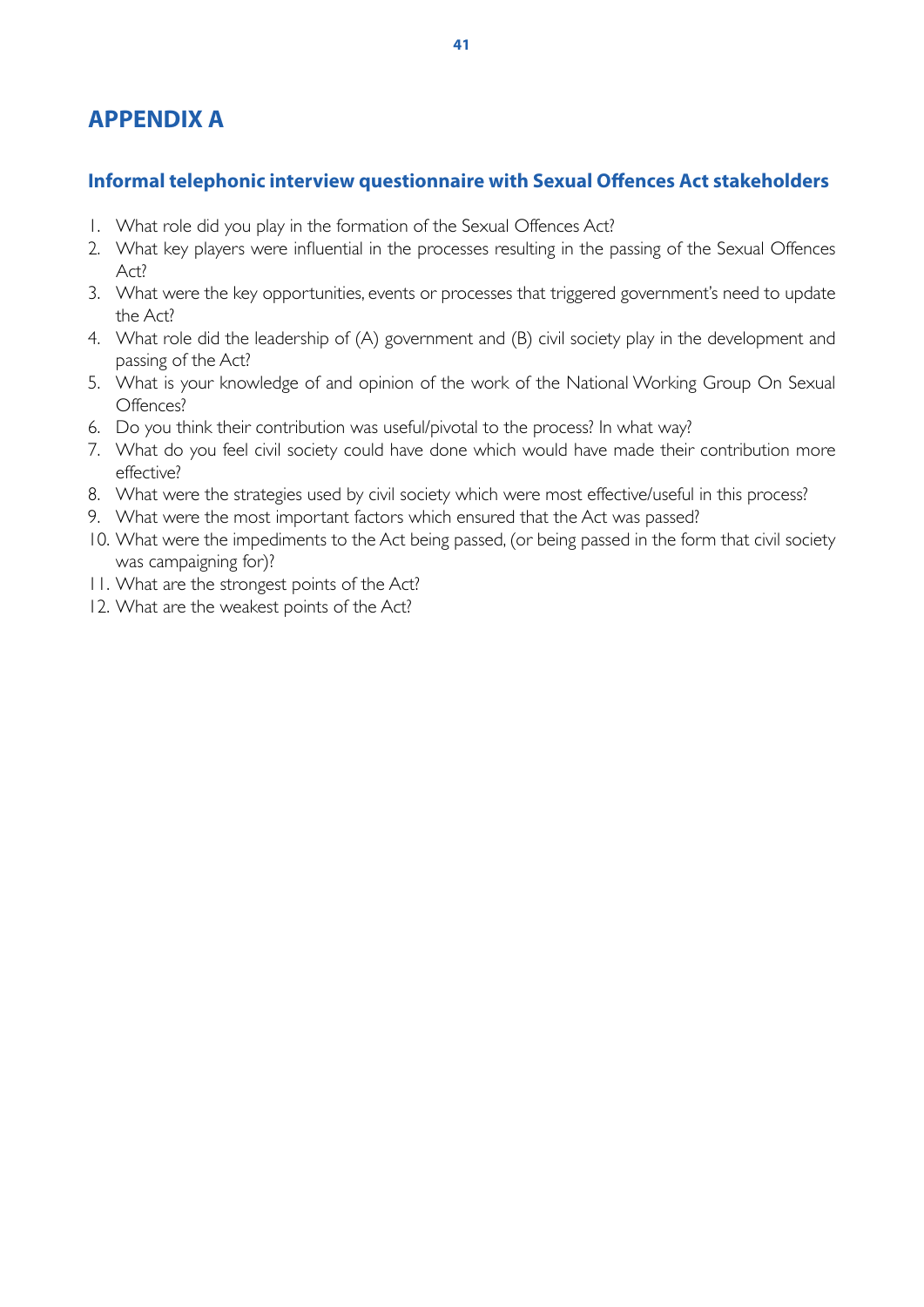# **APPENDIX B**

#### Questionnaire to member of the Working Group regarding the passage of the Sexual **Offences Act**

#### The coalition (National Working Group)

- I. Where and when did the National Working Group start?
- 2. Why did it start? Were there any specific events or opportunities ('triggers') that led to its formation?
- 3. Who led it?
- 4. How did the leadership structure of the National Working Group work? (how often did they meet, what were their modes of operating, how did decision making work)?
- 5. How did you (and your organisation) get involved in the National Working Group?
- 6. Did the National Working Group share a common vision for the Sexual Offences Act?
- 7. If there were any differences in the vision, how were these dealt with by the National Working Group?

#### Prior networks:

- 1. How did members of the National Working Group work together previously on gender or social  $iscules?$
- 2. Did the prior relationships between leaders in the National Working Group affect how it worked?
- 3. Did you learn from the experiences of other coalitions or movements (from SA, regionally or from international coalitions)?
- 4. If so, how and what did you learn from these experiences?

#### Wider coalitions and support for process:

- 1. Did the National Working Group forge wider coalitions (formal and informal) with other groups to generate support for the campaign?
- 2. If yes, which groups? How was this support generated? What sort of strategies were used for this?
- 3. Could the National Working Group have achieved what it did without this wider support base of other networks/coalitions?
- 4. How did the National Working Group mobilise support from its other organisations?
- 5. How did the National Working Group mobilise support from the public?
- 6. How did the National Working Group mobilise support from the state?
- 7. What was the relationship between parliament, cabinet and the National Working Group? If this changed during the process, please describe the changes.

#### Strategies:

 $\mathbf{L}$ What strategies were used to campaign for the content and passing of the Act?

 $2.$ What framing techniques were used? (i.e. how did you package campaign messages for the public and others?)

- Why did the National Working Group choose to work with the strategies that it did? 3.
- $\overline{4}$ Of these strategies, which were successful and which less so?

#### Funding and other external support:

- 1. How was the National Working Group funded (not distinct member organisations, but the Working Group itself)?
- 2. Did funders of the National Working Group influence the direction and strategies taken by the Group? If so, how?
- 3. Did your organisation receive specific funding from your organisation's donors to participate in this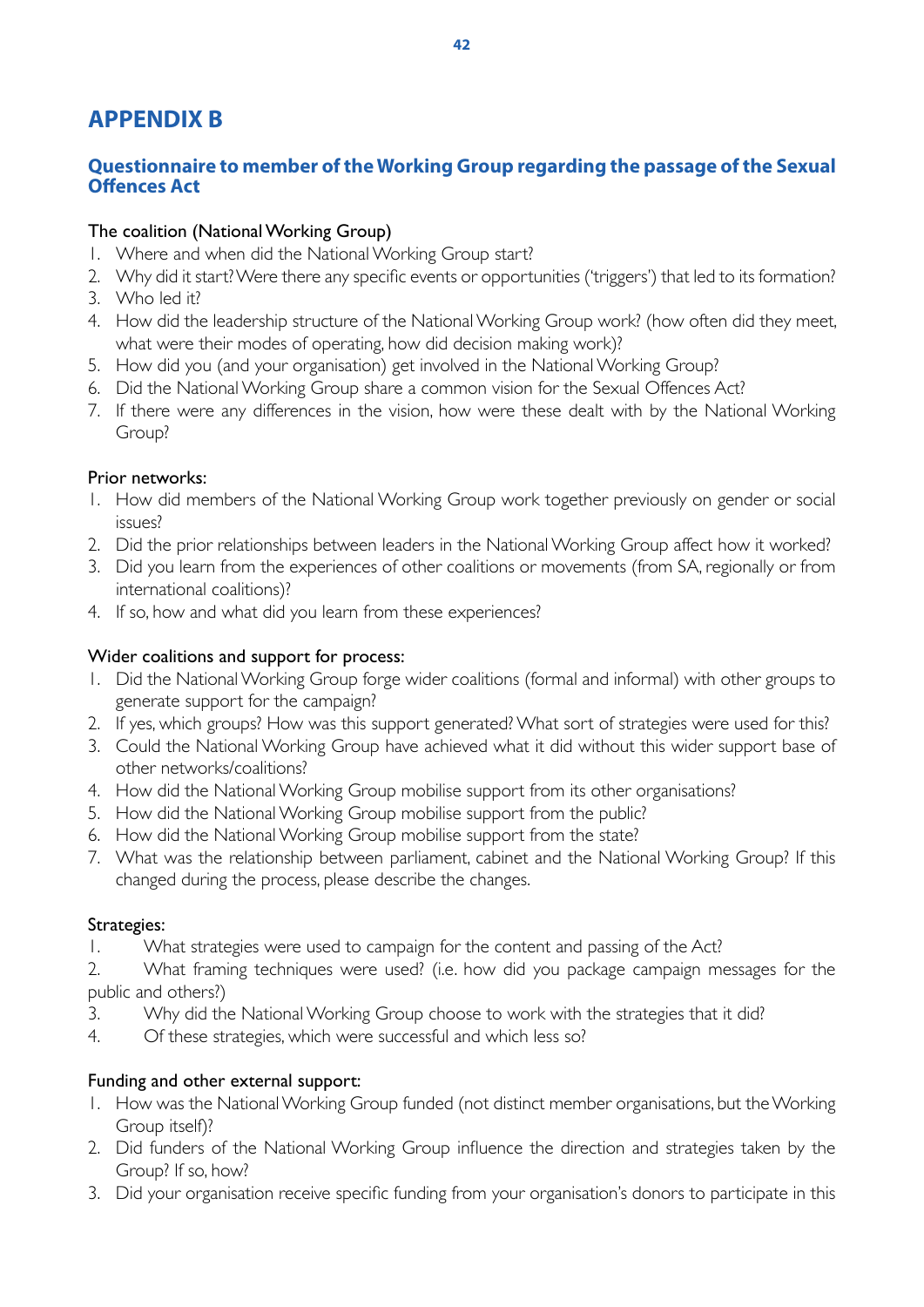process and/or to participate in the National Working Group? (This refers to organisation specific funding – not funding from or through the National Working Group.)

- 4. If not, what were the reasons?
- 5. If yes, how did your organisation's relationship with the funder impact on your participation in the National Working Group?
- 6. How could external funders have supported this process more effectively?
- 7. What could organisations have done differently in the way they approached funders?

#### Opposition:

- 1. Did the National Working Group face any opposition?
- 2. From whom and where?
- 3. How did this affect the work of the National Working Group?

#### The process of formation of the Act:

- 1. How did the National Working Group go about critiquing different drafts of the Bill and submitting these comments and critiques to the legislators?
- 2. Which political figures pushed for the Act to be finalised, and how did they do this?
- 3. Were all members of the National Working Group equally able to access Parliament? What determined this?

#### Successes or failures of campaign:

- 1. What were the successes / achievements of the National Working Group?
- 2. What were the limitations/weaknesses of the National Working Group?
- 3. What strategies would you change?
- 4. What concrete changes in the Sexual Offences Act do you feel were the result of civil society and the National Working Group?

#### Learning and adaption

1. Is the National Working Group still functioning? If yes, has its role changed since the implementation of the Act?

#### General

1. Is there anything else you feel we should know, or any other relevant story or information that you would like to tell us?

ADMINISTRATION OF DATA BASE FORM. This may either be given to informants to fill out themselves or may be given orally, depending on circumstances and preferences.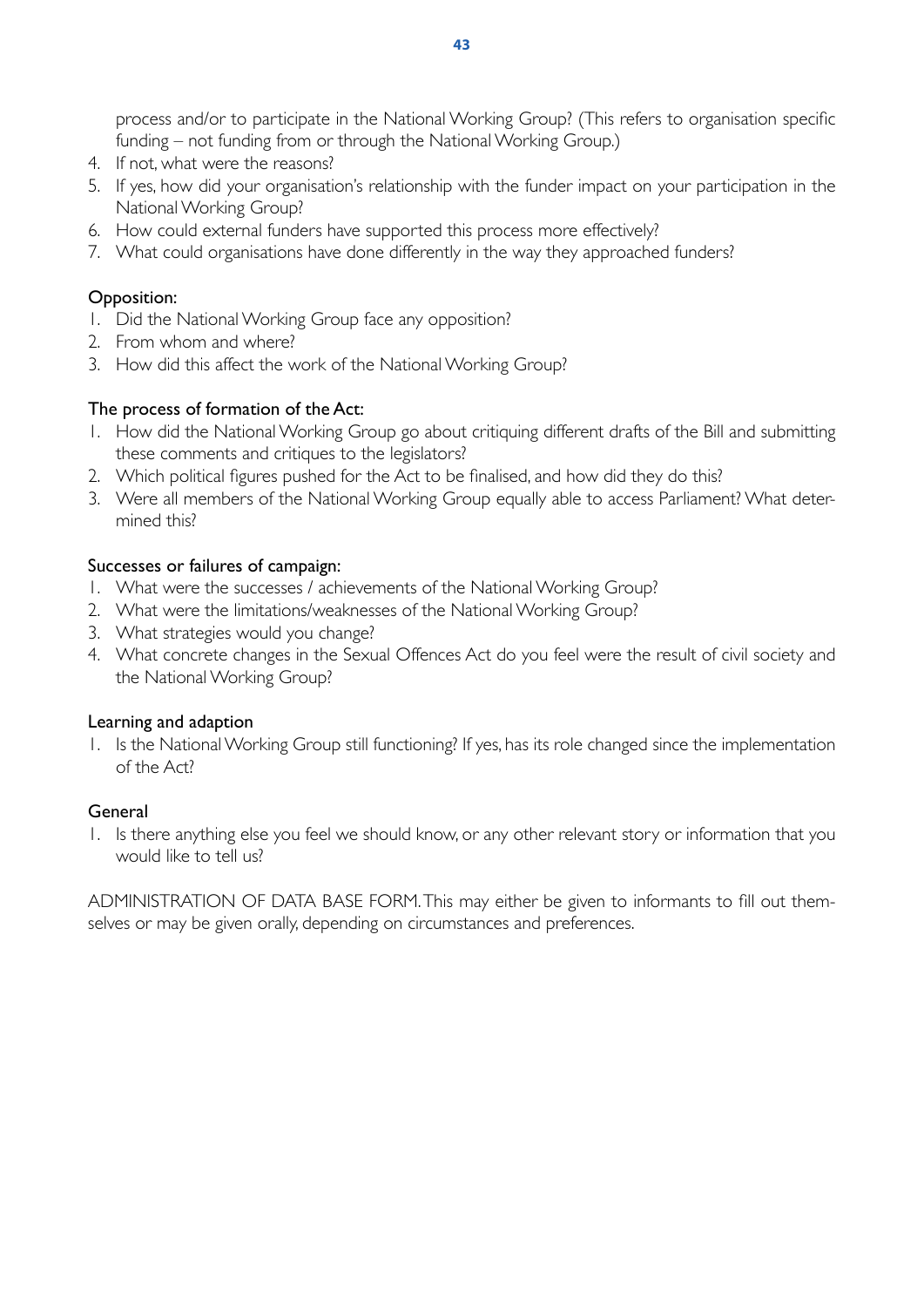# **DLP Publications**

### **Research Papers**

- 1. Jo-Ansie van Wyk (2009) "Cadres, Capitalists and Coalitions: The ANC, Business and Development in South Africa".
- 2. David Subudubudu with Patrick Molutsi (2009) "Leaders, Elites and Coalitions in the Development of Botswana".
- 3. Eduard Grebe with Nicoli Nattrass (2009) "Leaders, Networks and Coalitions in the AIDS Response: A Comparison of Uganda and South Africa".
- 4. Deborah Brautigam with Tania Diolle (2009) "Coalitions, Capitalists and Credibility: Overcoming the Crisis of Confidence at Independence in Mauritius".
- 5. Jo Beall with Mduduzi Ngonyama (2009) "Indigenous Institutions, Traditional Leaders and Developmental Coalitions: The Case of Greater Durban, South Africa".
- 6. Adrian Leftwich (2009) "Bringing Agency Back In: Politics and Human Agency in Building Institutions and States".
- 7. Junji Banno & Kenichi Ohno (2010) "The Flexible Structure of politics in Meiji Japan".
- 8. Marine Destrez & Nick Harrison (2011) "Leadership Training and Network Formation: The evolution of the LEAD process".
- 9. Michael Bratton & Eldred Musunungure (2011) "The Anatomy of Political Predation: Leaders, Elites and Coalitions in Zimbabwe, 1980-2010".
- 10. Laura Brannelly, Laura Lewis & Susy Ndaruhutse (2011) "Higher Education and the Formation of Developmental Elites: A literature review and preliminary data analysis."
- 11. Heather Lyne de Ver & Fraser Kennedy (2011) "An analysis of Leadership Development Programmes working in the context of development."
- 12. Mariz Tadros (2011) "Working Politically Behind Red Lines: Structure and agency in a comparative study of women's coalitions in Egypt and Jordan".

### **Background Papers**

- 1. Adrian Leftwich & Steve Hogg (2007) "Leaders, Elites and Coalitions: The case for leadership and the primacy of politics in building effective states, institutions and governance for sustainable growth and social development".
- 2. Adrian Leftwich & Steve Hogg (2008) "The Politics of Institutional Indigenization: leaders, elites and coalitions in building appropriate and legitimate institutions for sustainable growth and social development".
- 3. Heather Lyne de Ver (2008) "Leadership Politics and Development: A Literature Survey".
- 4. Heather Lyne de Ver (2009) "Conceptions of Leadership".
- 5. Adrian Leftwich & Steve Hogg (2010) "The Leadership Program: Overview & Objectives".
- 6. Adrian Leftwich (2010) "An Overview of the Research in Progress for the Leadership Program: Developmental Leaders, Elites and Coalitions".
- 7. Isabelle van Notten (2010) "Integrity, Leadership, Women's Coalitions and the Politics of Institutional Reform. Bringing Agency Back In. Mid-Term Workshop Report, Cape Town 25-26 May 2010".
- 8. Edward Laws (2010) "The 'Revolutionary Settlement' in 17th Century England: Deploying a Political Settlements Analysis".